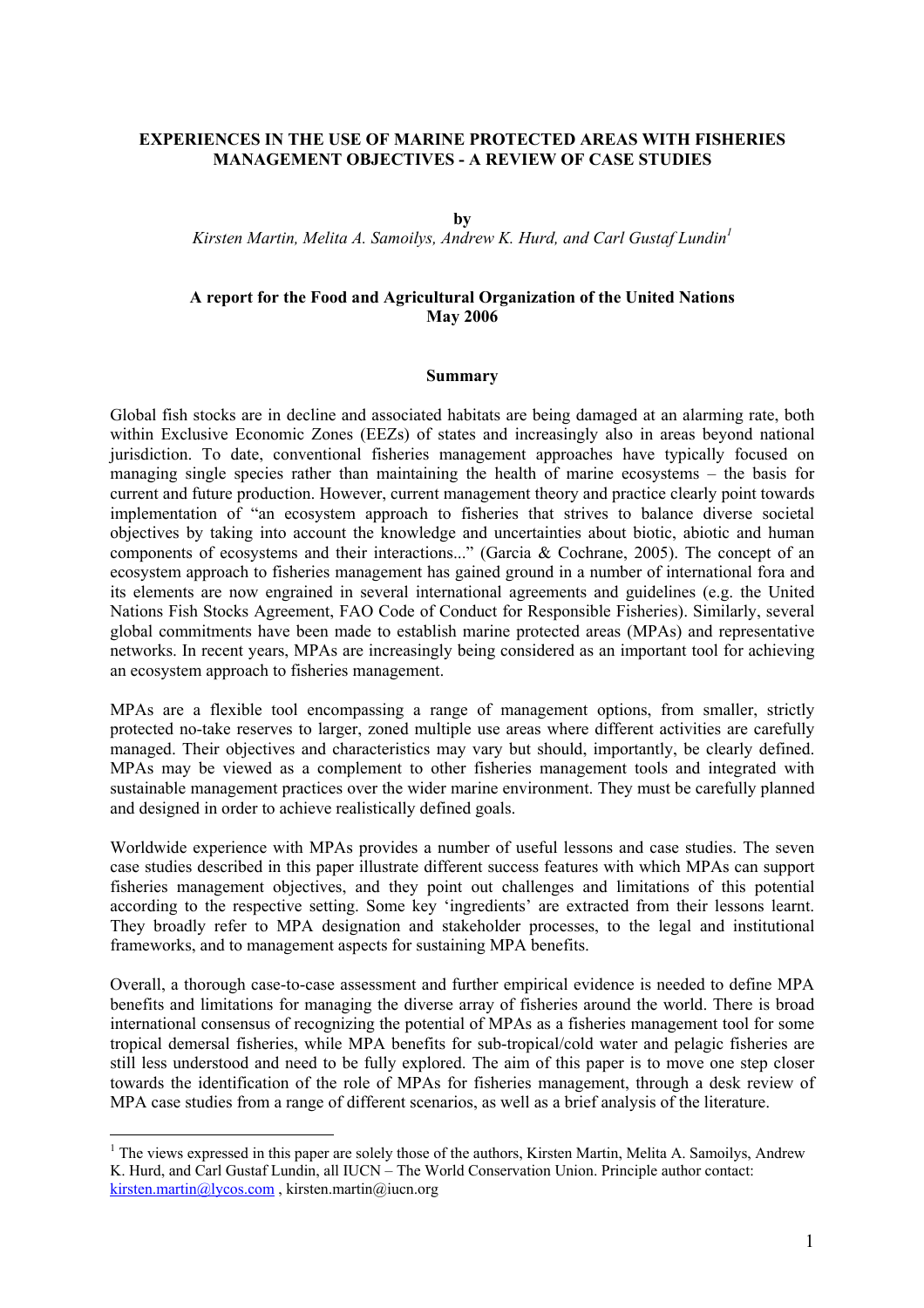### **1. INTRODUCTION**

A rapid and often persisting decline in many key commercial fish stocks, together with a global increase in fishing pressure have resulted in a historical collapse of many fisheries (Halpern 2002; Hutchings 2000; Rowe and Hutchings 2003). This has led marine conservationists and fisheries managers to re-assess the exclusive value of conventional management measures such as gear regulations and catch quota adjustments for sustaining fish stocks (Carr and Raimondi 1999). Indeed, "the scientific literature contains numerous diagnoses of the widespread [fisheries] management failures [...]" (Garcia and Grainger 2005). Carr and Raimondi (1999) note that "taken together, the natural, analytical, and social causes of uncertainty in projecting stock trends and adjusting fishery yields have prompted great concern and a more conservative approach to ensuring sustainability of marine resources." Marine protected areas have potential as an important component of a more traditional fisheries management approach.

MPAs are seen to provide one of the most tangible means for achieving broad protection across the biota and habitats of an ecosystem. The fundamental distinction between MPAs and other tools such as spatial fisheries closures is the MPA's principle objective of biodiversity conservation. Particularly with regard to implementation of an ecosystem-based approach and in the light of increasing acceptance that conservation and fisheries management goals are not mutually exclusive, MPAs (as well as gear restrictions) are considered to be crucial tools (e.g. Murawski 2000). MPAs are thus being increasingly promoted as a tool to fulfil both broader conservation goals and fisheries management objectives (Compass 2004; Salm *et al*. 2000; Allison *et al.* 1998; Lauck *et al.* 1998).

However, opinions still differ widely between conservationists, scientists, fishing sectors and other stakeholders over the effectiveness of MPAs for fisheries management compared to other fisheries management tools (Martin 2005; Hilborn *et al.* 2004; Agardy *et al.* 2003), when applied in a variety of different contexts.

A clear trend in the peer-reviewed literature is, that MPAs are increasingly being considered to be an important *complement* to existing fisheries management regimes (e.g. Bohnsack 1998; Guénette *et al.* 1998; Russ 2002; Gell and Roberts 2003; Halpern and Warner 2003; COMPASS 2004). Assessments based on existing case studies and the literature have confirmed this potential of MPAs to complement, *although not to supplant,* the range of existing fisheries management practices (e.g. FAO 2005; FAO Code of Conduct 1995; Sainsbury and Sumalia 2003; Russ 2002; Carr 2000; Allison *et al.* 1998; Lauck *et al.* 1998). "Their [MPA] performance in relation to fisheries resources and livelihoods thus depends greatly on the type of resource requiring protection and the situation of the fisheries exploiting them." (FAO (a) COFI/2005/8). A thorough case-to-case assessment and further empirical evidence is needed to define MPA benefits and limitations for managing the diverse array of fisheries around the world (e.g. Hilborn 2004; Martin 2005).

MPAs should therefore not be considered as a one-way street to success by themselves, but rather as an important tool in the fisheries management 'toolbox' that simultaneously addresses habitat and biodiversity conservation.

Initiatives to design, implement and test MPAs as a tool for fisheries management and marine conservation are under consideration internationally (e.g. WSSD, CBD, UNGA, UNFSA and related international agreements) and are starting to be pursued within a regional fisheries management context. The ecosystem approach to fisheries management set forth by the Food and Agriculture Organization of the United Nations (FAO) (Code of Conduct, 1995) creates opportunities to integrate MPAs as a management tool, and to assist states in achieving their recent international commitments. At its  $26<sup>th</sup>$  session in March 2005, FAO's Committee of Fisheries (COFI) recommended that FAO develop technical guidelines on the design, implementation and testing of MPAs and agreed that FAO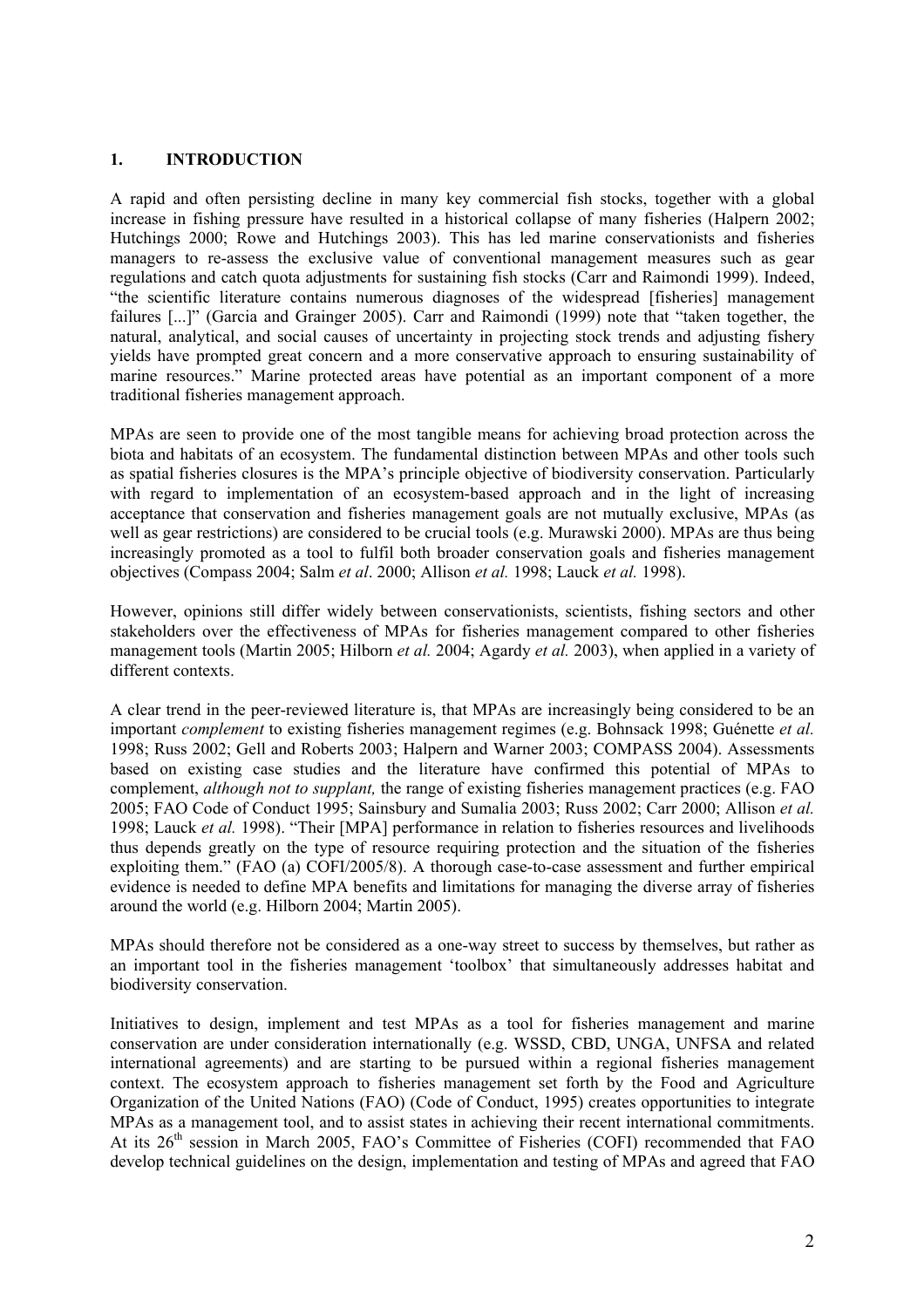should assist its members to achieve the World Summit on Sustainable Development (WSSD) goal with respect to representative networks of MPAs by 2012 (COFI Report, para. 103, 2005).

Section 2 of this paper provides a brief overview of MPA definitions, their main characteristics and potential roles for both biodiversity conservation and fisheries management. This sets the stage for a case-by-case exploration of MPAs in a fisheries management context, described in Section 3. Seven case studies have been highlighted as examples of a range of ecosystems and social, economic, institutional and governance contexts: high seas MPAs development in Antarctica, the Channel Islands stakeholder process in California, community-based management in the Philippines (Bohol) and Tanzania (Tanga), the Great Barrier Reef Marine Park adaptive zoning, resident indigenous fishing communities in Banc d'Arguin National Park in Mauritania, and territorial use rights in MPAs (in its wider sense) along the Chilean coastline. The case studies consider a variety of area-based management measures (strict protection zones, multiple-use areas, management and exploitation areas) and institutional settings, that have been or have further potential to be integrated with other fisheries management measures by using different approaches. Successes and challenges encountered by each MPA in contributing to fisheries management objectives and the distilled lessons learned are discussed. The context is a progressing international commitment to applying an ecosystem approach in fisheries management, and the increased interest expressed by COFI 2005 in integrating MPAs in the set of existing fisheries management tools. Section 4 then gives some key elements for consideration when designing, developing or revising MPAs in a fisheries management context, as they emerge from the case studies. It also highlights needs for research and management if MPAs are to be efficiently applied as a fisheries management tool. Both the elements and the needs are not complete, but compiled as a basis for further consideration and discussion in the context of the preparation of technical guidelines by FAO.

# **2. OVERVIEW OF MPAS**

### **2.1 What is an MPA?**

The term MPA is increasingly used in a context of fisheries management (e.g. FAO 2005), and it is important to clearly define it when assessing the role of a given MPA or network of MPAs for fisheries management. The MPA is a tool, which encompasses application of a whole range of management options. Strictly protected, no-take reserves lie at one end of the spectrum (see the Channel Islands case study of this paper). Zoned, multiple use areas form the other end, with various combinations and options in between (e.g. the establishment of buffer areas). The Great Barrier Reef Marine Park shows that within a single multiple-use MPA strictly protected no–take zones may occur. Different management strategies can be developed through zoning and networks of smaller management areas. Small collaboratively managed areas by user communities in Tanzania, Chile and the Philippines show that the particular focus of the MPA may vary from protection of one key species or species group to targeted resource maintenance. The actual choice, size, and spacing of these areas depend on the characteristics of the specific ecosystem targeted as well as management and conservation objectives.

To identify what role MPAs may play in a fisheries management context, it is important to be clear about the type of MPA that can be designed and the grade of protection necessary to meet the key goal of the MPA: see TABLE 1 (IUCN 1994; IUCN 1998; Kelleher 1999).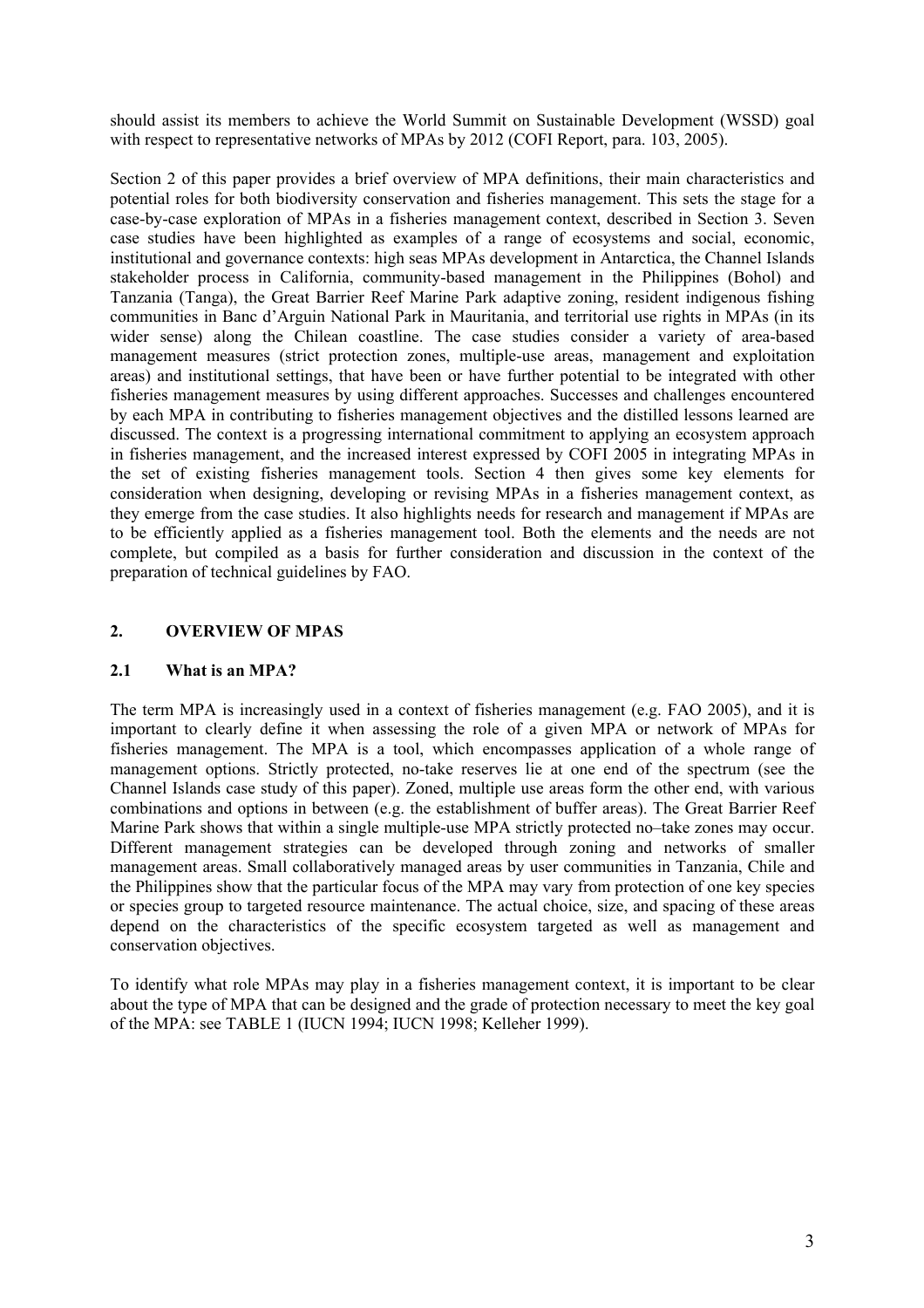### **TABLE 1. Overview of the IUCN Protected Area category system, their principle purpose of protection and an example from United States waters.**

| Category | Protected<br>managed<br>area<br>mainly for $\dots$ | Examples                                                                                                        |
|----------|----------------------------------------------------|-----------------------------------------------------------------------------------------------------------------|
|          | science or wilderness<br>protection                | Strict Nature Reserve/Wilderness Area, e.g. Fisheries<br>Reserve                                                |
| H        | ecosystem protection and<br>recreation             | <b>National Park</b>                                                                                            |
| Ш        | conservation of specific<br>natural features       | Natural Monument                                                                                                |
| IV       | conservation through<br>management intervention    | Habitat/Species Management Area                                                                                 |
| V        | landscape/seascape<br>conservation and recreation; | Protected Landscape/Seascape                                                                                    |
| VI       | the sustainable use of natural<br>ecosystems       | Managed Resource Protected Area, e.g. Area for<br>Management and Exploitation of (benthic) Resources<br>(Chile) |

It should be noted that a discussion about the application of the Protected Area (PA) categories to a marine context (MPAs) has been ongoing since 2005. An amendment to the definition of an MPA is equally considered.

There is no consistently applied definition for an MPA. IUCN in 1994 defined a marine protected area as '*any area of intertidal or subtidal terrain, together with its overlying water and associated flora, fauna, historical and cultural features, which has been reserved by law or other effective means to protect part or all of the enclosed environment.'* (The 2003 IUCN World Parks Congress discussed an amendment of the IUCN definition to include subtidal terrain.) An analogous definition has been adopted by the 188 parties to the Convention on Biological Diversity<sup>2</sup>.

The following list identifies some characteristics of MPAs, based on the presented case studies.

- The key objective of an MPA is the conservation of biodiversity and ocean productivity, providing a fundamental difference to the objective of e.g. the various fisheries closures types. This is often coupled with the protection of a defined feature of high biodiversity or habitat value, such as a coral reef, seamount or seagrass bed (see also below). Fisheries management objectives are, depending on setting and context, increasingly integrated in the design and implementation of MPAs.<sup>3</sup>
- An MPA has some form of protection, which is usually legally established but can also be established by custom or tradition. There are examples from the South Pacific where tradition led to protection of single species, e.g. giant clams through MPAs. Case studies from California, where no-take MPAs are established in state waters under state law but not federal

 $\overline{a}$ 

<sup>2</sup> CBD COP7, 2004, Decision VII/5 reflects the MPA definition to be: *'any defined area within or adjacent to the marine environment, together with its overlaying waters and associated flora, fauna and historical and cultures features, which has been reserved by legislation or other effective means, including custom, with the effect that its marine and/or coastal biodiversity enjoys a higher level of protection than its surroundings'.* 

 $3$  For the purpose of this review and to show the variety of approaches, we also described areas with the principle objective of resource management such as shown in the Chilean AMEBR.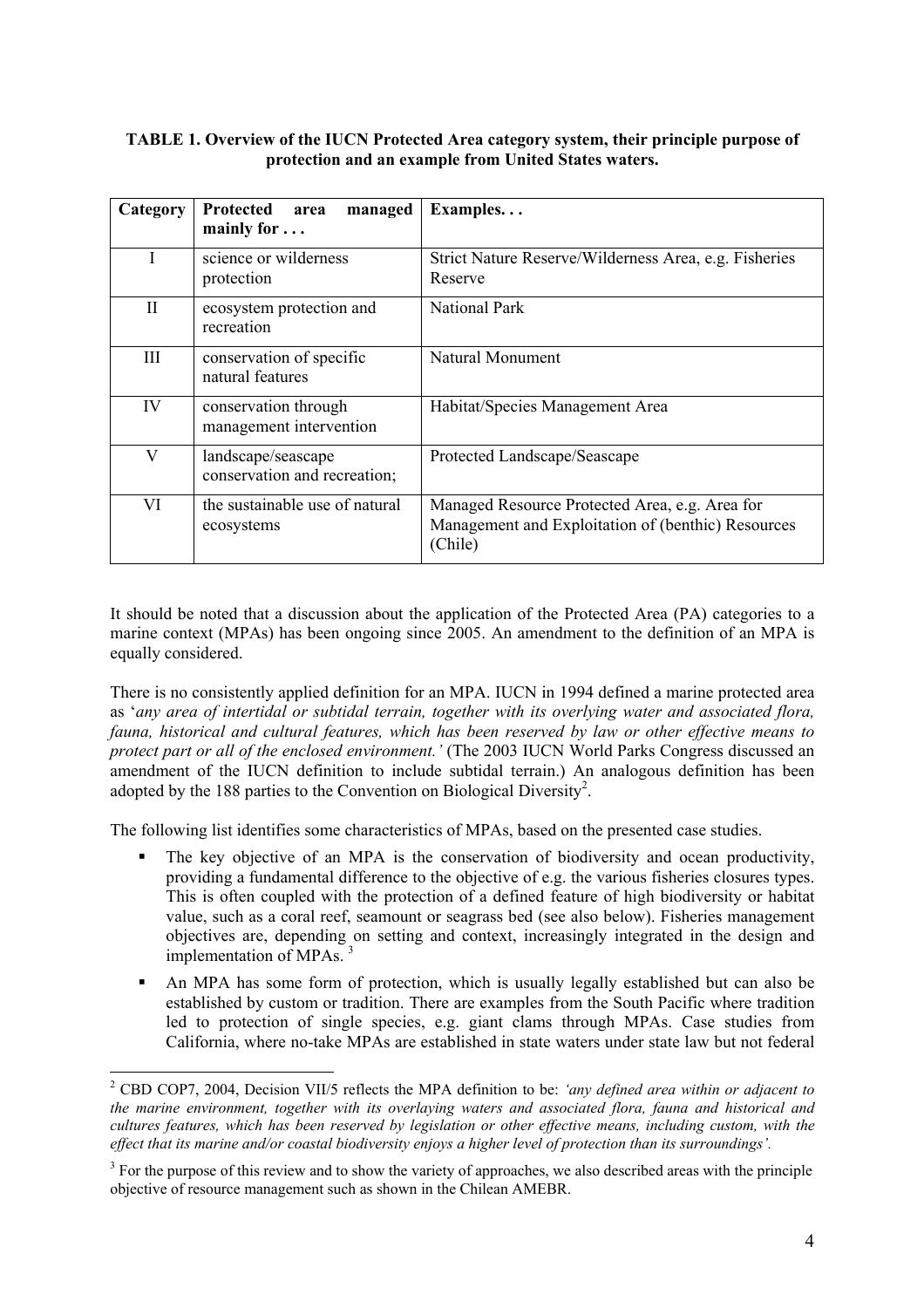law, and from Mauritania, where the MPA has its own law established through direct support from the prime minister, provide examples for differing legal frameworks within which MPAs are established.

- The degree of protection is not necessarily the same throughout the area; indeed most large MPAs are zoned into areas of different usage and ecosystem impact, such as shown by the Great Barrier Reef and the Antarctic case study.
- The MPA (and its management provisions) often covers not only the seabed but also at least some of the water column with its flora and fauna. An example from a Tasmanian seamount reserve shows that vertical zoning is also possible (e.g. as a vertical buffer zone; FIGURE 1). Although still a rarely implemented tool, these MPAs show potential for offshore and pelagic MPAs, and those which cover areas deeper than 100 meters (Simard, pers. com.).
- MPAs are not just relevant for natural features but also for protecting cultural features (such as wrecks, archaeological sites, lighthouses, jetties), and *traditional use/cultural practices*. The Mauritanian case study describes an approach to protect traditional fishing activities of a local community indigenous to the park area, further to biodiversity protection *per se*.
- MPAs may be permanent as their terrestrial counterparts, but their boundaries or management plans should be subject to review and modification at least after five to ten years. Flexible handling of MPAs may permit uses to be further restricted or expanded, with appropriate safeguards to ensure sustainable use with minimal habitat impact. As in the case of the Great Barrier Reef Marine Park, re-zoning and boundary adjustment on the basis of the management plan is done every five years. This leaves significant room for integration of fisheries objectives into MPAs with an existing/exclusive focus on biodiversity conservation. It is important to define the degree of MPA flexibility from the beginning, e.g. if an area is permanently or temporarily closed to fishing (depending on species distribution and factors such as the 'life span' of a particular ecosystem feature like e.g. a hydrothermal vent).
- MPAs work at, and across, different scales. For example, the Tanga MPA includes a network of spawning grounds and feeding areas spread over a wider area, while the Philippines case study describes a very small scale MPA context of protecting what is probably one critical spawning ground. The Antarctic and Great Barrier Reef examples work at a large marine ecosystem scale, whereby a variety of MPA tools and other conservation and management mechanisms complement one another under a broad management framework.

Closing areas of ocean to specific human activities for a defined period of time is commonly used for both nature conservation (MPAs) and for fisheries management (Fisheries management or area closures). However, the terms have sometimes been used in a confusing way in the past.

Area Closures are fisheries management tools, often in combination with other measures, to support the management of fish stocks for use and exploitation, or as a restoration tool for a fishery that has been over-exploited. They can encompass areas closed to all fishing activities, areas closed to fishing for single species, or areas with gear or vessel restrictions - both as temporal or permanent measures to manage fishing effort. Area closures usually aim at stock enhancement or recovery, but also include recovery for sensitive habitats and avoidance of specific vulnerable species. Broader ecosystem objectives are increasingly taken into account. The legislative basis for area-based fisheries management tools will be with fisheries government departments or adequate structures.

Area closures can provide benefits for conservation and may have positive effects on organisms associated with the target species for the duration of the closure. Generally open for renewal once or twice a year, they may thus not provide permanent protection. MPAs on the other hand can contribute to fisheries management objectives and provide benefits for the fishers (e.g. through protection of spawning and nursery grounds, spillover effects of fish outside the MPA, alternative income opportunities). Both area closures and MPAs are tools for objectives which can overlap and complement each other in a range of different beneficial ways. An effective combination of both objectives should thus be possible when applying either area closures or MPAs, bearing in mind the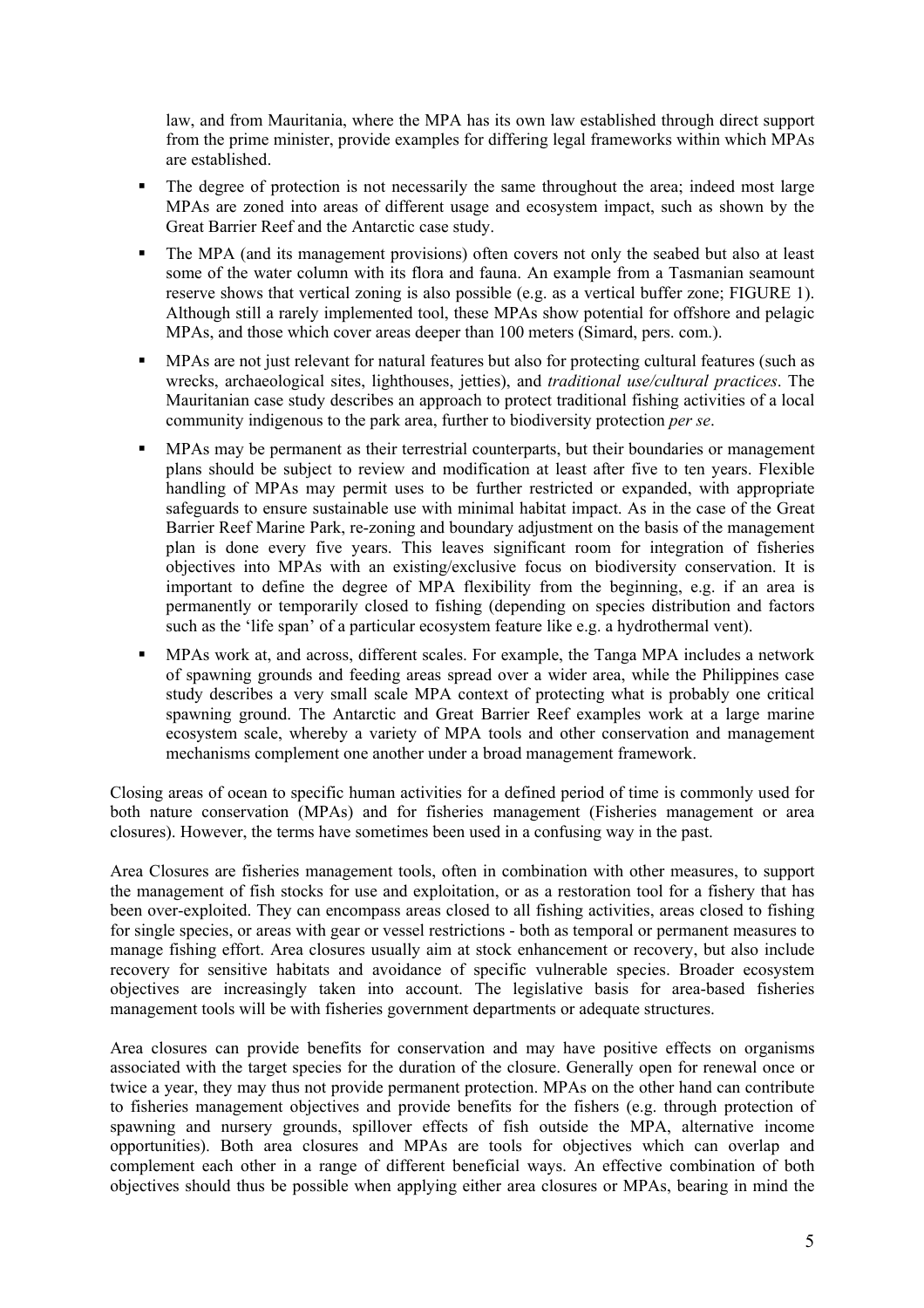importance of a thorough analysis of the respective resources, socio-economic and ecological context *(FAO (a) COFI/2005/8).* 

There is growing potential for establishing pelagic MPAs which would focus on oceanographic features such as fronts, convergence zones or eddies. Where these features are relatively fixed, they could be demarcated as a permanent MPA with traditional boundaries. Where features are temporary and dynamic, area-based protection (such as through closures) would be temporary or follow the natural shift of these features. Satellite tracking and remote sensing enable such features to be monitored on a close to real time basis (Norse *et al.* 2005).

## **2.2 Potential roles of MPAs**

The overall goal of MPAs is to contribute to the conservation of the biological diversity and productivity of the oceans, including ecosystem processes. The Convention on Biological Diversity (CBD), for example, states MPAs have an "effect that its marine and/or coastal biodiversity enjoys a higher level of protection than its surroundings". However, a range of existing MPAs developed with biodiversity conservation objectives provide significant benefits for certain fisheries (e.g. Russ *et al.* 2004; McClanahan and Mangi 2000), however the extent and expected incidence of benefits to fisheries is still an open question (Halpern and Warner 2003; COMPASS 2004). Conserving an area of relatively low diversity but high productivity, such as a seagrass bed, may be equally vital for maintaining viable populations of threatened or endangered species as maintaining biological productivity to contribute to human welfare and food security (Kelleher 1999). The Mauritania and Philippines case studies provide good illustrations for this. Conserving an area of high diversity like the Tanzanian coral reefs can safeguard species and genetic diversity for the future, and help to secure the livelihoods of the local communities. By protecting critical breeding, nursery and feeding habitats of fish populations, MPAs can make a contribution to healthy fisheries beyond MPA boundaries. MPAs can protect the spatial complexity of bottom habitats like seamounts, coral and sponge habitats, seagrass beds and mangroves, which are particularly important in sustaining biodiversity as well as species of commercial and socio-economic importance. Some of these habitats might also serve to mitigate the effects of coastal storms and tsunamis (see e.g. Kathiresan & Rajendran 2005; Kerr *et al.* 2006 for differing views on the mitigating potential of mangrove habitats). It is this ecosystem-based approach to marine conservation that, if an MPA is appropriately designed and implemented, will provide significant benefits for biodiversity and also achieve fisheries management objectives (Halpern and Warner 2003; Willis *et al.* 2003).

Another way of looking at the role of MPAs is to consider how they help sustain a marine ecosystem's ability to provide essential goods and services. These can include fish and fish products, habitat provision, maintenance of biodiversity and biological resilience, products like medicinal or chemical compounds from marine genetic resources, tourism potential and revenue, nutrient cycling, carbon sequestration and waste assimilation. By protecting the health of marine ecosystems, MPAs can help to preserve future options, thus acting as an 'insurance policy' against management failures elsewhere.

MPAs can provide widespread benefits as reference sites for long-term scientific research and monitoring, to improve the understanding of a species population dynamic. As in exploratory fisheries, they may be used to test both conservation and management techniques (Kenchington *et al.* 2003). The still largely unknown Antarctic ecosystem is a good example for the importance of scientific reference areas to complement area-based measures for fisheries management.

The role of MPAs in fisheries management has been extensively discussed in the scientific literature. A range of theoretical assessments have concluded that MPAs have great potential to complement other commonly used fisheries management practices (Sainsbury and Sumalia 2003; Carr 2000; Allison *et al.* 1998; Lauck *et al.* 1998), and that they have positive effects for fisheries (Russ *et al.* 2004; Gerber *et al.* 2003; NFCC 2004; Halpern 2002; McClanahan and Mangi 2000). MPAs are,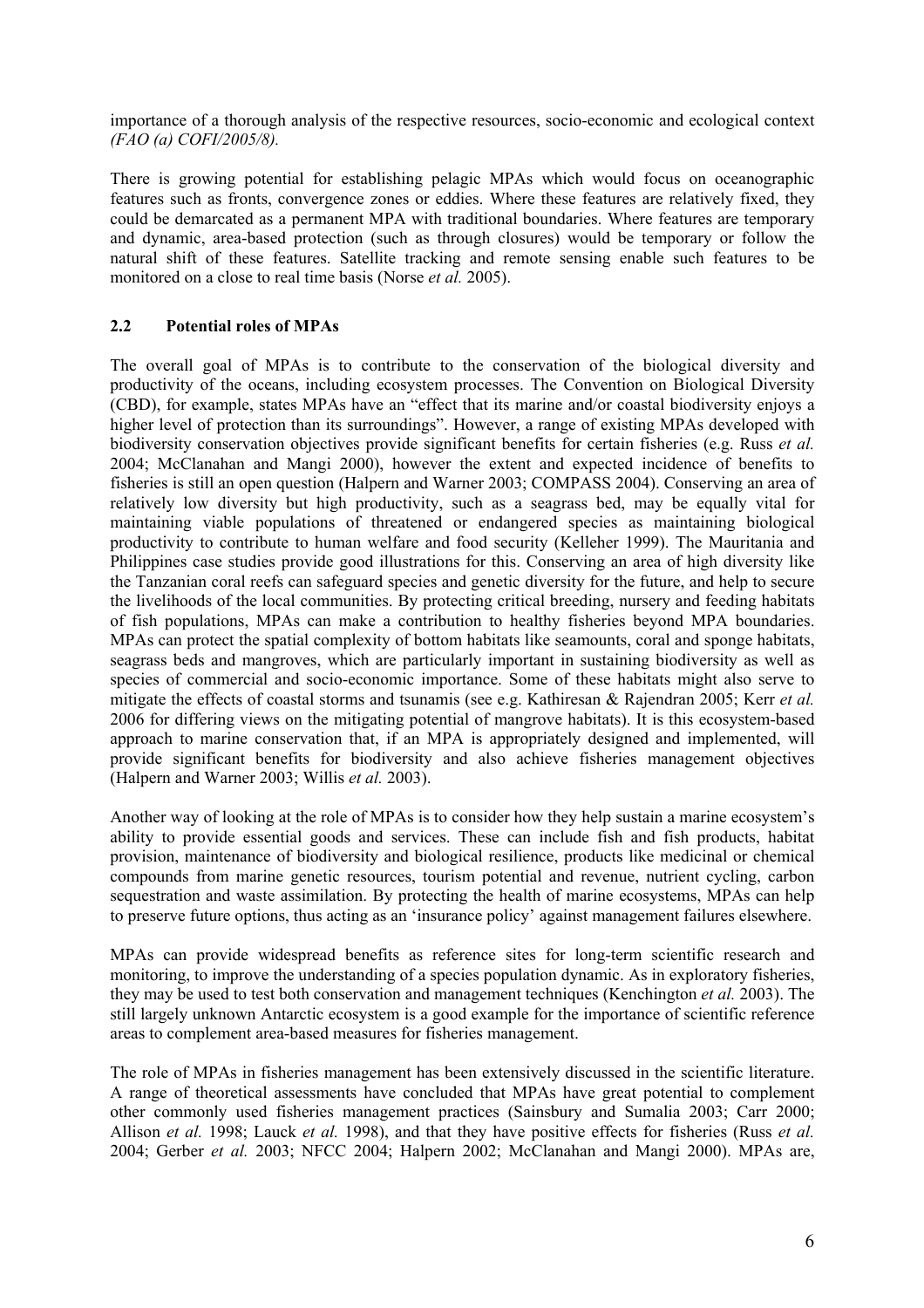however, not a panacea for fisheries management problems (Hilborn *et al.* 2004; FAO (a) COFI/2005/8; Murawski *et al.* 2004; Kaiser 2004).

A very limited number of long-term empirical studies exist which are able to demonstrate either MPA benefits, costs or shortcomings (Halpern and Warner 2003; COMPASS 2004), but documented evidence from single MPA sites is growing (e.g. Russ *et al.* 2004; McClanahan and Mangi 2000; McClanahan and Kaunda-Arara 1996). The case studies in this paper summarize some of the benefits and limitations encountered for MPAs in a fisheries management context.

It is worth noting that the majority of existing studies on the potential of MPAs are today based on coral or temperate reef systems in which target species show high site fidelity. The case studies from Tanzania and the Philippines are good documentations for management of the fisheries (both artisanal and industrial usually operate relatively close to the shore) through MPAs. For temperate, or polar, marine ecosystems and especially pelagic fish stocks, the effects of MPAs are still largely unknown (e.g. Kaiser 2004; Hilborn *et al.* 2004). This is partly because most pelagic stocks of commercial importance are more mobile during their life cycle, spawning and nursery areas are often unknown, and exploitation patterns can be widely dispersed. However, a number of studies are emerging that review the effects of various MPAs and closed areas for selected species (e.g. Pascoe and Mardle 2006; Cefas 2005; Sweeting and Polunin 2005; studies for Defra, in 2006). Recent research is also helping to identify distribution patterns such as migratory corridors and open ocean hotspots where pelagic species may congregate to feed, breed, spawn, and possibly also spend their juvenile stages (Hyrenbach 2000; Norse *et al.* 2005; Worm *et al.* 2005). Since many deep sea species, may have defined restricted ranges due to hydrographic or topographic barriers (ICES 2005), similar benefits as seen in nearshore reef areas could possibly apply. More long-term and empirical studies are however needed (Sale *et al*. 2005; Willis *et al.* 2003).

MPAs are seen as particularly crucial tools for achieving an ecosystem approach to fisheries management (Murawski 2000), and as one of the most tangible means to date for conserving habitats and a broad band of the biota within an ecosystem, thus benefiting both fisheries and marine biodiversity as a whole (Bohnsack 1998; Murray *et al.* 1999; Pinnegar *et al*. 2000 in Carr 2000). At the same time, while most efforts have been directed towards detecting their effects on single species comparatively little is still known to date about MPA effects on community or ecosystem-wide levels (COMPASS 2004; NRC 1999, 2001).

### **3. CASE STUDY REVIEW: SELECTED EXPERIENCES**

This chapter describes certain management aspects from seven MPAs, or sets of MPAs across the globe, which are in one way or another of relevance to fisheries management. The cases span a range of ecosystem types and social, economic, institutional and governance contexts. They also vary in MPA type and its degree of protection. See TABLE 2 for an overview.

For each case study, a couple of key characteristics from planning and designation, implementation or assessment processes are highlighted. The main characteristics are then discussed on the basis of the key lessons learnt for each MPA.

The fourth chapter will then build on the cases and suggest a list of key elements or 'ingredients' for further discussion of the FAO technical guidelines, and for consideration when designing, developing or revising MPAs in a fisheries management context.

#### **3.1 Case study A: Lessons from the stakeholder process of the Channel Islands Marine Reserves, California, United States.**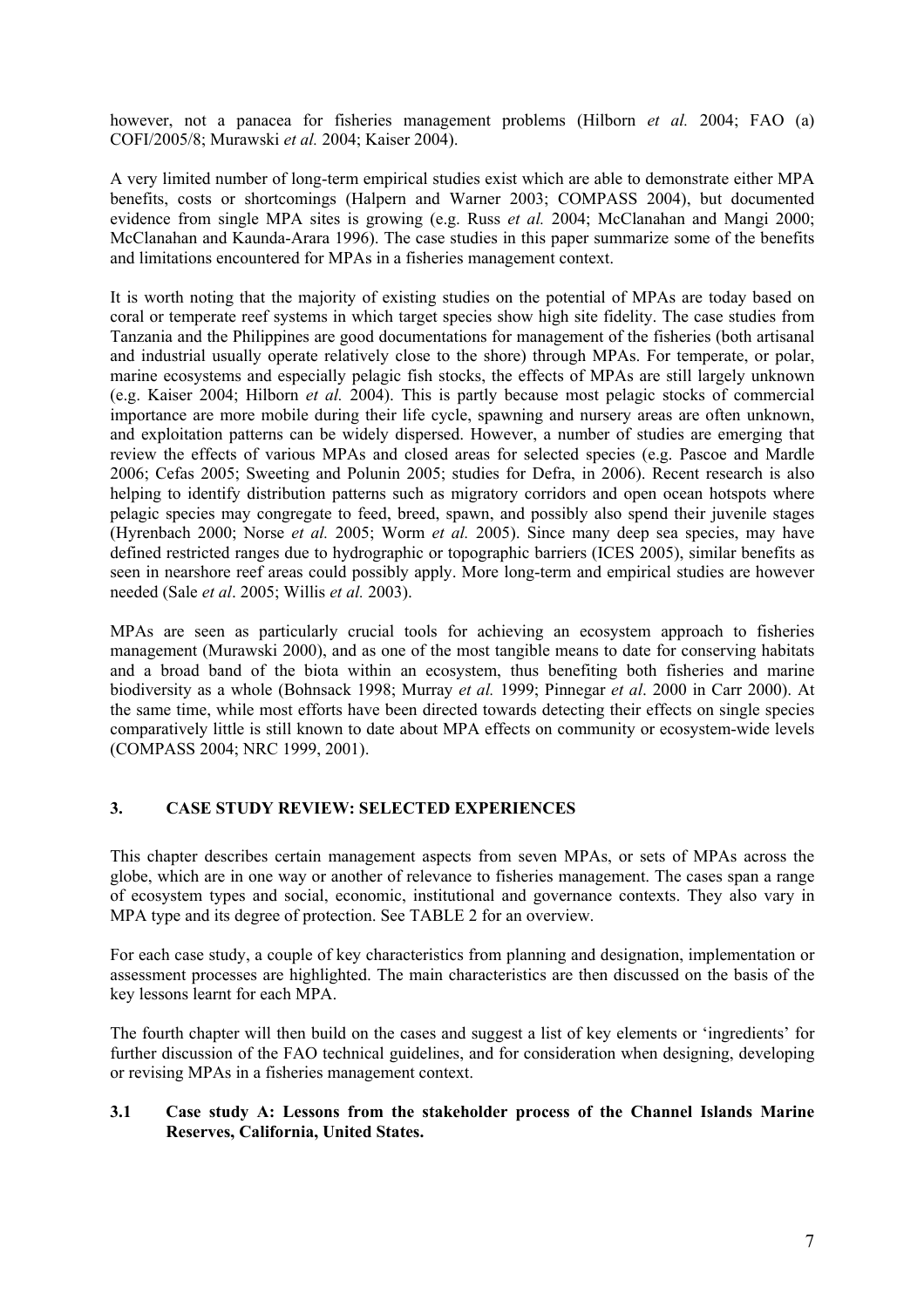This case study describes the stakeholder process to designating no-take MPAs (reserves of IUCN category I) in a developed country setting characterised by a multitude of uses such as tourism, transport and fishing, by a large array of user groups. The site designation process with stakeholders is known for its high potential for conflict during the consensus negotiations and the way in which science advice guided the conditions for these negotiations. The case study also stresses the importance of integrating participatory reserve design with the fisheries management system. The below summary largely references a United States-based MPA assessment report by Bernstein, Iudicello and Stringer (2004).

## *3.1.1 Background*

The reserves are part of the Channel Islands National Park and the Channel Islands National Marine Sanctuary, covering about  $4\,350\ \mathrm{km^2}$  of coastal waters. The islands are fished commercially and also provide extensive recreational activities such as sport fishing. They are situated close to a major shipping lane and regular United States military training activities. The main marine habitat features are kelp forests and rocky inter-tidal habitats (FIGURE 2).

In 1978 the U.S. Supreme Court recognized the state's authority to manage the seabed out to three nautical miles. The marine resources of the islands are managed by a variety of state and federal jurisdictions of which many are overlapping. They include the Californian Fish and Game Department, the California State Lands Commission, the National Parks Service, the National Marine Sanctuary Program, the National Marine Fisheries Service, and the United States Coast Guard.

The Channel Islands Reserve designation followed three principle objectives: to protect ecosystem biodiversity, achieve sustainable fisheries, and to maintain long-term socio-economic viability. The designation process is characterised by a search for consensus amongst stakeholders on the basis of a long-term monitoring programme, running in parallel for United States state waters and for federal waters. It was initiated in 1998 by a group of recreational fishermen who were concerned about the potential over utilization of fish stocks around the islands, and who proposed a no-take reserve for 20 percent of the first (one) nautical mile off the shore. The development of reserves in state waters and federal waters was soon split into two separate processes because of differences in jurisdiction.

A long-term research and monitoring programme involved regular, intensive and often confrontational discussions on all aspects of MPA designation with a stakeholder working group. The concentration of resource use in the small Channel Islands area, the variety of resource users, and a complex institutional setting for consultation and decision-making complicated the consensus-finding.

The highly participatory approach for site designation included a multi-stakeholder public working group, supported by a science advisory panel and a socio-economic advisory panel (NOAA 2003). The science panel, as a separate entity from the stakeholder group, was tasked with developing overall guidelines that framed the design work of the stakeholder group.

The stakeholder process in the Channel Islands is considered both a success and a failure, depending on the individual or group one talks to and on the criteria used in the evaluation. While a network of reserves was successfully designated for state waters in 2002, the process for a complementary set of reserves in federal waters is not yet complete. The designation process furthermore led to valuable lessons learnt, some of which are documented here. The following lists some of the perceived successes and challenges.

### *3.1.2 Key successes of the process*

The process ultimately led to the implementation of a network of reserves in state waters that considers fisheries issues.

Despite not finding consensus for site designation in federal waters, the stakeholder working group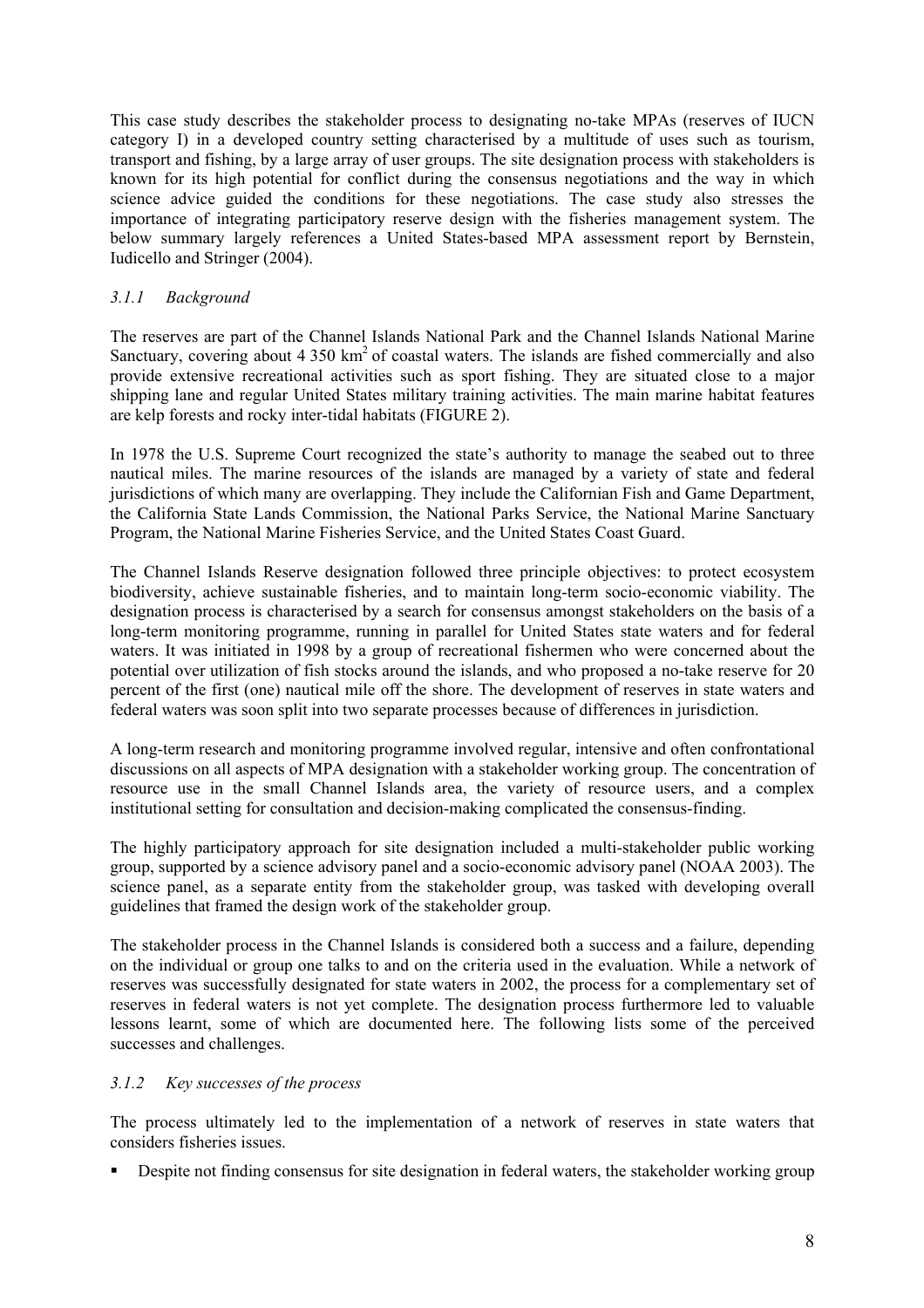developed alternative scenarios that were formed into recommendations to the Fish and Game Commission for a network of reserves in state waters.

- A new approach was developed for applying reserve theory to reserve design: as a prominent example, an interactive mapping tool was created that helped stakeholders evaluate the biological and economic implications of multiple design scenarios. (see Robinson *et al.* 2005 for a description and future recommendations)
- Scientific advice was used as the basis for the stakeholder group's design negotiations.
- Concrete economic data from stakeholders was used to estimate the economic effects of alternative reserve designs.

### *3.1.3 Challenges of the process*

The stakeholder working group did not reach consensus on a single reserve design that could be applied for state and federal waters, due to several constraints:

- The complexity of roles and relationships involved in the process were not adequately considered [e.g. separation of science advice from stakeholders resulted in perception of an elitist process, one that potentially undermines collaboration].
- Reserve goals were adaptively changed, but without the full agreement of all stakeholders.
- High potential benefits for fisheries were stated while the full range of fisheries science issues had not been explored [e.g. analyses underlying the reserve design did not account for existing fisheries management regulations outside the reserves, including other extensive closures]. This ended up amplifying resistance and undermining the credibility of the reserve design with fishermen, the Pacific Fisheries Management Council, and the state and federal fisheries agencies. There was no long-term progress monitoring towards the sustainable fisheries goal.
- Reserve design did not plan for experimental situations that would allow for scientifically testing key expectations about reserve performance on both conservation and fisheries goals.
- Limited communication between the stakeholder working group and the science panel
- No effective monitoring program was implemented (no long-term fisheries or fish stocks monitoring).
- A local commercial fishermen's association and the California Fish and Game Commission still challenge the legitimacy of the reserve, and filed a suit against the Commission in charge. The fishermen's arguments are: failure to adequately address mitigation of negative reserve consequences; procedural failures; and lack of authority by the agency to enforce fishing regulations.

#### *3.1.4 Lessons learnt from the designation process with stakeholders*

 It is a common phenomenon that the goals of an MPA shift over time. It is important to periodically re-assess the goal and objectives, and equally important to inform and adapt the process to it. For the Channel Islands, efforts should be made to inform stakeholders of planned and eventual shifts in MPA objectives, and to jointly reformulate new goals through consultations. A long-term management plan should describe implementation of an adaptive management process for the MPA. There also needs to be clear but not overly simplified communication of the rationale for protection and reserve design, as well as other key assumptions provided by scientific recommendations. Roles of working groups and panels need to be clearly defined, regularly evaluated and adapted. Communication and exchange opportunities between panels and working groups are essential to prevent misconceptions and concerns amongst stakeholders.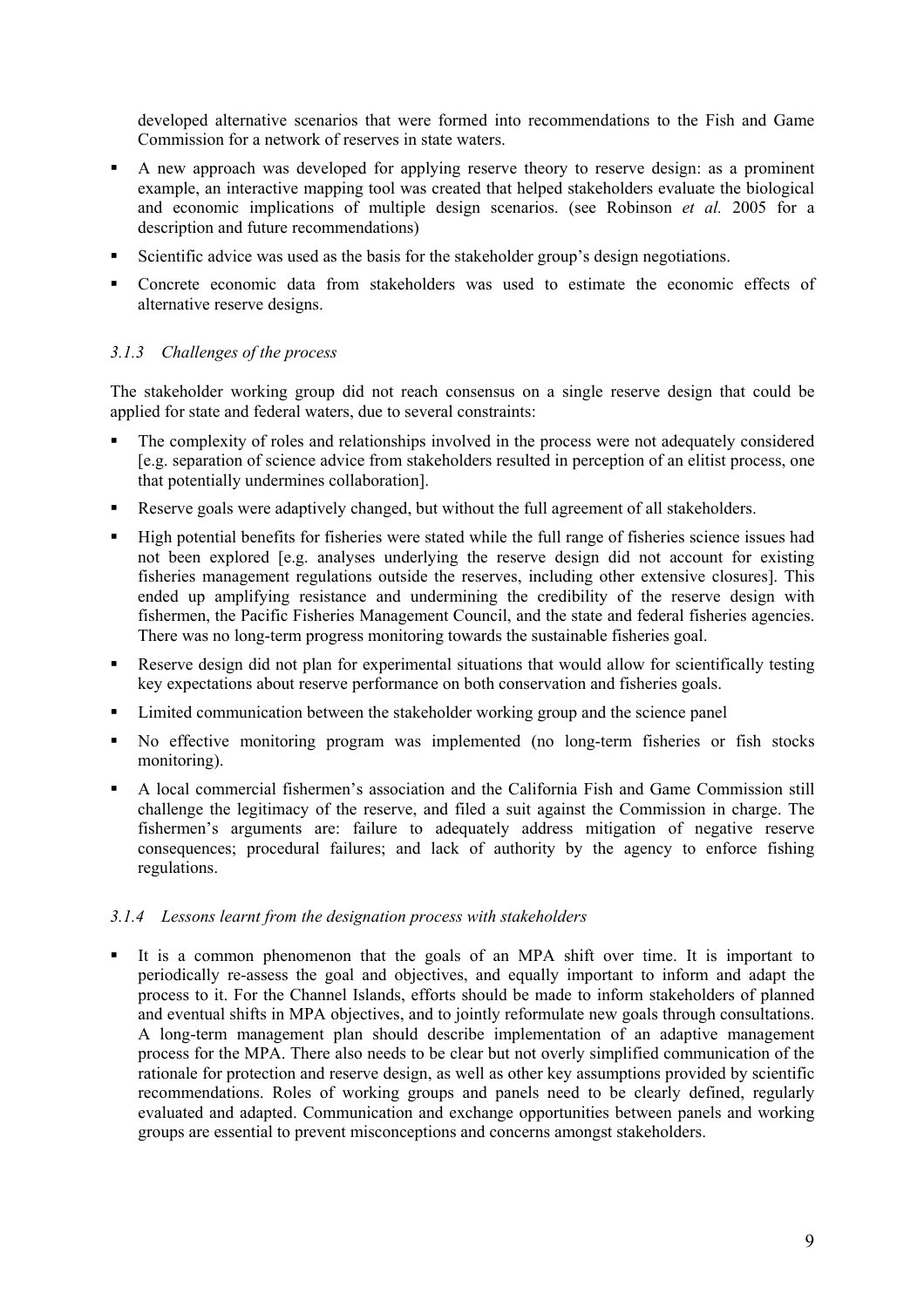- The Channel Islands process emphasises the importance of integrating reserve design with the fisheries management system. Especially where a key goal is to promote sustainable fisheries, it is vitally important to include fisheries management and stock assessment expertise in the relevant working groups and to ensure that fisheries management agencies, who will be responsible in whole or in part for implementing policies regarding fishing, are fully involved and committed to the process (Bernstein *et al.* 2004) to prevent conflicts. It is of special importance for the Channel Islands where there were parallel designation processed for state and federal waters.
- Monitoring is a crucial tool to determine the role of the Park for fisheries resource conservation. Although the Channel Islands national Park has a long-term monitoring programme, it did not include the fish stocks that were fished commercially or recreationally (this has been modified and they are now included). More broadly, it is important to incorporate experimental monitoring and evaluation into the reserve design, to be able to draw comparisons and controls, to measure outcomes and adapt. Monitoring is an important tool to document that stakeholder 'sacrifices' and behaviour modifications are worthwhile.
- Identifying consensus as the single criterion of a successful process can promote unrealistic expectations, be difficult to achieve and provide an opportunity for political lobbying and other gaming behaviour that might undermine the decision-making process. A variety of measures for decision-making should be considered (for example majority or super-majority votes).
- The role of science against economic and social aspects of reserve designation remains a balancing act. In hindsight, some of the stakeholders involved stated that potential benefits of the reserve were probably oversold in the process, while financial costs for planning and consultations were underestimated. While the designation of reserves in state waters is a significant event, it remains a solution in flux in a dynamic scientific, social, and policy context. Events have continued to move forward since the designation of reserves in state waters in 2002. There are ongoing efforts to find funding for monitoring and a continued planning process of reserves in federal waters. Local fishermen have meanwhile filed suit against the Fish and Game Commission and organized collaborative and community-based data gathering and management initiatives. New efforts are being made for integrating conservation (reserve) science and fisheries management.

### **3.2 Case study B: User-driven fisheries monitoring and management in the Tanga Collaborative Management Areas, Tanzania**

In Tanga region, on the northern coast of Tanzania, six contiguous collaborative management areas (CMAs) have been established, two being gazetted, with the primary objective of sustainable fisheries and marine resource extraction. Their main characteristic is full participation and ownership by local stakeholder groups, including a user-based monitoring programme.

### *3.2.1 Background*

Taken together the areas span  $1600 \text{ km}^2$  of marine and coastal habitats comprising coral reefs, mangrove forests and some seagrass beds (FIGURE 3). Around 500 000 people live scattered along the coast neighbouring these CMAs, in 49 main villages and two principal towns, Tanga (pop.  $\sim$ 246 200) and Pangani (pop. 6 000).

The force behind the establishment of the CMAs was concern from local government officers and local communities in the mid 1980s about the degradation of the coral reefs from dynamite fishing and other illegal and destructive fishing techniques, and uncontrolled cutting of mangroves.

After a long phase of consultations, the Tanga Coastal Zone Conservation and Development Programme (TCZCDP) was formed in 1994 in response to this concern, with funding from Ireland and technical support from IUCN. The TCZCDP aims to improve the integrity of the Tanga coastal zone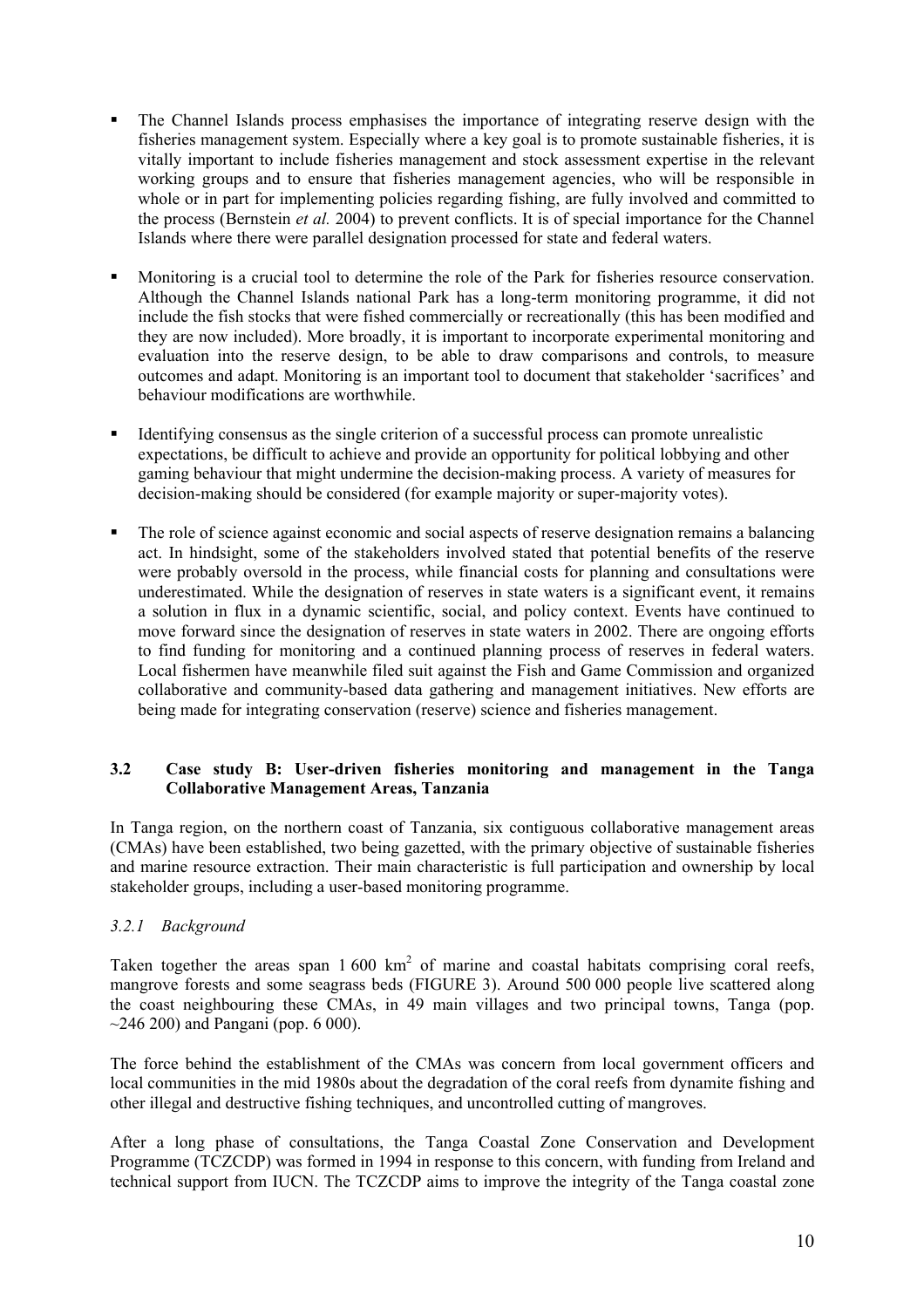ecosystem so that its resources support sustainable development. This is being achieved by improving collaborative coastal and marine resource management by district administration, resource users and other stakeholders. The primary tool developed to achieve these objectives are the collaboratively managed multiple-use MPAs– the CMAs– the first of which were established in 1998.

The selection process for the collaborative management areas was based on common natural resource use, primarily fishing, by neighbouring villages, and did not necessarily overlap with political boundaries of villages or districts. This was innovative for its time and was a result of a lengthy and thorough consultation phase in the TCZCDP (Makoloweka and Shurcliff 1997).

A significant element of the CMAs is that one or two reefs were fully closed to fishing in five of the six CMAs. After monitoring and assessing the impacts of these fisheries closures (see below), the villagers voted to maintain them as permanently closed reefs in recognition of their benefits to local fisheries (TABLE 3a,b).

On an institutional basis, Central Coordinating Committees (CCCs) comprised of village and district government representatives, have been formed to manage each CMA and to develop a management plan, with the assistance of regional government officers. Regular patrolling of the CMAs is carried out by joint community and government patrol teams, and this was for many years done in partnership with the Navy. TCZCDP from the onset has placed a strong emphasis on female participation and has increased the involvement of women in the CCCs and overall management of the CMAs with 30-40 percent representation of women in key decision making positions, a marked increase from the beginning of the Programme.

The main fisheries management activities carried out within the CMA frameworks are patrolling and monitoring, subsequent review and analysis by the CCCs, and the review of the CMA plans in an adaptive management cycle.

A monitoring and evaluation programme was established in 1998 to monitor the coral reefs, fisheries, mangrove forests, patrols and socio-economic status of the villagers. The CMA management plans are reviewed every three to five years and the analysis of monitoring data is used to inform and adapt the plans (Pabari *et al.* 2005). However, analysis of monitoring data has been infrequent and not very thorough, though has indicated that the CMAs have had a positive impact on habitats and neighbouring fisheries (Verheij *et al.* 2004). A recent thorough analysis of the long-term data sets has revealed that the impacts of the CMAs on the surrounding fisheries are not immediately obvious. Nevertheless analysis of trends in catch rates (catch per unit effort, CPUE) over six years are encouraging for two of the primary artisanal fisheries of the region: the basket trap fishery for rabbitfish and the hook and line fishery for snapper and emperors.

The hook and line fishery for snapper and emperor remained stable and CPUE increased in 2004 (FIGURE 4a); in contrast the basket trap fishery for rabbit fish declined initially but CPUE has increased since 2003 (FIGURE 4b). Both recent increases may be interpreted cautiously to be an improvement of the fishery as a result of the CMAs which had almost eliminated destructive fishing methods and contain fully protected reefs. A recently increasing CPUE in these two fisheries when the coastal population has increased by 60 percent from 1994 to 2005, can be seen as a positive outcome of the CMAs. Another monitoring study (McClanahan *et al.* 2006) found that overall fish biomass on the Tanga reefs has increased from 260 kg/ha in 1996 to 457 kg/ha in 2004, indicating that the CMAs are successfully increasing fish stocks within the managed area. The increase was most noticeable in the herbivorous group of species, which included parrotfish (Scaridae) and rabbitfish (Siganidae), but there was a significant decline in the carnivorous group comprising snappers, emperors, and grunts. These results differ somewhat from the catch rate analyses by the TCZCDP, but do provide some support for positive fisheries impacts from the CMAs.

The CMAs are managed by three district government offices in Tanga region, with advice, facilitation and funding from the regional government office. The CCC is the actual management body which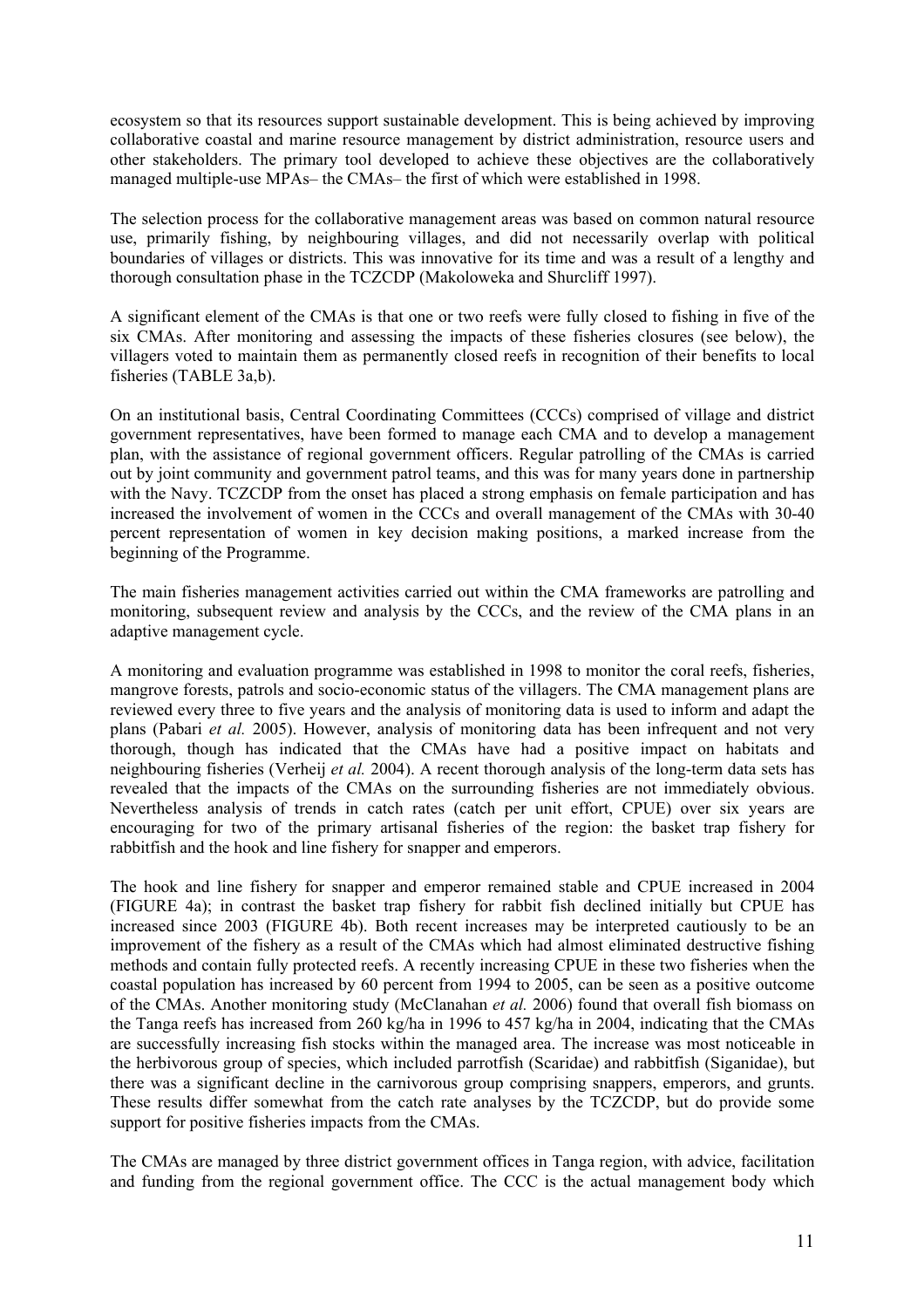manages each CMA, develops and maintains the existing management plan with the assistance of regional government officers. Regular patrolling of the CMAs is carried out by joint community and government patrol teams. CMA Plans have been enacted through village by-laws, but have now been approved nationally by the Director of Fisheries. These are reviewed every two years. The Director has suggested that the CMAs and their management bodies change their terminology to Beach Management Unit to comply with the new Fisheries Act (2003), which would give the CMAs legal backing.

### *3.2.2 Key successes to date*

- The main success of the TCZCDP has been the development of a collaborative system that is broadly satisfactory to both communities and the government for preparing fisheries management plans based on multiple use MPAs, the CMAs. Management plans are key tools for sustainable fisheries, recommended by the FAO Code for Responsible Fisheries (FAO 1995) and are described in Tanzania's national 2003 Fisheries Act as 'management agreements'.
- A second key success is that the TCZCDP has explored structures for collaborative management within Tanzania's political and institutional framework, developed a collective natural resource management system within communities, and in so doing has introduced a strong sense of ownership of resources in the face of what was has been largely open access. Of particular note is the establishment of management units (the CCCs) which span villages and correspond to fishing grounds rather than political boundaries.
- The fact that reef closures are included in all the CMAs, that these are being established for increasingly long periods or permanently, and that most communities see them as an acceptable fisheries management tool, is also a key success.

# *3.2.3 Challenges encountered*

- One of the key challenges for Tanga is that there is no specific legal framework for the CMAs as established at present. The Fisheries Division approvals of the most recent plans have included the recommendation that once the by-laws have been approved, they should be considered as operational beach management units (BMUs). This will give them legal backing because BMUs can be established under the 2003 Fisheries Act. However, unlike the CMAs, BMUs are based around individual landing sites and operate at village level (Ogwang *et al.* 2004), which the TCZCDP has demonstrated is not a suitable management unit for coastal fisheries. This advice was provided by the TCZCDP who had significant input to consultations during the development of the Fisheries Act.
- Other challenges include difficulties in demonstrating a clear increase in catch rates as a result of closed areas, and the difficulty in completely eliminating destructive fishing methods, especially the use of dynamite (e.g. *Latimeria* fishing has been repeatedly reported.)
- Tropical multi-species fishery monitoring is difficult the data are highly variable and indicator species are still poorly understood, thus demonstrating a casual link between the closed zones and improved fisheries is difficult. Analysis of indicator species from datasets around the world could provide interesting insights.
- Empirical data on the link between improved fish resource management through MPAs and improved livelihoods or alleviation of poverty is not really available – the socio-economic monitoring and analysis lags behind the bio-physical – this gap needs to be filled.
- Understanding the suitability of the governance model of the MPA for the socio-economic, cultural and political context is lacking and would provide an interesting analysis to assist in the establishment or improved management of MPAs.

### *3.2.4 Lessons learnt*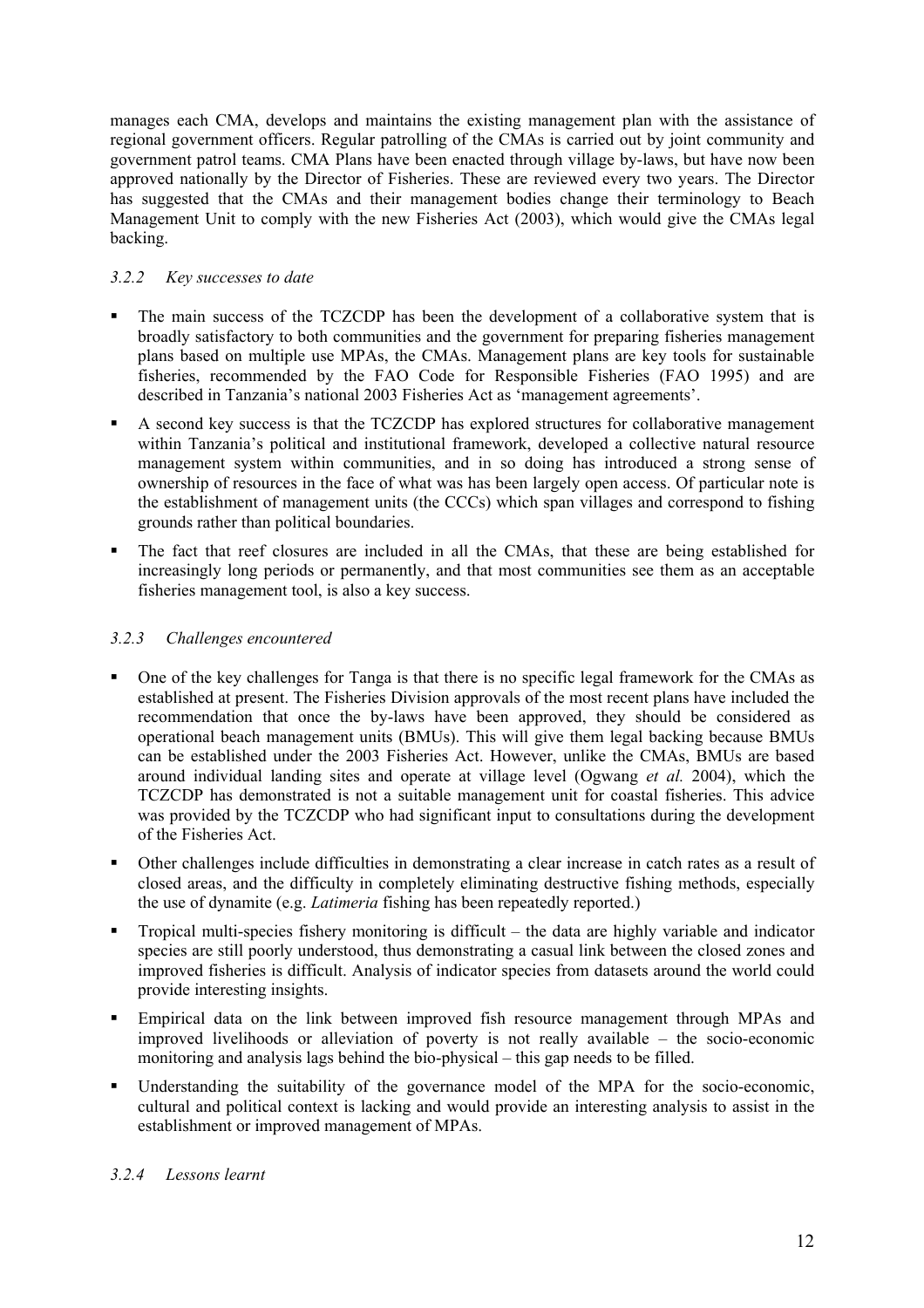Several lessons can be drawn from the Tanga collaborative management experience.

- Collaborative co-management between local communities and local government were a crucial factor for success in Tanga. It led to the conclusion that local fisher participation and consultation is extremely important from the onset, and that government participation in MPA designation and management is essential at all levels (local to national).
- The long consultative phase and local community involvement in all aspects of the programme, as well as monitoring of resources and their distribution by the local fisher groups themselves created a sense of resource ownership by the local communities. Accurate and regular monitoring of key fishery indicators (based on sound science) is vital to demonstrate causal relationships between MPAs and improved fisheries. In this particular case, monitoring of important socio-economic factors started only late in 2004.
- Management area fisheries plans based on resource use (fishing grounds) have proven to be more relevant than village-based management plans, leading to the establishment of resource-based management units.
- Enforcement by village teams in collaboration with government and police, with financial support from government is one key aspect of the co-management principle put into practice. Importantly, dynamite fishing has resurfaced in 2005 indicating that current enforcement and compliance have not fully succeeded to address the problem.
- A weakness of the Tanga Collaborative Management Areas is inadequate recognition of the management programme at the national level and a resulting lack of legislative support and backing.

#### **3.4 Case study C: Establishment of a spectrum of fisheries management activities in Banc d'Arguin National Park, Islamic Republic of Mauritania**

The case study from Banc d'Arguin National Park showcases how fisheries management objectives may be added to existing MPAs with conservation objectives. It highlights the need for full integration of needs of residential communities and their traditional resource use patterns inside an MPA, as well as the utility of an efficient enforcement and compliance scheme for new and existing regulations.

### *3.4.1 Background*

The Banc d'Arguin National Park (PNBA) covers an area of approximately 12 000 km<sup>2</sup>, of which 6 300  $\text{km}^2$  are marine and 5 700  $\text{km}^2$  are terrestrial. It stretches along ca. one third of the Mauritanian coastline. Its shallow but steadily nutrient-rich waters provide a habitat for hundreds of fish species, crustaceans, molluscs, marine mammals, turtles, birds and other marine organisms. The main ecological habitat features are seagrass beds (important role as nursery grounds for fish), sand islands and islets, mudflats and sand dunes (FIGURE 5).

The Park also houses ca. 1 500 people, the Imraguen, in nine traditional fishing communities, on the sandbanks and the adjacent desert area.

Declared as National Park in 1976 by the Mauritanian government, the PNBA became a Ramsar site in 1982 and listed as a World Heritage site in 1989 (together with Satellite Reserve Cap Blanc to its north). The PNBA is commonly known as the oldest and most extensive MPA in West Africa.

The Park is managed by a government-associated institution (tutored by the prime minister) and technically, as well as financially, supported by international partnering institutions. A special law for the Banc d'Arguin National Park (2000/024) was passed in 2000, which takes into consideration habitat and species conservation objectives and for the first time legally recognizes the Imraguen people as resource users.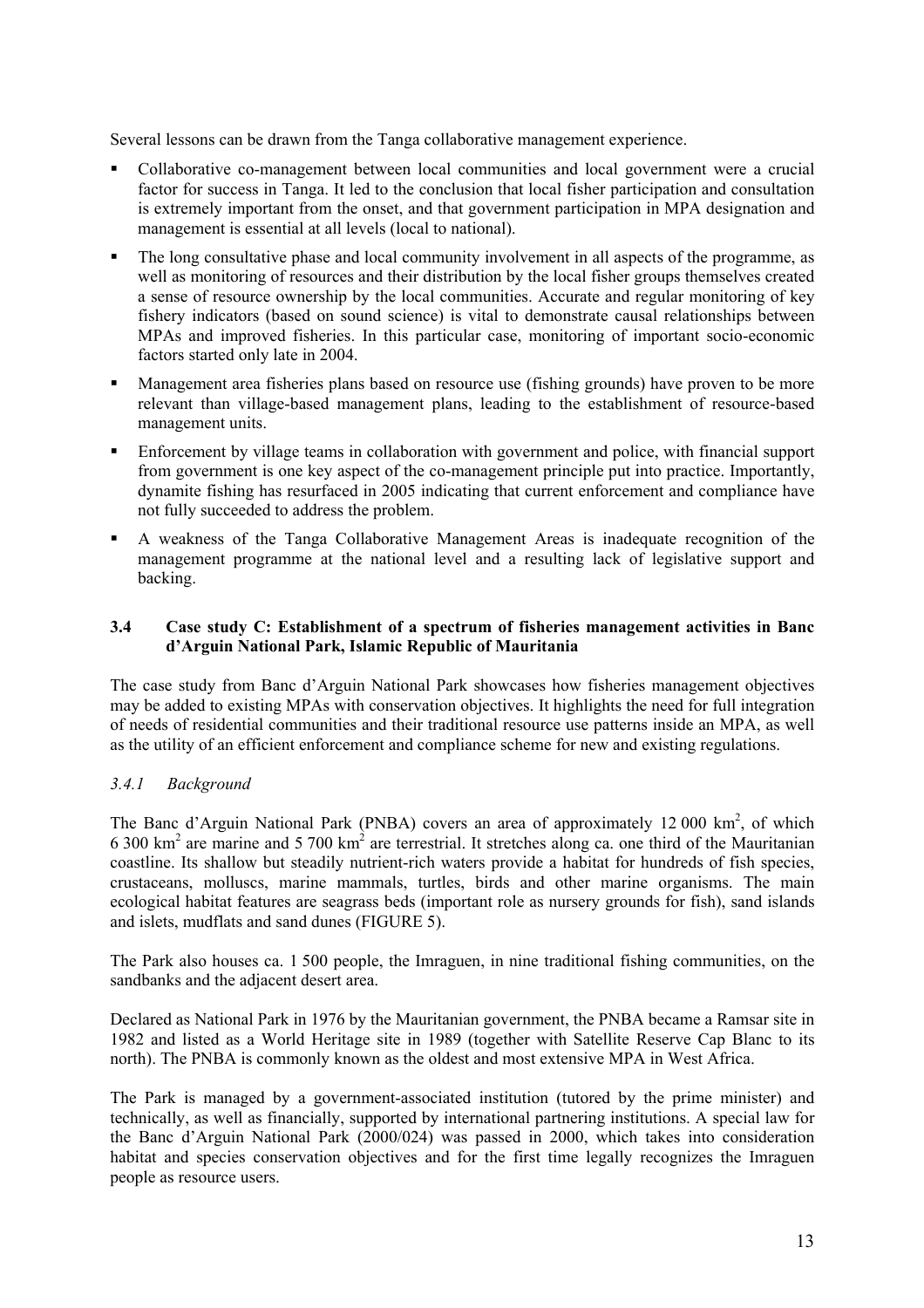The initial objective of the Park was to conserve the Park's landscapes, and an important ornithological site in the region. Its potential as an equally essential tool for fisheries management has been revealed successively over the last ten years. Due to its large size, the Park has a significant impact on the national fisheries of Mauritania.

The main activities of the Park (described in detail below) with relevance for fisheries management include (1) surveillance, (2) research and (3) supporting the traditional fishing of the local Imraguen population, including rehabilitation of the 'lanche' (these are sailing boats used by the Imraguen since the middle of the 20th century for the meagre fishery, originating from the Canary Islands).

1) Due to constantly rising external fishing pressure and illegal fishing, surveillance is the most important management activity inside the Park. A surveillance system has been active since 1998, and comprises three small motorized boats stationed at control points, and three radar stations. Current resources permit ten to twelve surveillance trips per month per boat. The Park works in collaboration with the Delegation for Fisheries Surveillance and Maritime Control (DSPCM, which forms part of the Mauritanian military), and the Mauritanian Oceanographic and Research Institute (IMROP). The DSPCM runs the three radar control stations and reinforces the surveillance system with its own surveillance boats. The radars efficiently localize and track motorized boats entering the Park. Each surveillance boat in the Park includes a team of DSPCM staff, a Park guard and a member of the Imraguen community.

Illegal boats entering Park waters are fined up to Mauritanian ouguiya (~UM) 35 million (100 000 Euros) for industrial trawlers, and UM 2–10 million for freezer vessels. Most illegal fishing in the Park now comes from motorized pirogues, which are fined between UM 50 000 and UM 200 000  $(140 - 570$  Euros) if caught.

The system of surveillance and the follow-up to ensure the conviction of those caught illegally fishing within the Park is implemented successfully. The Park administration reported that the system was able to significantly decrease illegal activities since put in place in 1998. The threat particularly from large commercial trawlers entering the Park's waters seems to have been effectively minimized.

However, local Imraguen fishermen state that a threat from illegal fishing persists and that more surveillance is needed. Full coverage and enforcement of the  $6\,300\ \text{km}^2$  of marine area in the Park is limited by the capacity of the operating surveillance vessels. The surveillance boats and radar stations also need repair and replacement. A major drawback in this context is that money raised through fines via the State Treasury does not come back to the Park authority for covering the costs of surveillance. There is room to enhance the collaboration and regular communication flow between the partners (on technical and material aspects between Park Authority and DSPCM, and including relevant capacity development with the local communities).

2) Research and monitoring of fish populations in the Park area is steadily increasing. Since the very beginning the Park area has been considered a nursery ground for juvenile fishes, given that they are the source for feeding the populations of over two million waders, ~40 000 nesting birds and a huge quantity of migrating birds. Active research and monitoring of fish species however began only in the late 1990s with a project on the conservation and ecosystem-based management of the Banc d'Arguin ('ACGEBA', supported by the French Cooperation and led by the Mauritanian Oceanographic and Fisheries Research Institute 'IMROP'). Local fish capture data have been collected in the Park since 1997 with the aim to study the Imraguen fishery in the PNBA. Special efforts have been undertaken to monitor cartilaginous fish, mullets (*Mugil cephalus*, *Liza amata*) and meagre (*Argyrosomus regius)* since 2000, with implementation of three projects that supported the fisheries monitoring system in PNBA until 2005: sharks and rays; support of the reorientation of the Imraguen fishery – Project ARPI; and conservation and sustainable use of the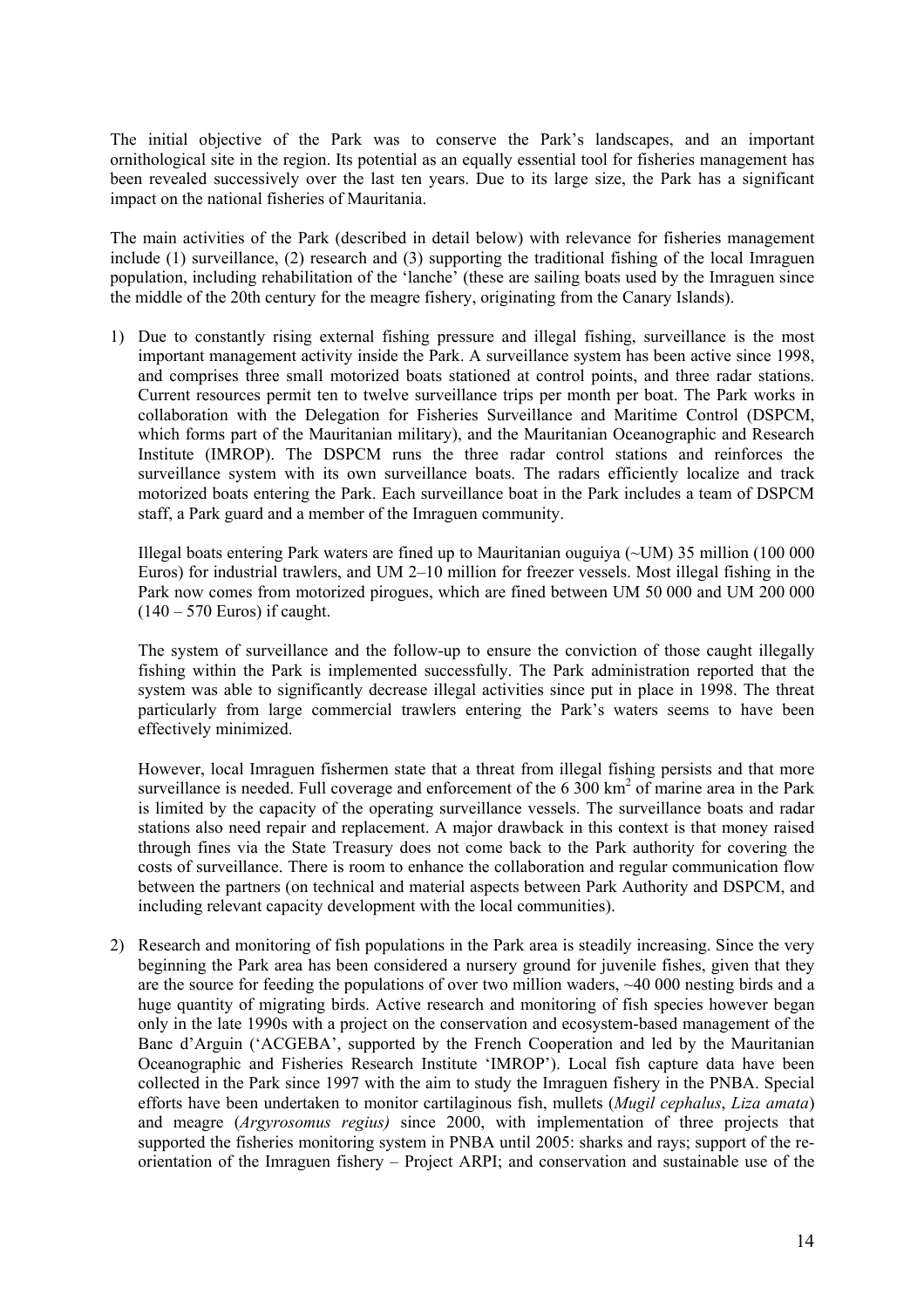mullet in Mauritania. Since 2006, they have formed an integral part of the 'monitoring system for artisanal and coastal fisheries' which is executed by IMROP along the entire coast of Mauritania.

The fisheries monitoring system for PNBA will allow for a more regular and representative track record of monitoring data, encompassing oceanography, fish biology, ecology, fisheries technology and a socio-economic survey*.* 

The findings of the monitoring efforts seem to confirm an important role of the park area as reproduction and nursery ground for a number of fish species. All outcomes (scientific data collected, development of management measures) are discussed at annual inter-institutional stakeholder meetings, which were established in 2001. Unfortunately, most of the information and results are not publicly accessible, complicating a quantitative estimation of the stated success to outsiders.

An important sub-region wide role of the PNBA is the protection of several shark species such as scalloped hammerhead (*Sphyrna lewini)*, nurse shark (*Ginglymostoma cirratum)* and spinner shark (*Carcharhinus brevepinna)*. One previously undiscovered species of guitar fish, *Rhinobatos cemiculus*, was found in 1998 and described in 2006 by the French Natural History Museum.

Practical and strategic application of the monitoring data is still limited. The main problem at this point stems from the isolation of the Park administration from other institutions, including from the Ministry of Fisheries.

Recommendations that can be formulated in this context are that

- analysis of the collected monitoring data should be done in close collaboration with and between partners and relevant institutions in Mauritania.
- the results from the analysis should feed into strategic planning of the Park area, i.e. to develop a long-term strategy that specifically addresses fisheries issues.
- additional efforts should strengthen institutional collaboration with the aim of harmonizing and integrating the fisheries management strategy of PNBA with the national management plan for artisanal and coastal fisheries in Mauritania (PADPAC).
- 3) The Park successfully supports traditional fishing practices of the local Imraguen population. However, efforts need to be made to improve the living conditions of local residents of the Park.

The Imraguen have a centuries-old tradition of subsistence fishing in the Park area. Formerly, their mainstay was fishing for grey mullet. The original tradition shifted however, as huge quantities of mullet were harvested south of the Park in association with external operators and merchants in the 1980s. Today, the Imraguen fisheries have moved from subsistence to small-scale artisanal fishing. While motorized 'pirogues' are being used for artisanal fishing activities outside the park boundaries, motorized fishing is prohibited inside the Park and local fishermen use sail boats instead.

Ray and shark fishing developed in the park through economic incentives provided by wholesale fish merchants: the Imraguen received fishing equipment on loan and attractive prices for their elasmobranch captures for shipping to the Southeast Asian fin market. Declines in captures of sharks and rays appeared rapidly, but were compensated for by increased fishing effort with new fishing nets. This accelerated overexploitation in the Park finally resulted in increased fishers' debts towards the merchants.

Over the past seven years, more environmentally friendly fishing activities have been developed inside the Park, such as abandoning of certain fishing gear, financial incentives, and increased valuation of local fish products. Buy back of unsustainable fishing gear and stakeholder consultations have ultimately led to a ban on ray and shark fishing inside the Park in 2003, based on an agreement with local fishermen.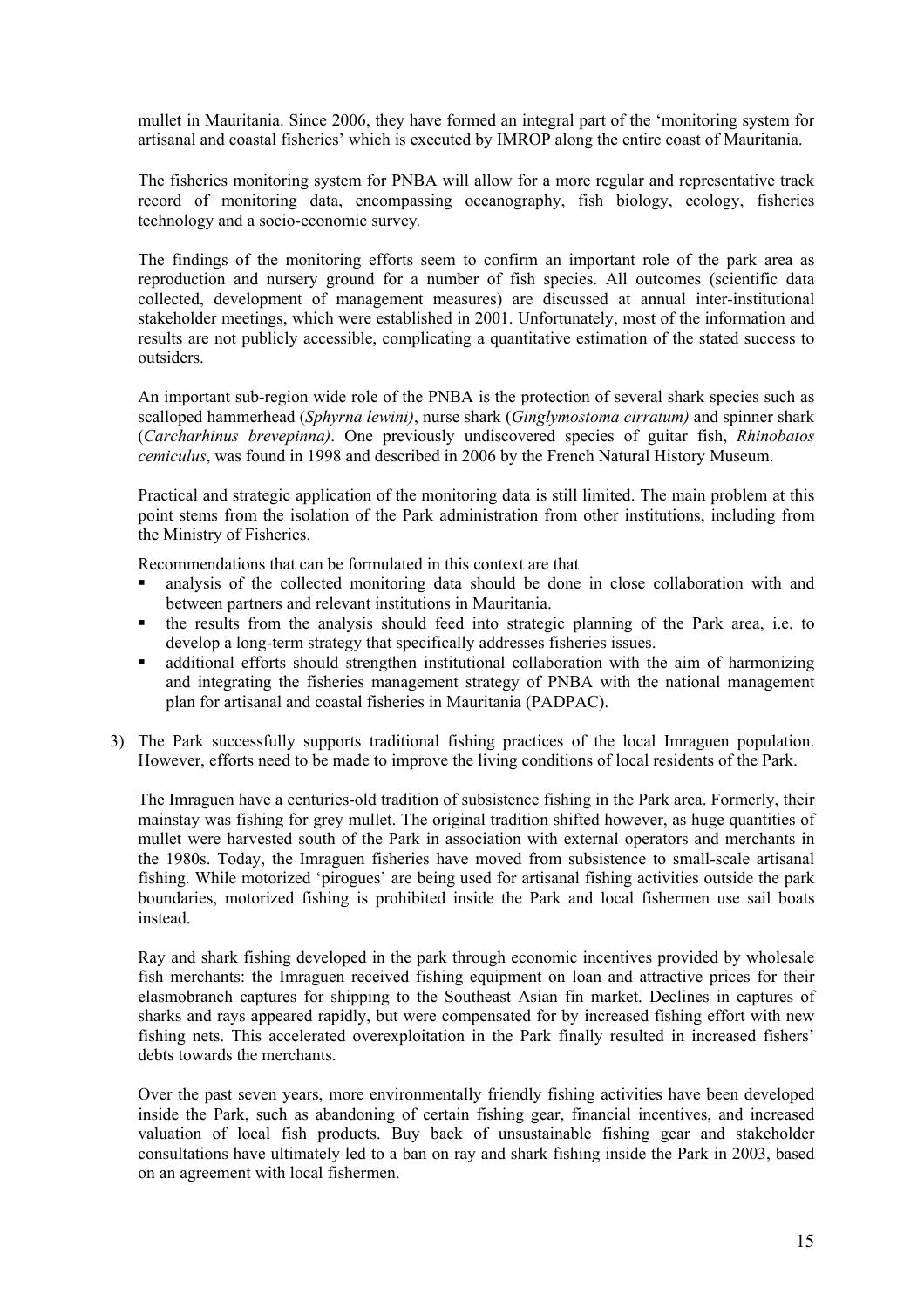Up to 110 traditional fishing boats are authorized to operate within the Park today and there is international support for the restoration of these boats. The local annual fish catch inside the PNBA is around 2 000 tons, of which (very roughly) one third are mullets, one third are meagre and one third remain smaller species of sharks and rays. Sharks and rays are still caught as bycatch in the meagre fishery, or through uncontrolled Imraguen fishing practices, while illegal fishing for sharks is controlled.

Despite these successes in supporting traditional fishing, the social and economic well-being (i.e. health, access to water, education) of the resident Imraguen population remains unsatisfactory.

There is plenty of movement between the village communities inside, and the villages outside the Park. Management action to improve the socio-economic conditions of the Imraguen population as well as regulations should be applied for all villages, inside and outside the Park. In regard to the application of Park rules and regulations, 'the Park resident' status needs to be clearly defined. Supporting the living conditions (e.g. funding partnerships; alternative income opportunities other than tourism; capacity development) is urgently recommended.

There is a feeling of discontent among some villagers over recreational fishing activity by Park visitors, although this activity is unlikely to have any significant impact on the fish stocks if properly regulated. The PNBA very recently produced a sport fishing 'chart' with the aim of regulating this activity.

### *3.4.2 Successes of the Park*

The Park has provided a concrete (legal and administrative) framework for:

- A Park surveillance system and enforcement of specific fisheries regulations.
- Involvement of the residential Imraguen community in Park activities from the very beginning, and the establishment of a community cooperation scheme with stakeholders.
- A range of successfully implemented projects through international cooperation, and funding support dedicated to Park management resulted in a first track record of monitoring data, and finally supported establishment of a national fisheries monitoring system. A participatory research and monitoring programme on fish captures now exists, and is advised by a scientific committee.
- New fisheries management measures were established within the Park's boundaries, based on stakeholder agreement. They led to the protection of certain fish species and all species of sharks and rays.
- The large size of the PNBA management area can be seen as an advantage for extending the application of management measures to a national level. It also enables conservation of Parkendemic species, including species that may produce fisheries benefits beyond the Park's boundaries.

### *3.4.3 Challenges*

- Tough, unsatisfying living conditions of the local Imraguen residents (health, access to water, etc.), and high poverty levels due to lack of alternative income opportunities and changes in fishing activities are a significant challenge that needs to be tackled.
- Involvement of the full range of stakeholders can be improved through ongoing communication between actors and institutions involved in shared activities, and regular consultations with fisheries managers. For example, the PNBA regulates merchandizing and trading of fisheries catches inside the Park. Integration of all actors involved in the fishery into the stakeholder consultation system and thus in fisheries management, including the merchants and other fisheries stakeholders from outside the Park boundaries can be optimized. Ownership from residential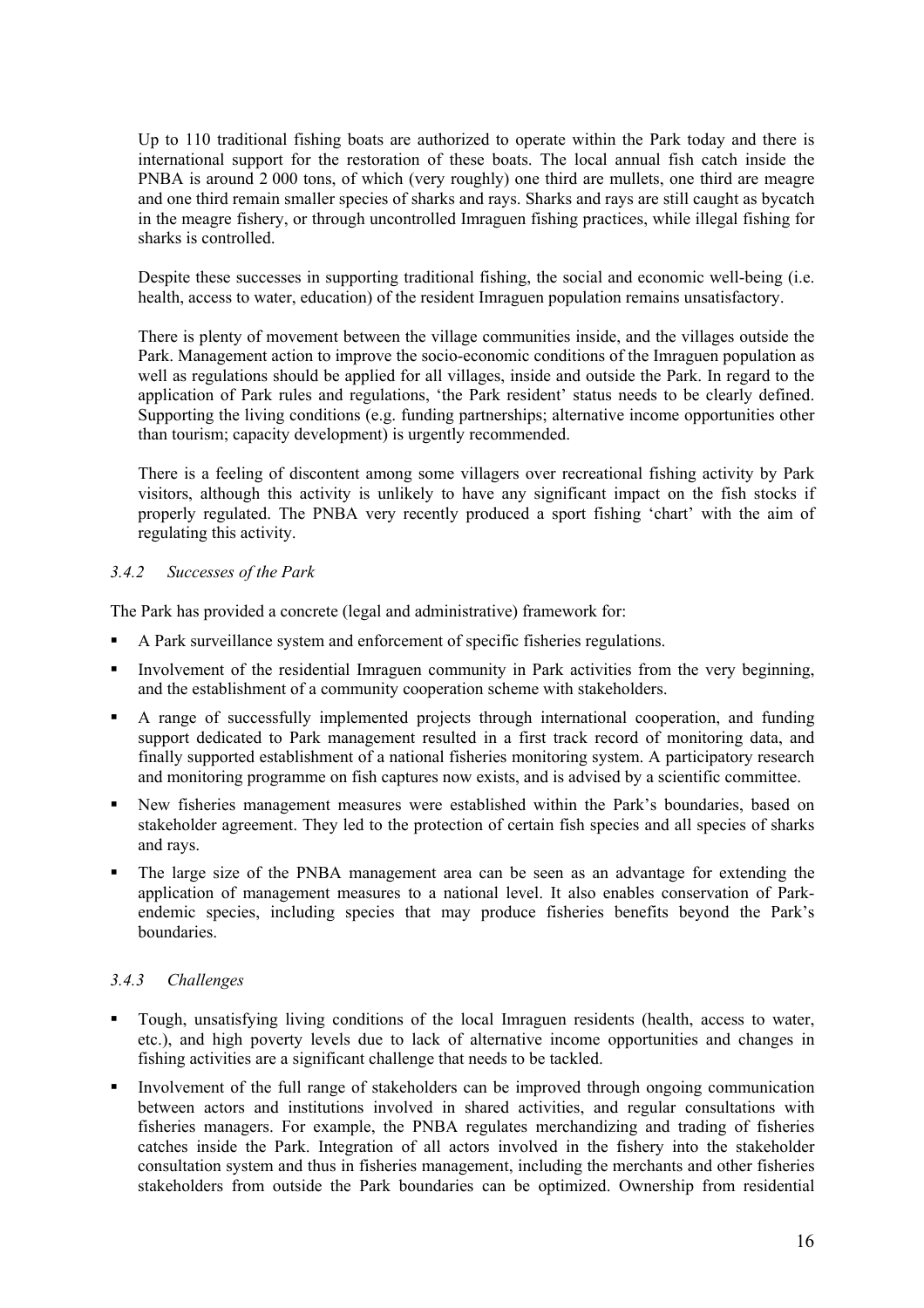communities of the management issues inside the Park may be difficult due to the deficient living conditions and a lack of local managing capacity, but can be further promoted. Lastly, monitoring data collected should be publicly available to all stakeholders, to prevent time delays in consultations and potential distrust.

- An effective legal and governance scheme needs to be put in place. Currently there is a lack of implementation schemes for existing Park legislation (i.e. there is no decree to apply the Park law 2000/024), and unclear legal formulations that may lead to illegal activities (e.g. for people moving between the Park and its surroundings). A formalized residential status has not been established for the Imraguen, which makes it difficult to apply existing regulations. Changes in the national support system for the Park and leadership issues may pose a challenge for the overall Park management, stressing the need for collective and concerted support from the Ministries for Fisheries and Environment.
- There is a lack of long-term financial sustainability to maintain and extend surveillance measures, as well as to implement research and communication strategies. The current system is highly dependent on foreign financial support.

### *3.4.4 Lessons learnt for fisheries management*

- The Park serves as a tool for habitat and species conservation which, through protecting the ecosystem on which fisheries depend, also enhances the local fisheries. It serves as a refuge for critical stages in the life cycles (e.g. breeding, juvenile) of fish species which migrate or whose ecological range exceeds the Park boundaries during other phases of their life cycle. This is the case for the commercially important mullet, meagre and some shark species.
- The PNBA constitutes an important shark sanctuary within the sub-region and as such may serve as a pilot site for using a participatory approach and joint research programme towards implementing a shark fishing ban.
- Fisheries scientists recognise the protective value of the Banc d'Arguin National Park but also recommend that other measures should urgently be implemented to ensure protection at a national or regional level for economically and ecologically important fish species.
- The Park was originally established for conservation purposes, but has also demonstrated significant benefits for fisheries. Where fisheries rules and regulations on national/regional levels did not exist, the Park provided an opportunity to apply other measures, while existing legislation could be more easily enforced in the context of the National Park.

### **3.5 Case study D: Integrated, multiple use perspectives for the Great Barrier Reef Marine Park, Australia**

The Great Barrier Reef Marine Park provides an example of a large multiple-use MPA which is zoned to allow for different uses and human activities by sub-area, to an extent that ensures a healthy condition of the overall ecosystem. Zones include fishing limitations as well as no-take areas or closures where no extraction of any sort is permitted (FIGURE 6). Development and adaptation of a zoned management plan with stakeholders has recently increased the area closed to fishing from 4.5 percent to an overall 33 percent of the Park area.

### *3.5.1 Background*

The Great Barrier Reef Marine Park, encompassing an area of  $344\,400\,\mathrm{km}^2$ , was authorised to be established in 1975 through the Great Barrier Reef Marine Park Act by the Australian Commonwealth Government. The Marine Park covers the entire Great Barrier Reef (GBR) of eastern Australia with the outer boundaries extending to straight lines approximating the 200m depth contour. The GBR is also a World Heritage Area and the largest barrier reef system in the world stretching for over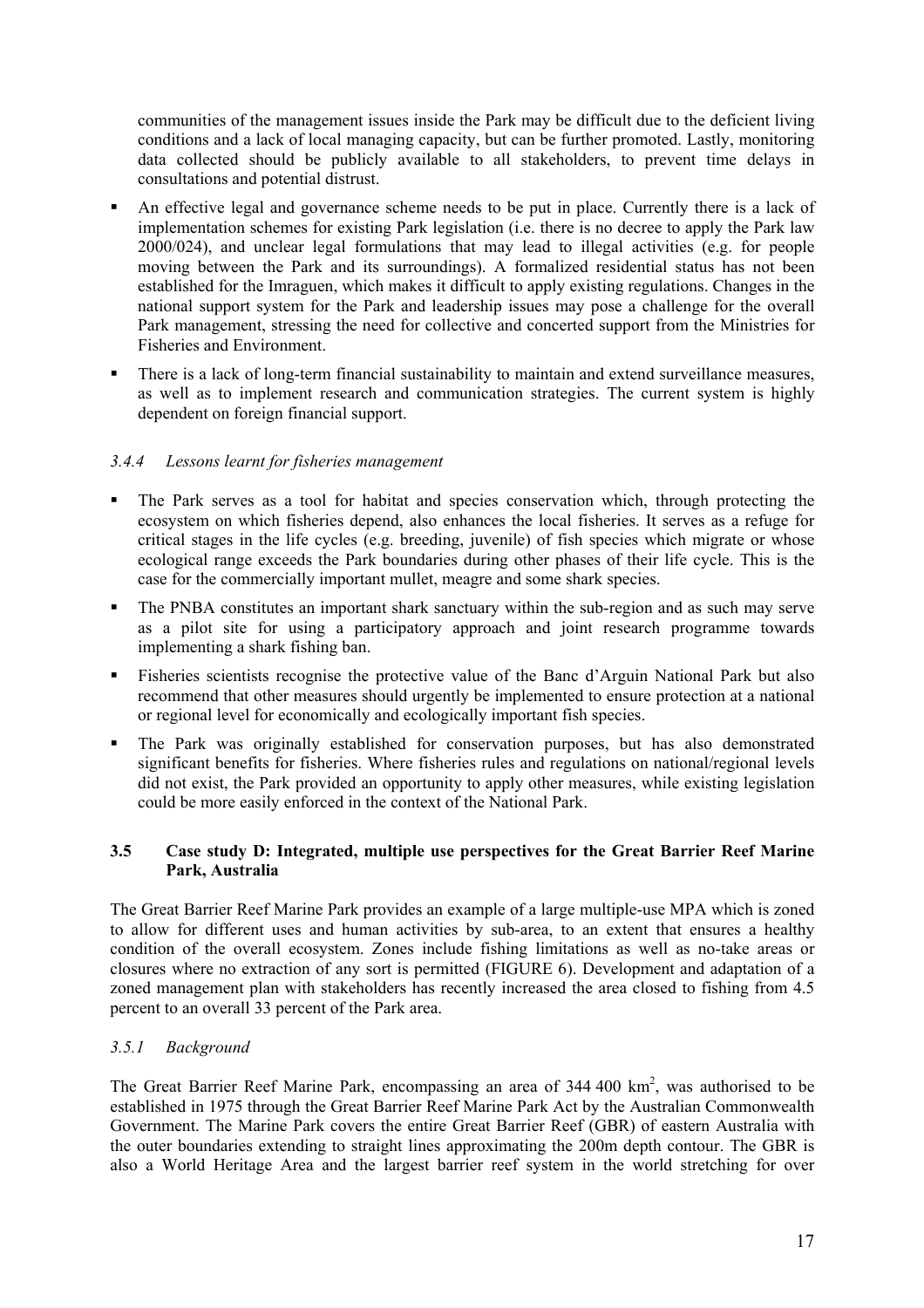2 300km along the Queensland coast. Consequently there was little doubt as to its significance, biophysical uniqueness and need for conservation, protection and wise management.

A wide number of fisheries occur in this multiple use Marine Park, ranging from bottom trawling for prawns and scallops, to line fishing for demersal reef fish and pelagic species. The fisheries focus in this case study will be the coral reef fin fish fishery taken by hook and line, which is almost wholly contained within the Marine Park, operating around the  $\sim$  2 500 individual coral reefs.

The Great Barrier Reef Marine Park Act (1975) constitutes the legislative framework for the GBR and this is administered by the Commonwealth Great Barrier Reef Marine Park Authority (GBRMPA), a statutory authority within the Ministry of Environment and Heritage. GBRMPA acts as the principle adviser to the Commonwealth Government on the management of the GBR.

There is no specific mention in the GBRMP policies and legislation that the no-take zones have a fisheries management function. Their function is described as biodiversity protection and conservation. However, the Great Barrier Reef Marine Park Act (1975) does require that ecological sustainability is ensured, so all uses, including fishing, must be ecologically sustainable within the GBR Marine Park. Consequently, GBRMPA works with the Queensland State Fisheries Agency, the Department of Primary Industries and Fisheries (DPI&F) to ensure that fisheries in the GBR Marine Park are ecologically sustainable. Through the legislation the GBRMPA can request DPI&F to take action if a fishery is deemed unsustainable or has unacceptable impacts on other species, habitats and other users. As federal legislation the GBRMP Act overrides conflicting State legislation including fisheries legislation.

Contrary to the GBRMP under federal law, the primary legislation for the coral reef fin fish fishery is the Queensland State Government's Fisheries (Coral Reef Fin Fish) Management Plan (2003) through the Fisheries Act (1994). The Plan invokes many standard fisheries input and output controls such as minimum and maximum size limits, limited entry (licenses), gear restriction, vessel restrictions, etc. and DPI&F manages all fisheries in accordance with the principles of ecologically sustainable development. The Coral Reef Fin Fish Management Plan makes no mention of the GBRMP closures with which the fishery must comply; however, the zoning plans of the GBRMP do identify reef line fishing as a reasonable use within certain zones of the Park.

Further relevant legislation is contained in the Commonwealth Government's Environment Protection and Biodiversity Conservation Act (EPBC) 1999. All fisheries that export products from, or that occur in a World Heritage Area, or that interact with endangered or protected species must comply with the EPBC Act and demonstrate that they are sustainably managed before they can operate. In 2004 the coral reef fin fish fishery was approved as a Wildlife Trade Operation (WTO) which allows for the continued export of reef fish. This approval acknowledged that 33 percent of the GBR (up to 30 percent of reef habitat) is protected through no-take zones and that this contributes to ensuring the fishery is being managed in an ecologically sustainable manner.

Since inception the GBRMPA has focused on strong participatory input from all users and other stakeholders of the GBR in managing the GBRMP, particularly in the formulation and review of the zoning and management plans. To engage stakeholders the GBRMPA employs different communication and consultation methods for four target groups: i) users of the GBR (e.g. fishers); ii) local communities that live adjacent to the Marine Park; iii) the broader Australian public who view the GBRMP as a national heritage; and iv) the global community.

The first zoning plan for the GBRMP was developed in the 1970s for the southern Capricorn-Bunker section of the Park which covered  $12\,000\ \text{km}^2$ . Subsequently, additional sections were added over several years and zoning plans were developed for each section in which permanent no-take zones or closures were established with the primary objective of biodiversity conservation (Lawrence *et al.* 2002, FIGURE 6). Adaptive re-zoning of the Park generally every five years has been an ongoing periodic process.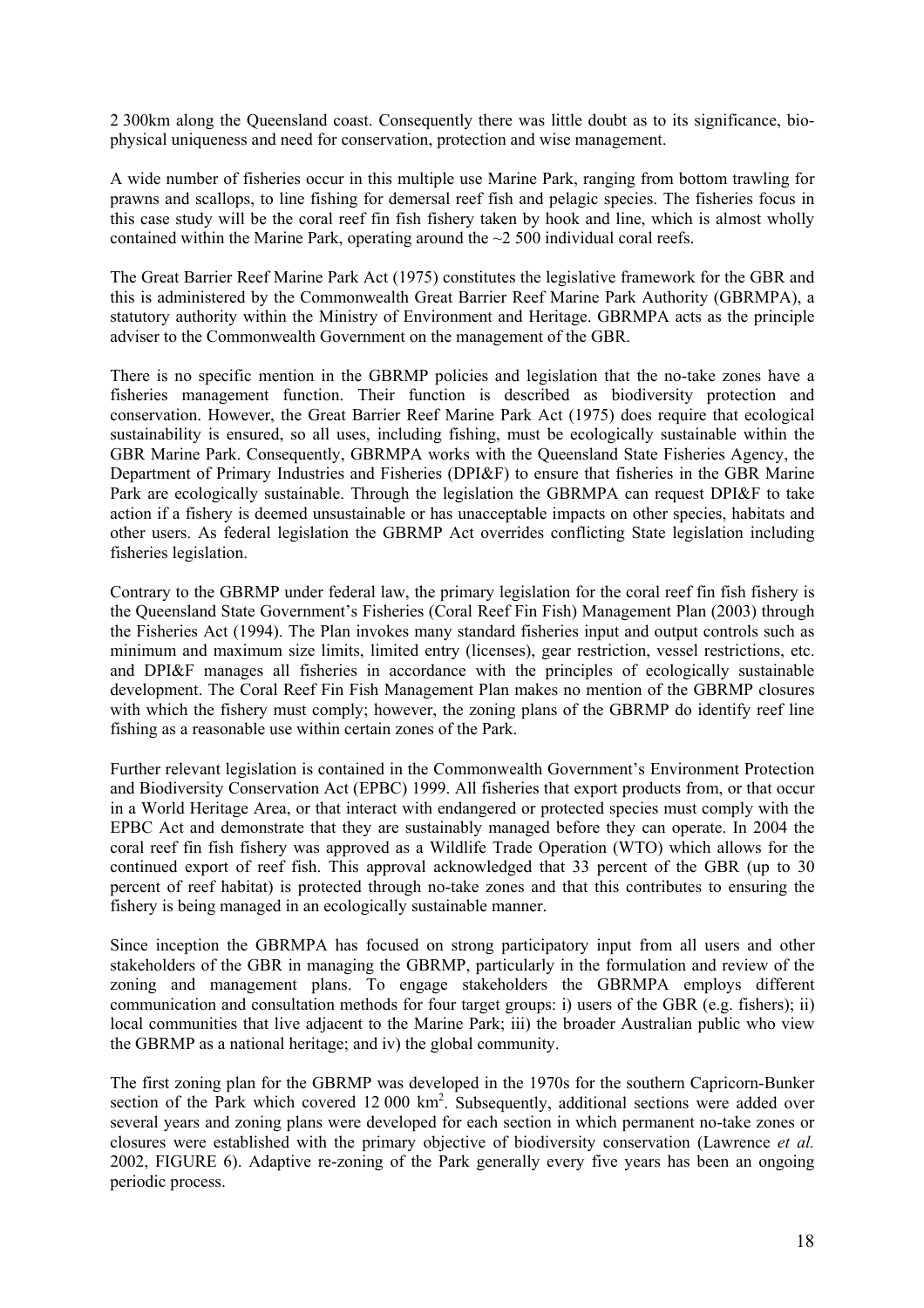In the early 1990s GBRMPA's management plan review process identified that there were several problems with the zoning, and that the increasing pressures on the GBR, from, among others, tourists/recreational users, fishing and pollution, were inadequately addressed through the number and size of no-take areas within the Park. In addition, the closures were focused on coral reefs with little regard to the other major habitats in the Park (Fernandes *et al.* 2005). The latest rezoning of the GBR, completed in 2004, was a massive undertaking and has increased the number of fully protected no-take areas for biodiversity conservation from 4.5 percent to 33 percent of the Park (Fernandes *et al.* 2005).

Compliance and enforcement of the closures (and all other regulations of the GBR Marine Park Act) is delegated to the Queensland Environment and Protection Agency – the Queensland Parks and Wildlife Service. This is primarily done through boat patrols and plane surveillance conducted by a number of agencies (Queensland Parks and Wildlife Service; Queensland Boating and Fisheries Patrol (DPI&F); Customs; Coastwatch; and State and Federal Police). These agencies are coordinated on a risk-based intelligence assessment. Thus, the likelihood of a particular infringement in a particular area/time causing environmental harm is assessed and patrols target those areas and times*.* At the same time the Queensland DPI&F conduct boat patrols to enforce the Coral Reef Fin Fish management plan within the GBR Marine Park.

The Minister of Environment offered a compensation package for fishers rather late in the recent rezoning process, after strong lobbying from the fishing industry. (The package was offered by the Ministry of Environment to compensate for restricted access to fishing areas and potential loss of revenue from fishing, given that the main aim of the closures was biodiversity conservation rather than effort control or yield management.) Commercial fishers can now have their licenses bought out (a total package of around AUD 30 million), while they do not have to demonstrate a direct impact from the re-zoning. However, DPI&F provided information on the potential level of impact and the level of fishing effort for each fisher who applied for compensation. Licences were selected by the Department of Environment  $\&$  Heritage (DEH) in part on this basis so that those licences that applied significant fishing effort in the Marine Park would be removed and compensated. Contrasting to this, people requesting compensation from fishing related business impact due to closures had to demonstrate the impact. The total package available for restructure package is about AUD 80 million to cover all fisheries in the GBR Marine Park (trawl and line fisheries, i.e. prawn, scallops, coral reef fin fish, crab, pelagics, etc). Clearly the DEH have demonstrated a commitment to compensating the fishing industry for the increase in closed areas in the Park.

#### *3.5.2 Successes of the Park*

- One of the key successes of the GBR Marine Park is the recent re-zoning that has resulted in 33 percent of the Park now closed to fishing and other extractive uses, a substantial increase from 4.5 percent. This increase was promoted on the basis that it is generally accepted that at least 20 percent of a multiple use MPA should be closed to conserve biodiversity (Fernandes *et al*. 2005). Modelling studies have suggested that the percentage should be as high as 40-50 percent to maintain sustainable coral reef fisheries (Russ 2002).
- Education campaigns on the new zoning plan ensured that 78 percent of the Queensland population knew about the plan when it became effective and consequently the incidence of infringement was significantly lower than during previous re-zoning times.
- A better understanding of the Park's potential and value by local authorities enabled effective coordination of enforcement and compliance between various agencies and the risk based approach to surveillance. This has increased the number of infringements reported and increased the number of prosecutions. In 1999 the Minister for Environment increased the level of fines significantly, up to AUD 220 000 to an individual fisher for illegal fishing and up to AUD 1 million to a company. In addition, investigators are now able to build cases against environmental crimes. This has been accompanied by training of the judiciary and strong awareness campaigns in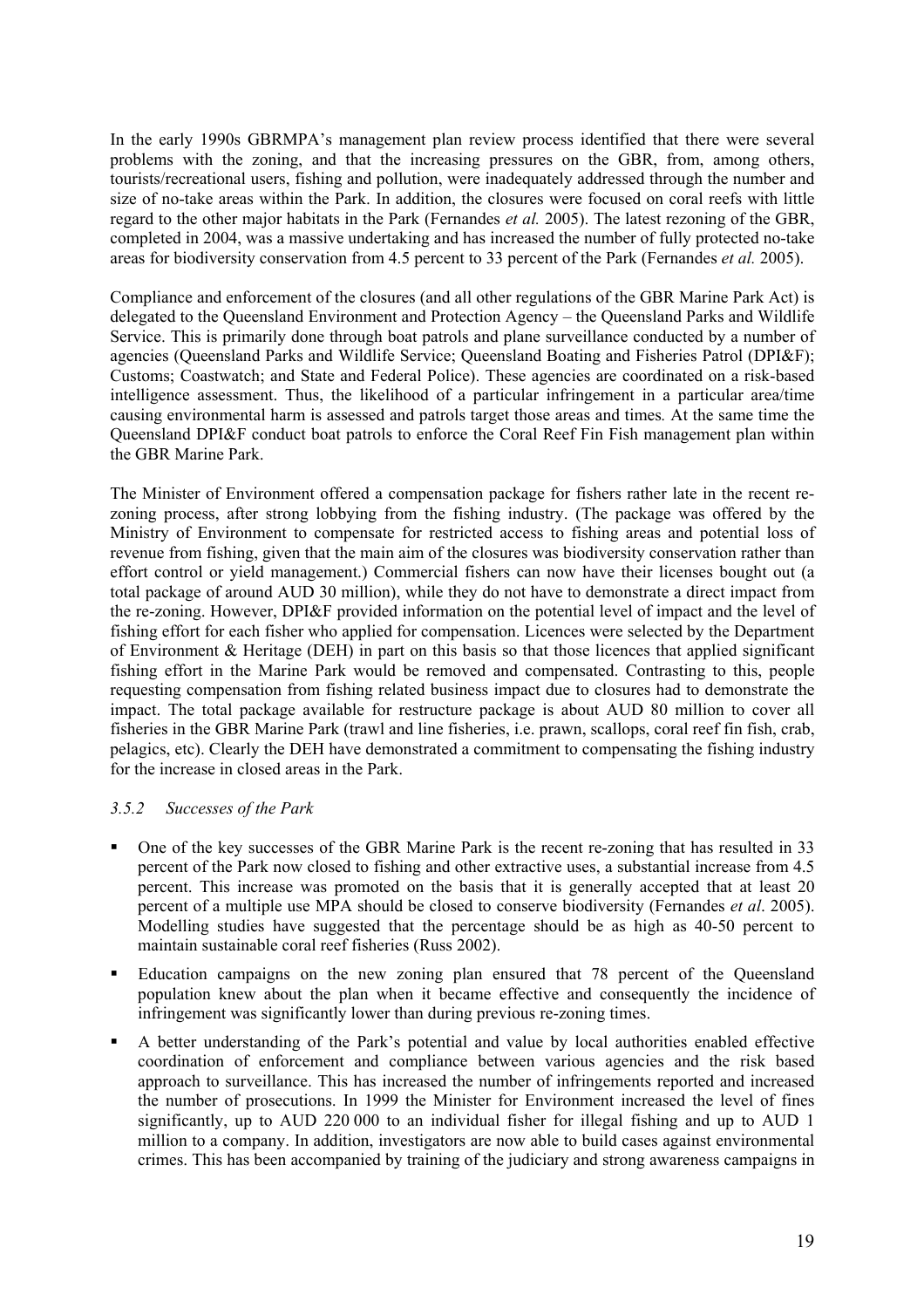the media. The recognition by the EPBC Act assessments of ecologically sustainable management by GBRMP through closures is also seen as a success.

- A strong scientific information basis justifying closures, their location, size and number, added significantly to the stakeholders' recognition of the Park's benefits (with exception of the fishing industry). Despite the fact that the two authorities responsible for the sustainable management of exploited coral reef fishes of the GBR employ different legislative approaches, and do not formally acknowledge each other's legislation, collaborative research between these authorities and others (e.g. James Cook University) has demonstrated benefits of the closures by showing increases in the biomass of fishery target species within the closed areas. Although likely, benefits through spillover effects for the surrounding fishery were however not evidenced.
- This research, on the effects of line fishing by the Cooperative Research Centre for the GBR World Heritage Area, has shown that two main target species of the reef fin fish fishery, the common coral trout and the red throat emperor, were significantly more abundant, larger and older in areas zoned closed to fishing than in adjacent areas that have always been open to fishing (Mapstone *et al.* 2004). The magnitude of these differences varied in relation to levels of fishing effort and natural patterns in abundance of these two species. Thus where fishing effort is high and population abundance is naturally high the difference between closed and open reefs was greater closures were more effective. Experimental manipulations of reef zoning status and fishing effort provide further evidence that the Marine Park zoning strategies have been effective in protecting sub-populations of the reef fin fish fishery resource from the impacts of harvest. The impacts of fishing effort were felt within a year of opening previously closed reefs indicating rapid decline in densities and size from fishing on these target species.
- Lessons learnt from over 40 years of engaging with stakeholders have recently led to a new approach of building relationships between individuals within local communities and Authority staff, to strengthen trust between the two and hence engage in collaborative management. Strong community links have been developed via the establishment of Local Marine Advisory Committees and Regional offices. Encouraging signs can be seen in the Keppell Islands, southern GBR, where a community group called "Capreef" (Capricorn Reef monitoring group) representing the recreational fishery, are supportive of the reef closures and want to monitor them with GBRMPA. They supported a total closure of >20 percent of their area and helped GBRMPA select areas that represented both healthy and depleted fish populations and habitats. They recommended closed zones for both replenishment (depleted fish stocks) and conservation (healthy fish stocks).

### *3.5.3 Challenges*

- A critical challenge to the GBR Marine Park is poor acceptance of closed areas by the fishing industry. This is compounded by the fact that despite extensive research, conclusive evidence that high biomass of target species in closed areas will benefit the surrounding fishery is not readily apparent. The commercial and recreational coral reef line fishers are already regulated through the Queensland state's fisheries management plan, and therefore they are understandably unsympathetic to further regulation through closures which are primarily established for the purposes of conservation of biodiversity.
- The real benefits of closures as a fisheries management approach have not yet been wellenough demonstrated on the GBR. Research to demonstrate benefits of closures to surrounding fisheries needs to be carefully designed to tackle this issue. It would be important to look at spillover (larval supply and adult movement of fish) and catch rates in surrounding areas open to fishing. Information is equally needed on fisher behaviour in relation to closures. Monitoring of key indicators in the reef fin fish fishery (e.g. population density and biomass) in response to closures before and after is essential for measuring impacts.
- Clear and synthesised publication of research results is needed, e.g. on the effects of line fishing experiments, to help fishers understand the benefits of closures to the reef fin fish fishery. Awareness raising through educational materials such as videos is an option.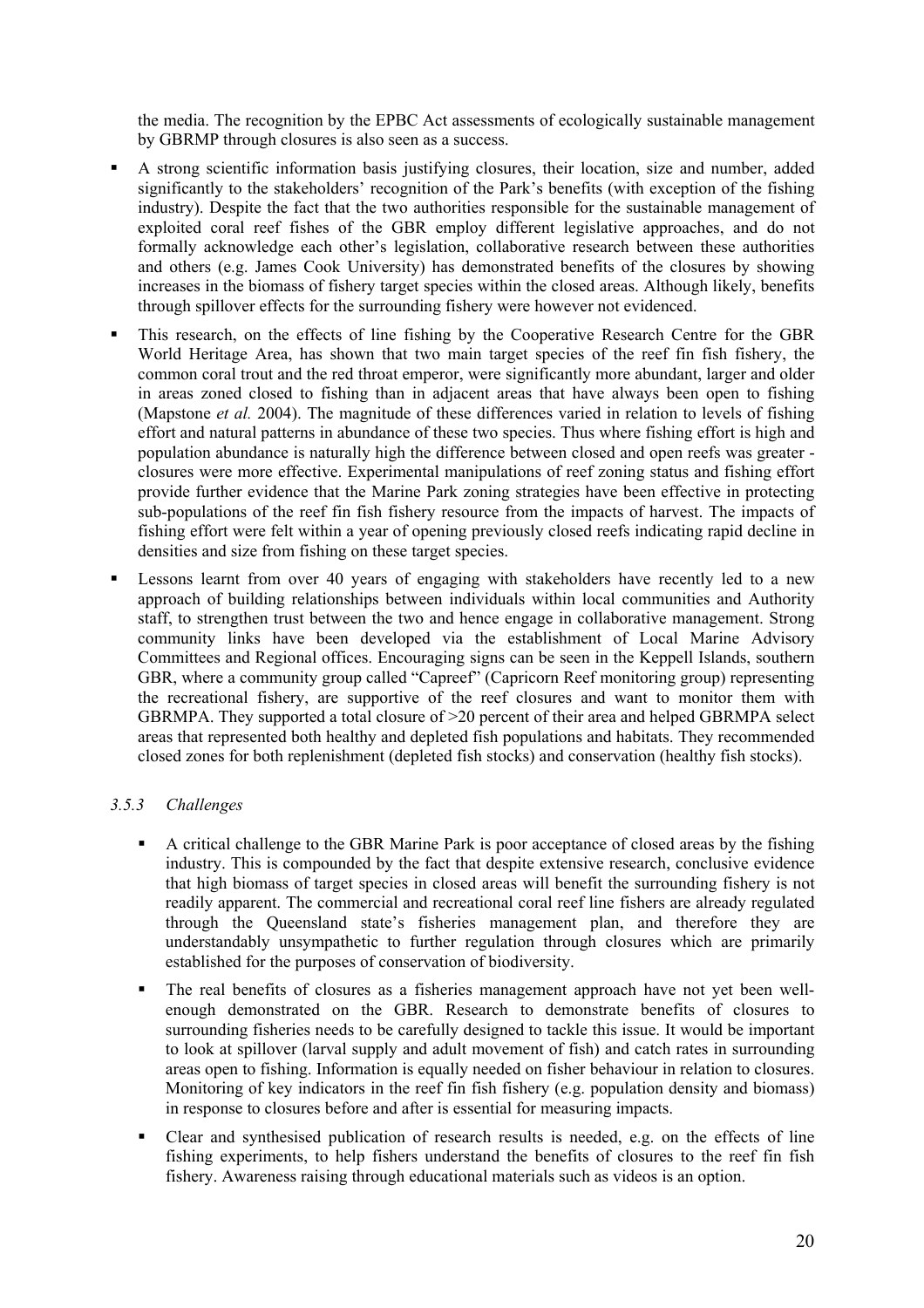It is clear that the results of the Effects of Line Fishing experiment need to be communicated carefully back to the fishing industry so that the results are clearly understood. It appears that there is still a large gap between researchers/managers and fishers in terms of trust and understanding. The informal understanding between GBRMPA and DPI&F staff regarding the merits of closures for fisheries management could be made more public to improve fishers' understanding of the positive impacts of closures. Further, the lack of recognition in the two legislations (GBRMPA and DPI&F) of each other's regulations does not foster a cohesive approach to the management of the reef fin fish fishery on the GBR.

## *3.5.4 Lessons learnt*

- Legislation and other management measures for closures (no-take zones) within a large multiple-use MPA such as the GBR should specify to address both sustainable (reef) fisheries management as well as biodiversity conservation. Combining the dual benefits of biodiversity conservation and sustainable reef fisheries as objectives in an MPA management plan adds value and benefits and reaches a wider stakeholder base.
- Adaptive re-zoning as an ongoing periodic process is a key requirement for successful management of a large multiple-use MPA. For example, the GBRMPA Fisheries Issues Group worked closely with DPI&F during the re-zoning of the GBRMP and it was recognised informally that closures were working for fisheries management and therefore more stringent fisheries management measures by DPI&F would not be needed.
- Monitoring the effects of closures (before and after) should combine both biodiversity monitoring and fisheries monitoring to measure impacts.
- Education and awareness material especially video should be produced to illustrate the concept of closed areas as a fisheries management tool for demersal reef fisheries, with the reef fin fish fishery operators on the GBR as the target audience.
- A fully participatory and consultative process is essential to get support from stakeholders. Users, especially fishers, should be part of the monitoring programmes so that they can directly see the effects of the GBR closures.
- The protection of sub-populations of reef fish through closures (with sufficient compliance) was seen as the most effective way to increase total spawning biomass of harvested species over the GBR (Mapstone *et al.* 2004). However, this research cannot demonstrate, though it is implied, that the high biomass within closed zones will in turn benefit the surrounding areas open to fishing through larval flow and adult spillover.
- Enforcement of closures remains essential. A focus on compliance is necessary because of the large scale of the GBR, and this is best achieved by fishers believing in the net benefits of the closures to their fishery.

#### **3.6 Case study E: Territorial use rights in coastal fisheries through Areas for Management and Exploitation of Benthic Resources (Áreas de Manejo y Explotación de Recursos Bentónicos), Chile**

The number of Areas for Management and Exploitation of Benthic Resources (AMEBR) has rapidly expanded in Chile over the last decade in an effort to reduce the overall fishing effort in Chilean near shore fisheries and to improve compliance with coastal fisheries regulations. The AMEBR provide an important tool for transferring management responsibilities from a central authority to artisanal fishing communities. This case represents an important and ambitious initiative of introducing territorial use rights in a coastal fishery where property rights had never been in place.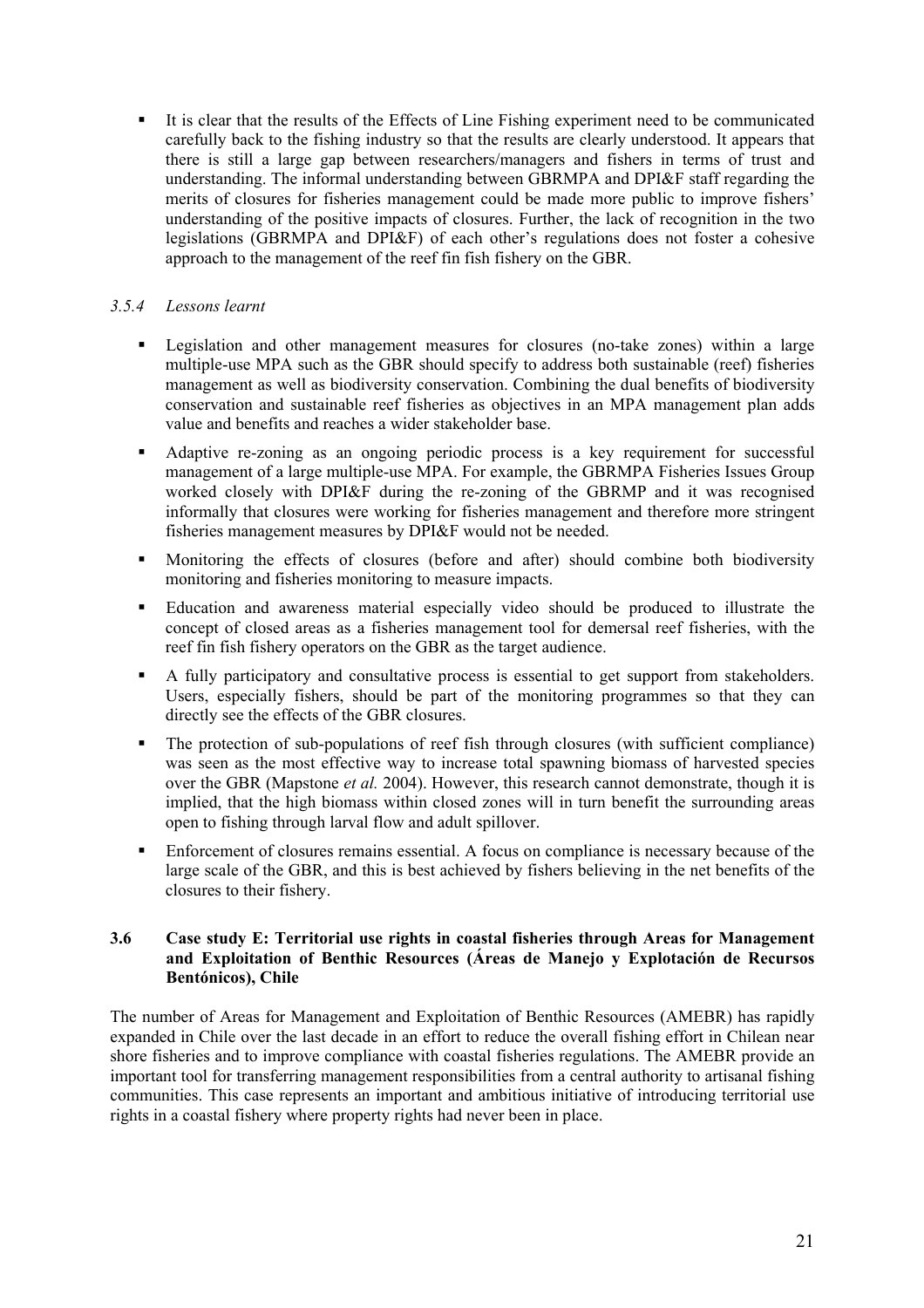### *3.6.1 Background*

The Chilean Fisheries and Aquaculture General Law, enacted in 1991, provides for the establishment of MPAs as fisheries management tools. It lists three categories of MPAs: areas for management and exploitation of benthic resources, marine reserves, and marine parks, with different sets of objectives, management and conservation actions. Marine reserves and marine parks are scarcely applied in Chile; however, the Areas for Management and Exploitation of Benthic Resources (AMEBR) have rapidly expanded over the last decade.

The AMEBR areas aim to ensure sustainable use of marine resources by assigning exclusive territorial use rights to legally recognised artisanal fisheries organisations. Initially developed in the early 1990s as pilot experiments, AMEBRs are now a common management tool and adopted by most artisanal fisheries organisations in Chile.

The main objectives of the management area regime are:

- conservation of benthic resources (invertebrates and macroalgae)
- sustaining artisanal economic activities
- maintaining or increasing biological productivity of benthic resources
- increasing knowledge on the functioning of the benthic ecosystem
- promoting and encouraging participative management

The AMEBR areas fall into Category VI of IUCN's protected areas management categories. They can only be established within five nautical miles from the shore and in inshore areas (rivers and lakes). Over 430 declared AMEBRs with a management plan exist, and ca. 1 200 have been requested (see FIGURE 7 for region IV of Chile). The average surface extent is 190 ha; the number of fishers involved is around 16 500 out of a total number of ca. 52 000 artisanal fishers in Chile.

The legal provision for the establishment of the AMEBR is set out in article 48 of the Fisheries and Aquaculture General Law Nº 18.892. A specific regulation for management areas is set out in the Supreme Decree  $N^{\circ}$  355/95 and outlines the rules and criteria for establishing and managing such areas.

In order to be granted an AMEBR, a community must constitute a legal organization (e.g. artisanal fishers' associations or fishers' cooperatives). There are two main steps for the establishment and implementation of an AMEBR: the first, administrative, aims to delineate the geographic area in which a management project would be undertaken. It involves extensive consultation with several governmental organizations and local communities that need to analyse the feasibility of establishing a management area and ensure compliance with existing uses in order to grant the exclusive use right to the fishers association.

After such consultation and if there are no major conflicts with other uses, the area is declared available and the implementation of a management project can start. This requires the development and execution of a proposal for a base line benthic resources assessment, and the presentation and results delivery of a management and exploitation proposal. The technical requirements for these steps are set out in the management area regulation.

Once the management and exploitation plan (hereafter management plan) of an area is approved by the Under-Secretariat for Fisheries (Subpesca), the second process involves the National Fisheries Service (SERNAPesca) establishing an "agreement of use" for a period of four years with the fisheries organization in order to transmit the obligations and privileges that the management of benthic resources of the declared area implies. Annual monitoring studies are mandatory to evaluate implementation of the proposed management objectives by Subpesca.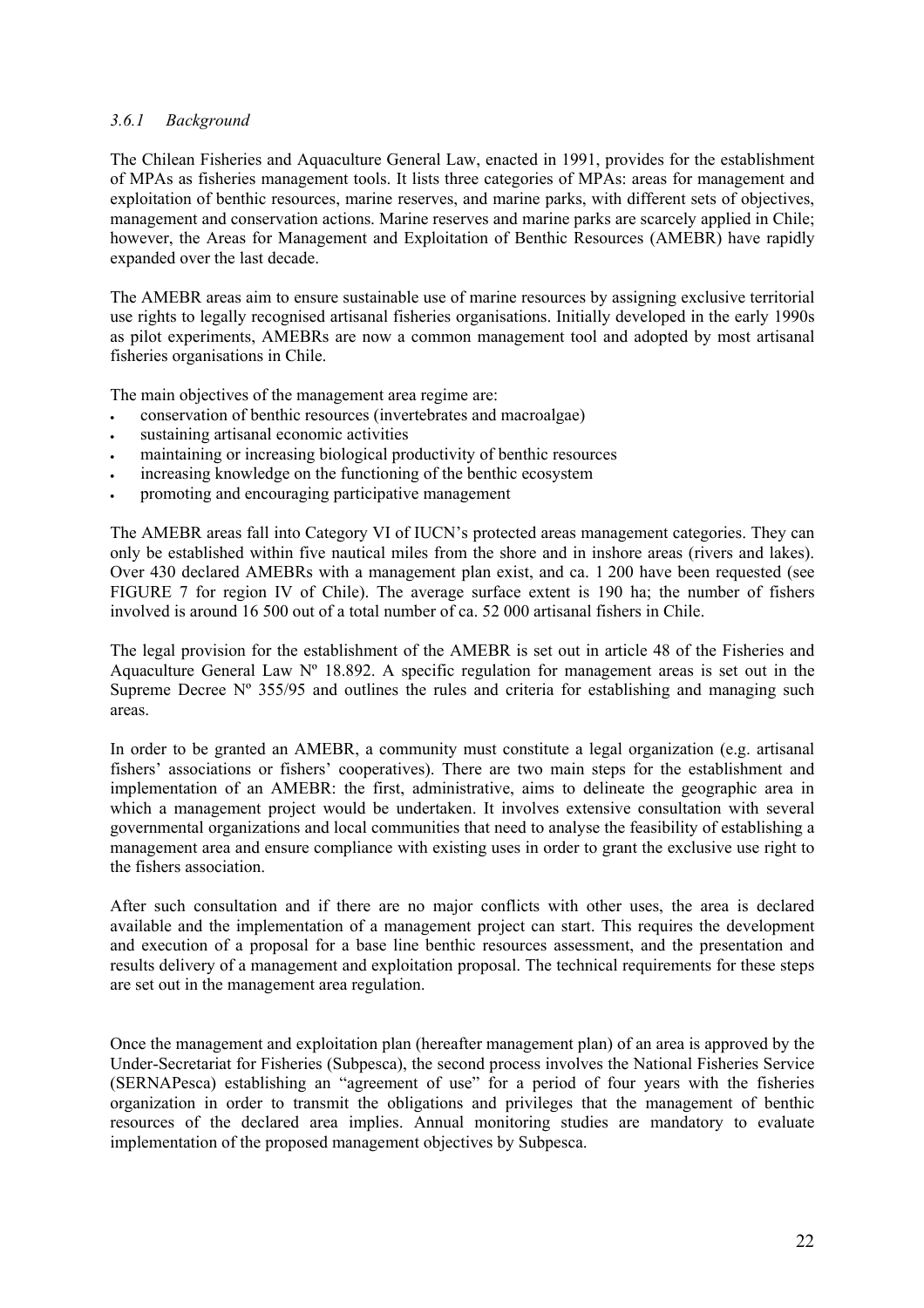In addition to the provisions of the Fisheries and Aquaculture General Law, the management plan of an AMEBR specifies a set of actions to ensure the sustainable management of the fishery. Based on the baseline assessment of the area, the management plan identifies, on an annual basis, target species, harvest periods and techniques, as well as the criteria applied to determine allowable catch rates. The most commonly targeted benthic species within the Chilean management areas are "locos" (*Concholepas concholepas)*, limpets (*Fissurella spp.*), sea urchins (*Loxechinus albus*) and macha clams (*Mesodesma donacium*). The management plan can also include aquaculture activities provided that they have no impact on natural resources and are in compliance with the national fishing regulations.

For every AMEBR, a norm for enforcement of the management plan is established, which defines individual extraction levels, rights and obligations for each member of the fishing community. By this norm a code of conduct among fishers is set independently of the external regulatory authority. The control of the fishing area is done by the fishers organization itself, generally through the establishment of a control committee (of often rotating responsibility). Typically, the executive board of the fishers association identifies potential violations of the norm and establishes the appropriate sanctions (Palma and Chávez 2004).

The implementation of the management plan is controlled indirectly through the evaluation reports by Subpesca. SERNAPesca has the mandate to undertake inspections and sanctions. The presence of SERNAPesca during the fishing operations is necessary to certify that the resource was extracted from the management area in accordance with the management measures in place. The fishers' organization might lose the exclusive right to manage the area if the exploitation is in infringement of the management plan.

In Chile, there are several local studies on the effectiveness of the management area as a fisheries management tool, particularly on positive effects such as increase of size and abundance on the target species *Concholepas concholepas* (Castilla 1996, 1999; Castilla and Fernandez 1999; Orensanz *et al.* 2001; Stotz 1997), and on some economic and social improvements to artisanal fishers (Barros and Aranguez 1993; Subsecretaria de Pesca 2004).

### *3.6.2 Key successes*

- The increase in numbers of management areas requested by fishers organizations demonstrates that acceptance of the system within the artisanal fishers communities has been highly successful.
- The Chilean Management Area system emerged in response to the need for alternative solutions that would ensure sustainability of benthic fisheries resources after their severe overexploitation by the end of the 1980s. Artisanal fishers themselves realised the need to change exploitation practices and introduce access regulations for optimized resource use. The results and effects of these access regulations and exclusion of human impact on coastal ecosystems have influenced artisanal fishers in Chile and strengthened their acceptance of the AMEBR concept.
- Shifting from common property fisheries (characterized by a lack of property rights and economic over-exploitation) to exclusive use right in the Chilean coastal fisheries has created a sense of ownership and responsibility for the management of the resource.
- During this process fishers learned to acquire new skills for managing the fisheries resources, while the authorities delegated certain responsibilities and found new collaborative ways of working with the resource users.
- The management areas allow for improved interaction between the fishers, the management authorities and the scientific community. The system is participatory and transparent enough to build and reinforce trust between the different stakeholders.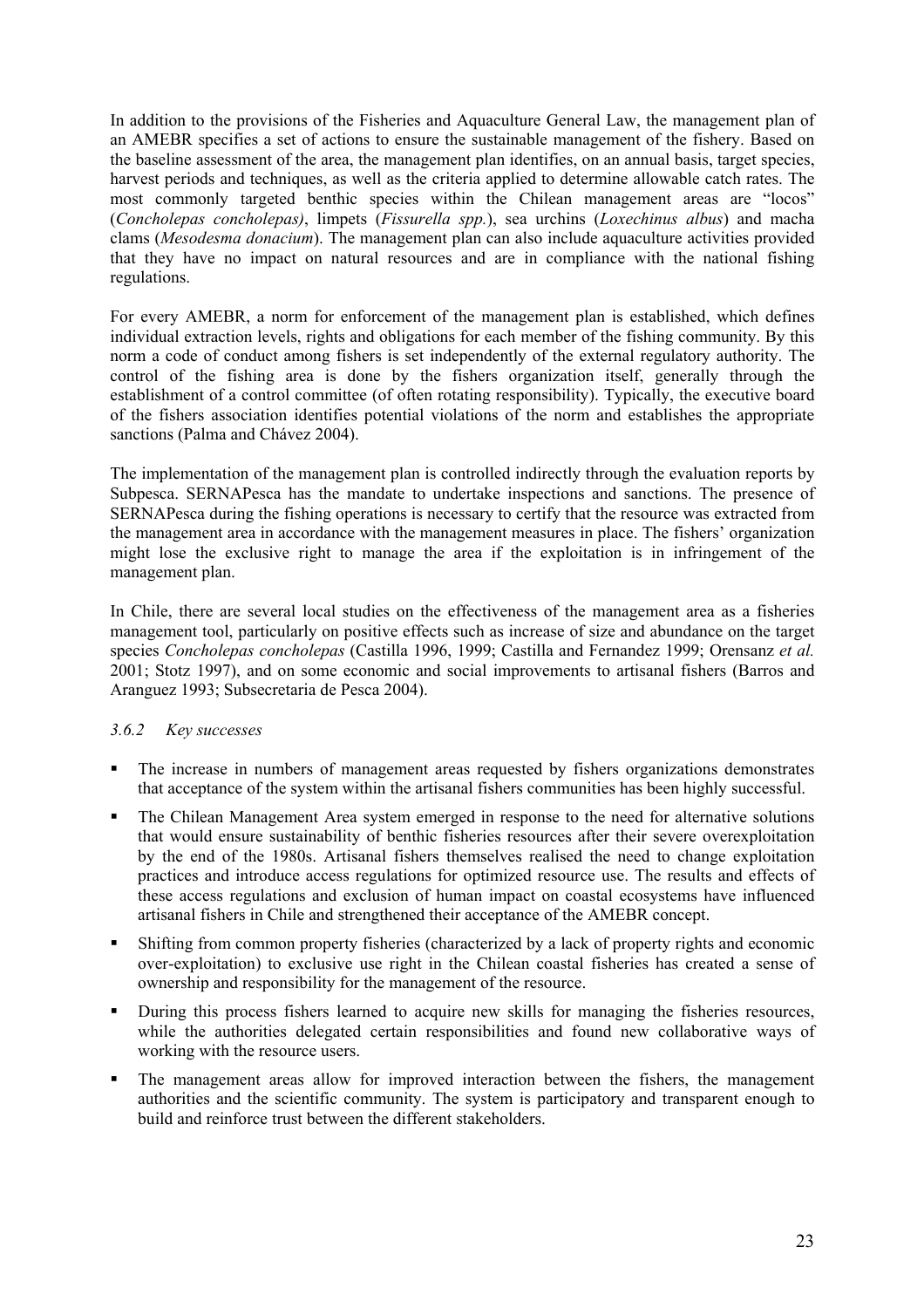### *3.6.3 Challenges*

- The main challenge of the system is to ensure enforcement of the management regulations. Involving the fishers in managing the resource aims at reducing the need for external control, implying the commitment of fishers to control illegal practices themselves in order to increase their benefits.
- Current regulations, however, focus only on the biological and technical aspects of the fishery exploitation, while economic considerations, which are crucial to understanding the fishers' strategic behaviour, are largely ignored. The Chilean Fisheries and Aquaculture Law, for example, do not inquire about norms and internal regulations used by the community to guarantee the compliance of the management plan. Fishing associations need to take into account the potential problems associated with self-regulation prior to being granted full user rights (Villena and Chavez 2005).
- The new co-management regime of the fishery did not empower fishers in advance to enable them to manage the resource effectively. Today there is a clear need for capacity building in the implementation of the management and exploitation plans, equipping the fishers with better tools for the management of the resources.
- Research, and especially studies that relate these areas to broader conservation objectives or to the status of the resources at the national scale are lacking. There is also a need for interdisciplinary research, considering biological, social and economic factors to develop an improved understanding of the various determinants of success in use rights arrangements.

# *3.6.4 Lessons learnt*

- Establishment and administration of the AMEBRs promote and strengthen the development of fishers unions that are then linked with both government institutions in charge, and with the scientific community.
- AMEBRs can have a high educational value, as they allow for direct interaction between scientists, managers and users. Targeted capacity building, however, still needs to be made (see above).
- The AMEBRs provide an interesting opportunity for implementing different fishery management experiments. A synthesis of lessons learned and comparison of effectiveness of the different management schemes would be needed to provide a basis for structural improvement of the system. A comprehensive evaluation of the system at a broader scale needs to be conducted.
- Surveillance, sanction and control are key elements for AMEBRs to work effectively, and need to be enforced by strengthening the control capacity of the relevant authorities.
- There is a need to conduct studies that relate these areas to broader conservation objectives or to the status of the resources at the national scale. There is a particular need for interdisciplinary research, considering biological, social and economic factors to develop an improved understanding of the various determinants of success in use rights arrangements.

### **3.7 Case study F: Community-managed coral reef sanctuaries in Bohol, central Philippines**

This case study provides an illustration of nineteen no-take MPAs that are fully implemented, managed and enforced by local subsistence fishing communities across Danajon Bank in Bohol, in the central Visayas of the Philippines.

The no-take MPAs have been established, by the communities with the support of a non-government organisation and its local counterpart foundation. The first sanctuary, Handumon, was proposed in 1995 and enforcement commenced the same year. Reports of good experiences elsewhere in the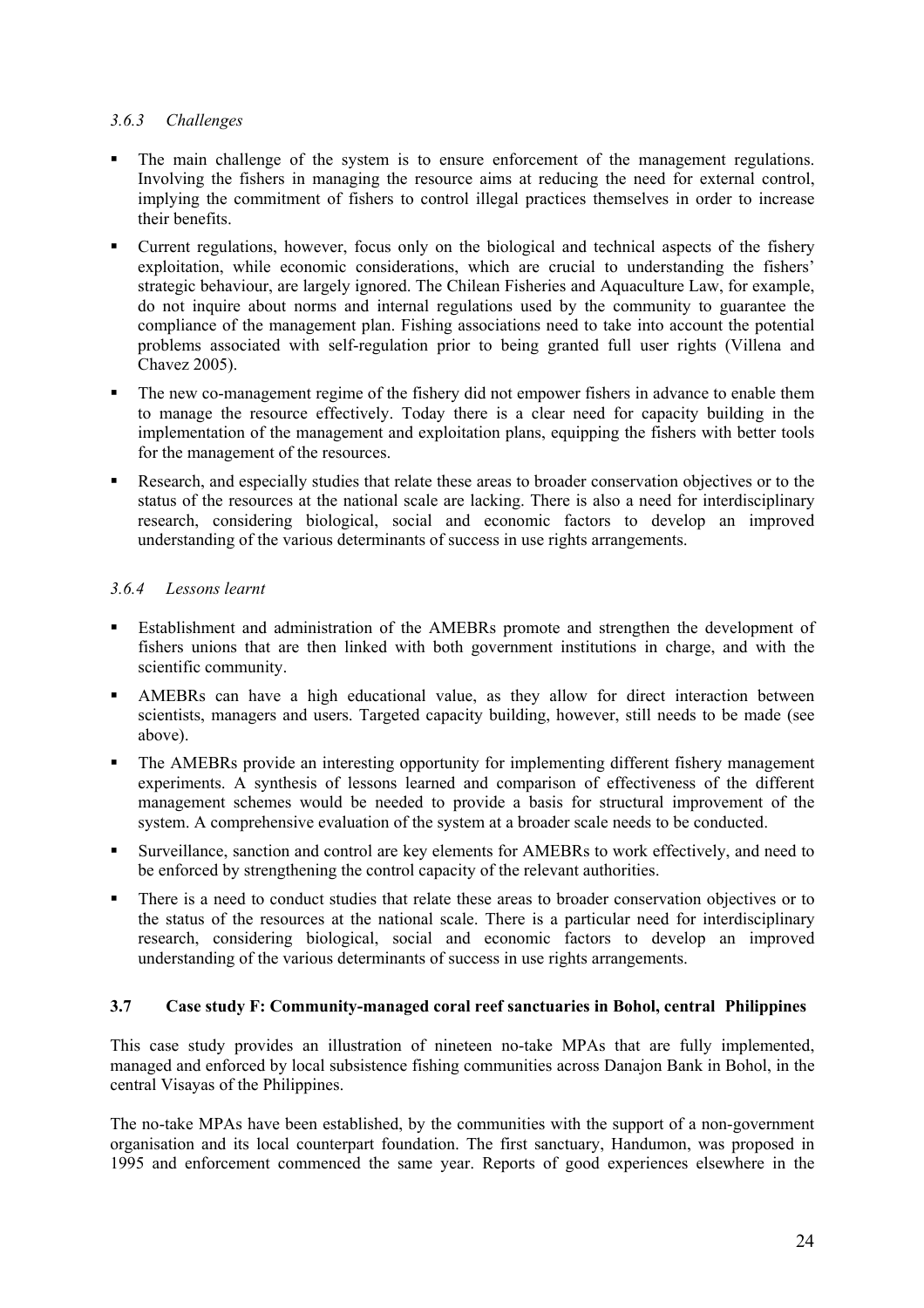country, and increasingly good reports in Bohol have prompted subsistence fishing communities to support the development of these areas.

### *3.7.1 Background*

All MPAs are small in size and function as no-take marine sanctuaries, primarily protecting shallow, fringing reefs, seagrass beds and mangroves within the inshore coast of the Danajon Bank reef complex (FIGURE 8). At the periphery of the Camotes Sea, the Danajon Bank is a distinctive double barrier reef complex of reefs, inshore islands, seagrass beds and mangroves. The Danajon Bank reef complex comprises of a total area of  $2.476 \text{ km}^2$  and is historically reported as the most habitat-rich fisheries ecosystem of the Central Visayas (Green *et al.* 2004). The Danajon Bank is suffering from declining fish stocks primarily because of overfishing, and increasingly critical habitat status due primarily to destructive fishing methods notably the use of trawls and dynamite. Reef conditions span the entire spectrum of high to low quality due to both environmental and human impacts. In addition, this region presently contains one of the highest recorded fisher numbers in the Central Visayas and the majority of these fishers are dependent on the fisheries for their livelihood and direct consumption. The fisheries of the region have changed drastically over the last several decades with CPUE declines associated with all fishing grounds (Green *et al.* 2004).

The reasons for the establishment of these sanctuaries were to promote rebuilding of marine life, for both conservation and economic purposes; to manage important local artisanal fisheries, such as the seahorse fishery (Martin-Smith *et al.* 2004), but also fisheries for demersal reef fish particularly rabbitfish and parrotfish; and to comply with national legislation that stipulates Municipalities must establish marine protected areas (MPAs).

The impacts of five of these small coral reef sanctuaries have been analysed in some detail. All five sanctuaries are small  $(< 1 \text{ km}^2)$  spread through three municipalities, over a distance of approximately 40 km (see FIGURE 8), and comprise shallow coral reef habitat, but some include dense beds of the brown algae *Sargassum,* which may have been promoted by extensive coral destruction from dynamite fishing (Marcus *et al.* in press).

Legislation for the protection of coastal waters is very progressive in the Philippines. The National Integrated Protected Area System (NIPAS) Act (RA 7586), was enacted by Congress in 1992 to respond to the profound impact of human activities on all components of the natural environment in the Philippines (DENR, BFAR and DILG, 2001). Of greater relevance to the Bohol sanctuaries are the complementary Local Government Code 1991 (RA 1760) and the Philippines Fisheries Code 1998 (RA 8550), which provide municipalities, termed local government units (LGUs), with legal frameworks and mandates to manage their 15 km municipal waters and to establish MPAs. This is a relatively quick process requiring the passing of a municipal ordinance. To get an area protected under the NIPAS act requires either an executive action (Presidential Proclamation) or congressional action (house and senate bill). Under RA 7160, the LGUs can use their internal revenues to support coastal resource management initiatives including MPAs. They may even use these resources to build up their own capacities in Coastal Resource Management. These LGU-codified MPAs are fully protected notake MPAs, locally referred to as *sanktwaryo (*sanctuaries). Under Philippine law, taking of any sort is not allowed in these sanctuaries.

The Bohol marine sanctuaries are legally gazetted through municipal ordinances and resolutions. Management plans for the five sanctuaries are included in coastal resource management plans produced by the Municipality in consultation with village management teams. Village natural resource management (NRM) plans may also include management plans for the sanctuary. The majority of the MPA management plans include goals that focus on the improvement of fisheries yields outside the sanctuary for food security and income. Activities have included participatory coastal resource assessment, on-site consultations, fulfilment of legal requirements, management council establishment, management plan formulation and community-based monitoring.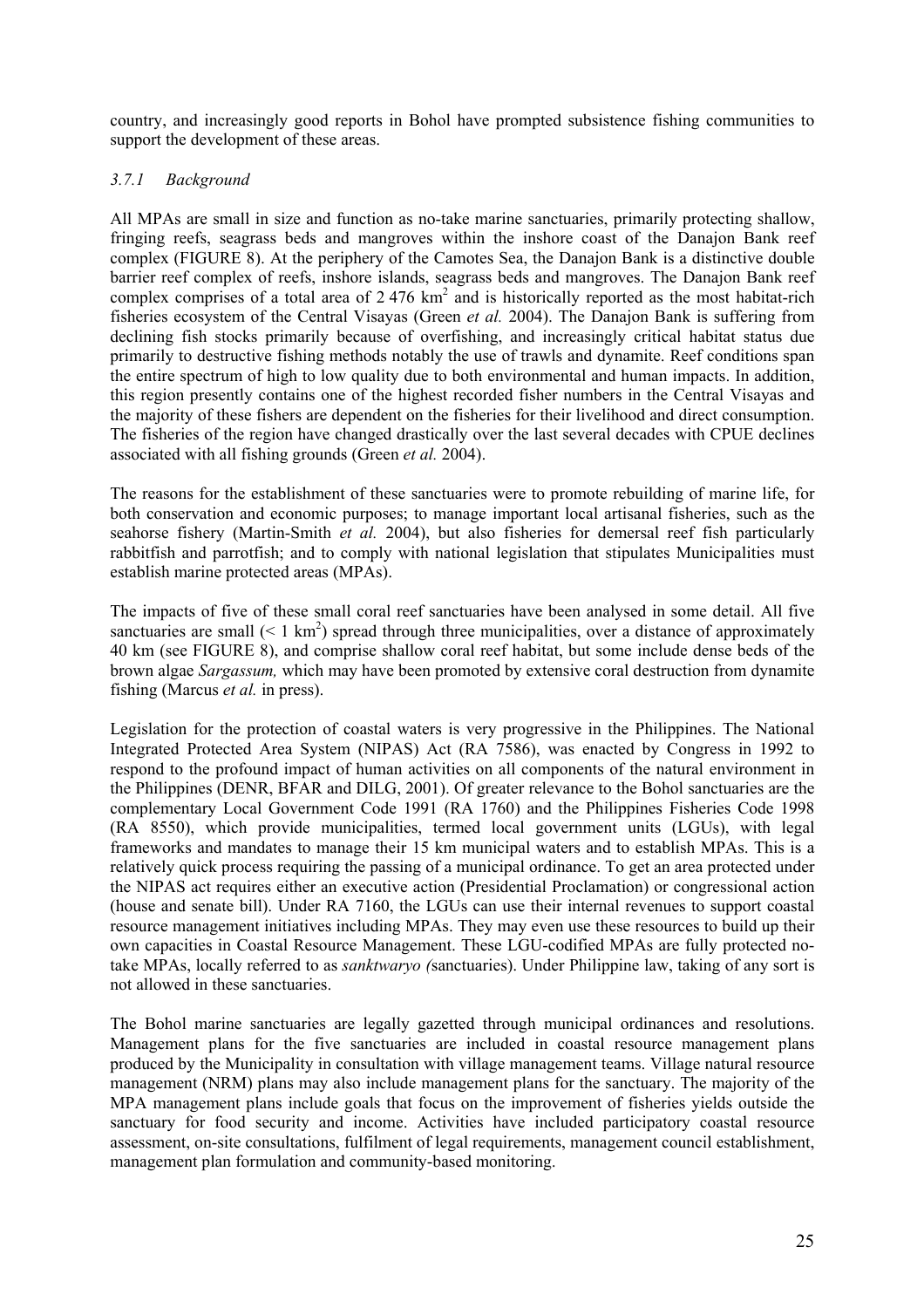Encouraging compliance of sanctuaries involves a number of different steps: placing marker buoys and posts so that the sanctuary is clearly delineated; the building of a guard house in the sanctuary; and a patrol team established with a daily guard assigned to guard the sanctuary from the guard house, and this may be 24hr or at night only depending on the fishery. Finally, where there is good enforcement, patrols by boat are also conducted.

Legally, enforcement can commence as soon as a municipal ordinance or resolution is passed as it is the municipality who owns the municipal water (Fisheries Code of 1998). In reality local communities often take enforcement into their own hands before the ordinance is passed, and have some powers through formally delegated village police and fish wardens.

Starting in 1998, teams comprised of biologists, local fishers and volunteers have developed and conducted bi-annual surveys that now include visual census of fish abundance, seahorse surveys and quantitative benthic assessment. The long term monitoring programme tracks the effectiveness of MPAs in providing protection to coastal habitat, enhancing fish abundance and biomass, and conserving seahorse populations. Changes in eight MPAs are now surveyed using permanent transects inside and outside the MPAs, and at five distant control sites. The biophysical monitoring is reported to local MPA communities and municipal governments on an annual basis for their assessment of MPA success.

# *3.7.2 Key successes*

- Strong and active community and fisher participation in all aspects from sanctuary site selection, management planning and monitoring has been a feature of most of the Bohol sanctuaries (Meeuwig *et al.* 2003) and this has meant communities feel a strong sense of ownership, responsibility and therefore generally comply with sanctuaries. Each of the villages associated with the five Bohol sanctuaries has a Peoples' Organisation (PO) which is involved in all aspects of sanctuary management. Community participation has and will continue to provide important insights with regard to interpretation of the monitoring data for adaptive management.
- Activities focused more on people than marine life in designing and planning MPAs, using community development specialists called Community Organisers (COs) to facilitate strong Peoples' Organisations, in partnership and with support from biologists.
- Technical and financial support with a strong presence on the ground has provided communities and local governments with help, encouragement and guidance, as well as technical input, training and funds (Project Seahorse).
- Analysis of monitoring data of reef fishes over seven years provides some convincing evidence of positive impacts of the sanctuaries though the results are complicated by natural variation. Positive impacts were, not surprisingly, primarily seen in the three sanctuaries (Handumon, Batasan and Asinan) that are well enforced. In these, the densities of groupers (Serranidae) and breams (Nemipteridae), key target species in the local fisheries, increased significantly in the sanctuaries compared to distant unprotected (control) sites. These density increases in the sanctuaries over time were also seen just outside the sanctuary boundary though at lower densities, providing some suggestion of spillover of these two fish groups. These positive impacts no doubt contribute to community acceptance of MPAs. A further point for acceptance might be the small size of the sanctuaries, so that spatial reduction in the overall fishing area is less significant, and easier to manage in logistical terms (Samoilys *et al.* 2006).
- A strong legislative framework to complement community management activities, with increasing financial allocation to MPAs was essential for the success of MPA implementation.
- Extensive awareness campaigns on the benefits of sanctuaries for improved fisheries and hence improved livelihoods, and activities such as cross-visits to well-established sanctuaries (e.g. Apo Island) have been an effective tool for building awareness and understanding.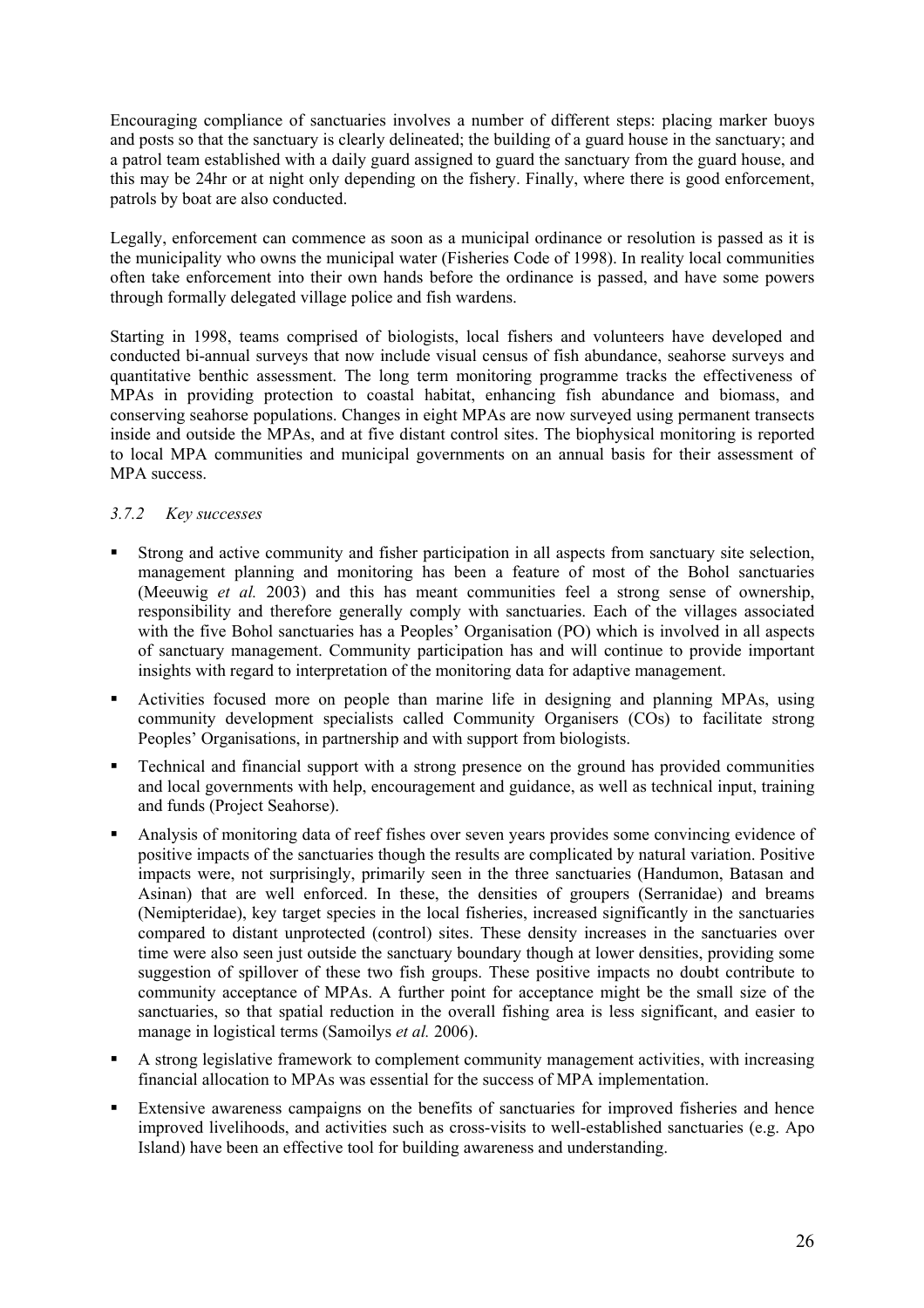# *3.7.3 Challenges*

- Long-term financial sustainability is one of the key challenges that the Bohol sanctuaries face, because many of the sanctuaries have relied on external aid for financial support. To address this issue, recently drafted MPA ordinances now specify that the LGU should allocate funds from its annual budget for MPA management. With the codification of budget allocation, communities can now claim a yearly allocation from municipal governments.
- Technical capacity is still lacking at the village level and to some extent at the municipal level, given that guidance has largely been provided by outside partners in the past. Development of a local technical resource institution would be recommended.
- Another key challenge for the Bohol sanctuaries is compliance. Three of the five focal sanctuaries were found to be well enforced. Illegal fishing in the sanctuaries continues to be a problem: poor or non-existent enforcement in the other two may reflect a lack of resources by villagers to keep outside offenders out since village management teams often state that poachers are fishers from neighbouring villages. It may also reflect local social infrastructure – those MPAs that were well enforced are those with relatively strong POs.
- Monitoring of CPUE in the fisheries surrounding the MPAs started late in 2003 well after sanctuaries were established, and therefore direct improvement in neighbouring fisheries cannot yet be empirically demonstrated.
- Government participation has been weak.
- Rapidly increasing local human populations negate many of the MPA benefits.

# *3.7.4 Lessons learnt*

- Local fisher participation and consultation is important from the onset. It should continue during all stages of planning and implementation, with an emphasis on capacity building.
- Building capacity should target local communities, MPA managers, municipal government units, and MPA technical resource institutions.
- Accurate and regular monitoring of key fishery indicators (bio-physical, socio-economic and fisheries) is essential to demonstrate causal relationships between sanctuaries and fisheries. Local communities must be involved in this including the interpretation of monitoring data. A global analysis of key indicators relevant to these sanctuaries would be very helpful.
- The impacts of MPAs on different sectors of the community (poorest, inshore, women, children) need to be assessed and disproportionate efforts adapted.
- Adequate funding, logistics, and institutional support must be provided for ongoing enforcement by local communities and fisheries management agencies. Detailed measures of enforcement, compliance and community participation in sanctuaries are important to fully understand the factors that contribute to successful sanctuary management.
- Strengthen other fishery legislation such as gear restrictions and licensing needs to be put in place to complement, and be integrated with MPAs.
- The adaptive management cycle in which sanctuary plans are reviewed and revised based on analysis of monitoring data (bio-physical and socio-economic) needs to be put in place and supported (financially and technically).

### **3.8 Case study G: Incorporating MPAs into a set of existing fisheries management measures in Antarctic high seas areas**

Experience in Antarctica provides a useful case study on recent progress and remaining challenges of developing marine protected area (MPA) systems within an existing regional fisheries management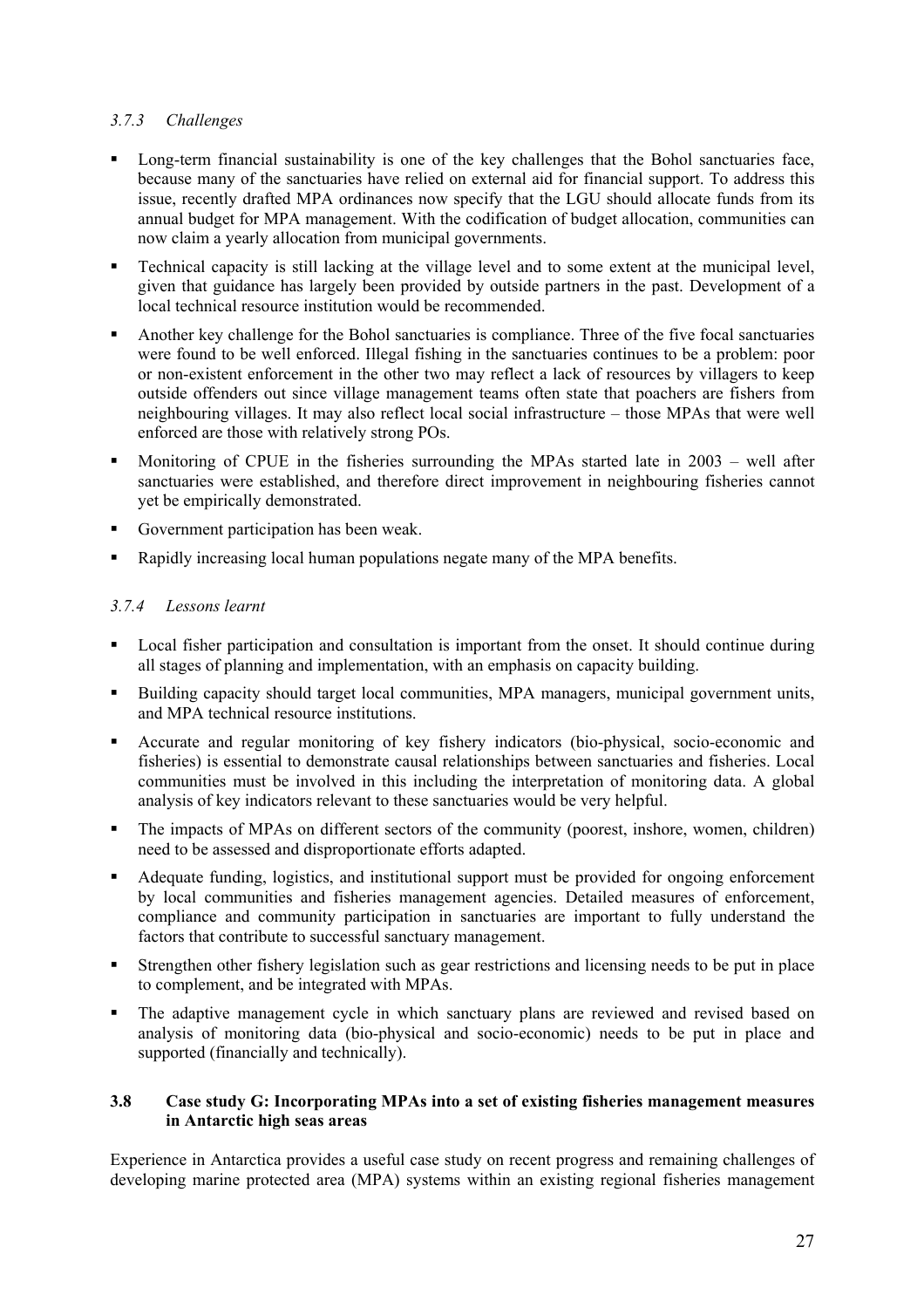framework. At the same time it provides one of the very few concrete examples for establishing areabased measures in waters beyond national jurisdiction (i.e. on the high seas). This case study highlights the recent recognition by a regional fisheries management body that MPAs have considerable potential as a tool for use towards the implementation of an ecosystem-based approach to marine conservation and fisheries management, in an area that is characterized by a highly industrialized commercial fishery. This article largely references a recent article by Susie Grant (PARKS 2005).

### *3.8.1 Background*

The Southern Ocean, bounded by the Antarctic Continent to the south and the Antarctic Polar Front to the north, comprises around 10 percent of the world's oceans. It is characterized by highly seasonal primary productivity leading to huge quantities of herbivore species such as copepods, salps, and euphausiids (especially the Antarctic krill). Their predators have been major target species for human exploitation historically and until today. The benthic fauna of Antarctica is highly adapted and species rich, with exceptional levels of endemism.

The Antarctic Treaty System (ATS) provides the basis for the protection of the marine ecosystem. Development of MPAs falls under the Convention on the Conservation of Antarctic Marine Living Resources (CCAMLR), and the Antarctic Treaty and Protocol on Environmental Protection to the Antarctic Treaty (Madrid Protocol) (FIGURE 9). Both instruments have developed area-based measures for protection and management in marine areas.

The two main tools for area protection and management under the Madrid Protocol are: Antarctic Specially Protected Areas (ASPAs) and Antarctic Specially Managed Areas (ASMAs).

ASPAs correspond to IUCN Category I protected areas (Strict Nature Reserve), and require a permit for entry and other activities such as scientific study. There are currently six marine ASPAs (as well as nine terrestrial areas with small marine components), covering a total marine area of approximately 1 800 km<sup>2</sup>, or 0.012 percent of the marine area south of 60° S. These are some of the few high seas MPAs currently in existence worldwide, however the majority are *ad hoc*, coastal areas of limited extent. None are located in areas in which there is any fishing activity, and none have been designated as "representative examples of major marine ecosystems" as required by the Madrid Protocol (Annex V, Article 3.2).

ASMAs correspond to IUCN Category IV protected areas (Habitat/Species Management). They are designed to help manage and co-ordinate activities based on a non-mandatory code of conduct for multiple uses. Three current ASMAs include marine components (although one of these has not yet been formally adopted), but this tool has the potential for much wider use to strengthen management and provide codes of conduct in areas of intensive use. These areas do not require a permit for entry.

CCAMLR is a pioneer of the ecosystem approach to fisheries management, aiming at the conservation and rational use of Antarctic marine living resources. These include populations of fin fish, mollusks, crustaceans and all other species of living organisms found south of the Antarctic Convergence (CCAMLR 2004, Article I, II). It has a wider conservation mandate than any other Regional Fisheries Management Organization (RFMO). A Commission and a Scientific Committee oversee implementation of the Convention.

The entire area covered by the Convention can be classified theoretically as an IUCN Category IV protected area (Habitat/Species Management), because of the level of overall management it provides: Conservation measures defined by CCAMLR include closed seasons, catch and effort limits for particular species, restrictions on the number of vessels permitted to fish in each season, gear restrictions, limits on by-catch of other fish species, and measures to mitigate the effects of fishing on associated and dependent species. CCAMLR also has a variety of area-based management tools that provide protection.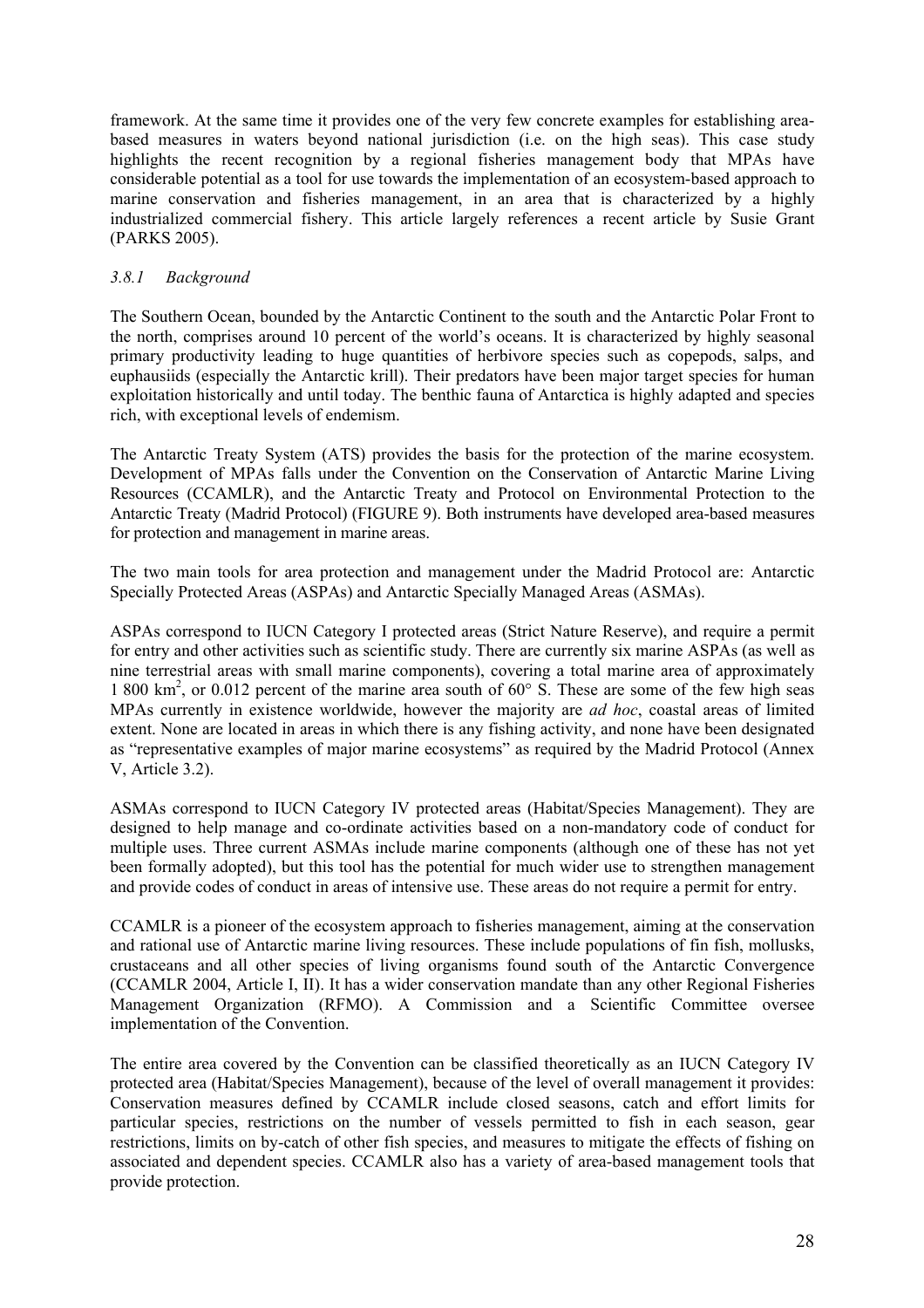Amongst these area-based tools are Closed Areas for the purposes of scientific study or conservation, including special areas for protection and scientific study. Closed Areas have to date been implemented only on a species-specific basis, although two areas off the Antarctic Peninsula remain closed to all fin-fishing to allow stock recovery. Other Closed Areas include regions closed to fishing by species and season, and areas for protection of benthic habitats where fishing is prohibited in depths of less than 550 m. Areas may also be closed immediately once catch limits or by-catch limits for fish or seabirds have been reached (FIGURE 10).

Additional tools include geographically defined units used to assist with the implementation of fisheries management measures. Small Scale Research Units (SSRUs) are used to apply catch restrictions and research requirements for new and exploratory fisheries for toothfish (*Dissostichus*  spp.), defining catch limits of zero (thus effectively closing the area to fishing for these species) in several locations. Small Scale Management Units (SSMUs) are used to facilitate management of the krill fishery, and aim to distribute fishing effort and reduce the potential for localized depletion of krill populations and impacts on land-based predators. No areas of fishing activity have been permanently closed to all types of living resource extraction.

The provisions and restrictions of individual area-based management measures applied here build a useful starting point for the development of MPA tools and implementation systems, whereas no MPA as such has been officially declared in Antarctic waters yet (areas have been declared due to their importance for science rather than conservation). The following describes recent progress towards rather than results from MPA effectiveness assessments.

### *3.8.2 Recent progress*

Discussions on the development of MPAs within the CCAMLR context have recently advanced acceptance of conservation objectives into the fisheries management regime, and of fisheries no-take reserves: a workshop held in September 2005 identified specific conservation objectives for potential Antarctic MPAs, priorities for the types of areas to be considered for protection, and the types of scientific information required for the development of representative MPAs. The potential benefits of MPAs for biodiversity conservation, minimization of impacts of harvesting on non-target species, and protection (including restoration) of stocks and life history stages of target species were noted by CCAMLR Members. The positive workshop outcomes furthermore indicate an increasing willingness by CCAMLR Members to take action towards developing and testing new approaches for establishing MPAs that further the objectives of CCAMLR.

### *3.8.3 Challenges and lessons learnt*

- There is a need for interaction and coordination between the two ATS instruments on the development of marine protected area strategies. Parties to the Antarctic Treaty and the Madrid Protocol do not have the authority to manage harvesting of marine living resources however with CCAMLR's approval it can designate ASPAs that would restrict marine living resource harvesting (no ASPAs have yet been designated where this is the case). Further interaction and coordination between the two instruments could include the development of networks of protected areas to achieve both fisheries and biodiversity conservation objectives, and the designation of representative MPAs throughout the Southern Ocean.
- The CCAMLR area extends north of 60°S, thus covering a much larger area than the Antarctic Treaty and the Madrid Protocol. ASPAs and ASMAs cannot be applied in the entire area north of 60°S. There is a need to develop a strategic approach to MPA design and implementation throughout the CCAMLR area, and any regime for protection of the marine environment should be harmonized with measures already taken under the Antarctic Treaty and the Madrid Protocol.
- Although progress is being made, long-term biological data on the ecosystem and its functions is still very sparse. More information is needed with which to identify areas for protection.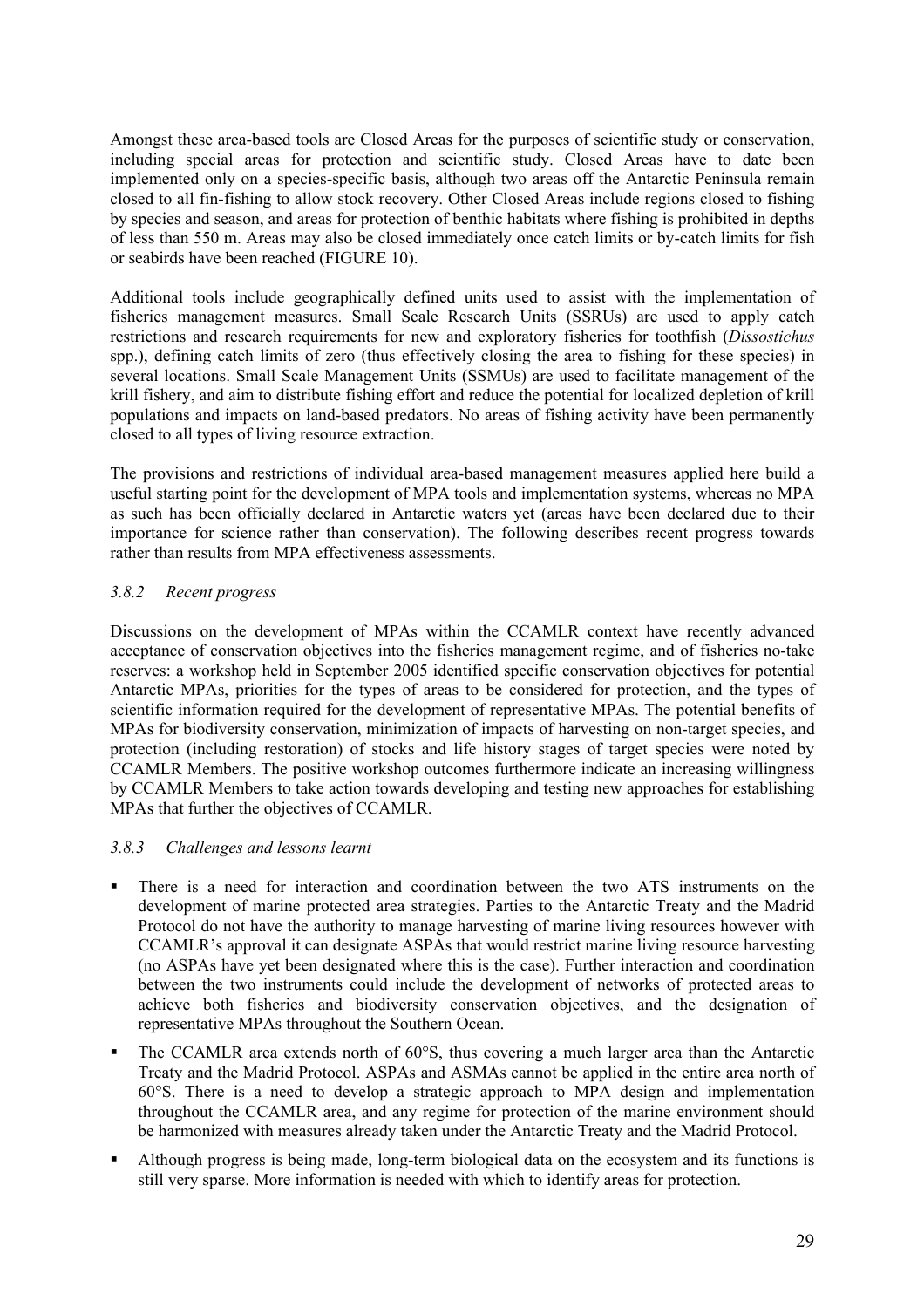- Year-round enforcement of the regulations established remains a challenge in the Antarctic environment.
- Although CCAMLR has designated Closed Areas to support its precautionary approach to managing fin-fisheries, these have not been established for broader purposes relating to MPAs.
- Recent CCAMLR discussions and decisions also have relevance for high seas marine protected area development worldwide: there is potential for concepts and models currently developed by CCAMLR to be used for high seas development elsewhere, and to appropriately apply them in relation to other management measures, particularly for fisheries. The concept of MPAs established under fisheries management frameworks (such as CCAMLR) but within a wider conservation context (such as that provided by the Antarctic Treaty with the Madrid Protocol) may be particularly applicable for high seas MPAs worldwide.
- Priorities for future work on MPA development within the CCAMLR context include wide consultation with appropriate interest groups and stakeholders, and the development of flexible decision-making and review procedures. To achieve maximum benefits, MPAs must be implemented within, and contribute to, the wider framework of sustainable fisheries management.

### **3.9 Discussion of the case studies**

The case studies described throughout this paper illustrate different success features which MPAs can provide for achieving fisheries management objectives, as well as their challenges and limitations. Given the variety in scope, ecosystems, social, economic, ecological and governance context of MPAs covered, and not least availability of supporting data and information, the first point they make is that there is no standard recipe for identifying their individual role and determining their set up.

A common feature that reappears throughout is the idea of developing MPAs that complement existing fisheries management regimes, and vice versa, towards implementation of an ecosystem-based approach to both conservation and fisheries management. Recent advances have been made in Antarctica of developing MPAs in Antarctic high seas areas where multiple-state industrial fisheries are regulated through existing fisheries management regimes.

The stakeholder process of designating no-take MPAs in the Channel Islands emphasises the importance of integrating reserve design and science with the fisheries management system. A costintensive process that included a large array of user groups from different sectors has been put in place for this reason. Given the wealth of lessons learned, this case study focuses entirely on stakeholder processes.

Several of the other case studies also highlight the need for full participation and ownership by local stakeholder groups to make MPAs work and meet sustainable fisheries objectives. While the Philippines case study provides an illustration of nineteen small-scale no-take MPAs that are fully implemented, managed and enforced by local subsistence fishing communities (villages), a series of collaborative management areas are established by user-groups in Tanzania in combination with a long-term fisheries monitoring programme.

Careful monitoring of the fisheries and their associated bio-physical and socio-economic context in and around MPAs is also documented in other cases, and should ideally lead to adaptations in MPA management if changing states are documented. The Great Barrier Reef Marine Park provides an example of where such adaptive management is practiced at the scale of a large multiple-use MPA. It is zoned to allow for differing human activities, including limited fishing and no-take areas, to an extent that ensures a healthy condition of the overall ecosystem.

The case study from Banc d'Arguin National Park showcases how fisheries management objectives may be successively integrated into MPAs with conservation objectives, even if conservation objectives have been long established and conditions for efficient monitoring and enforcement are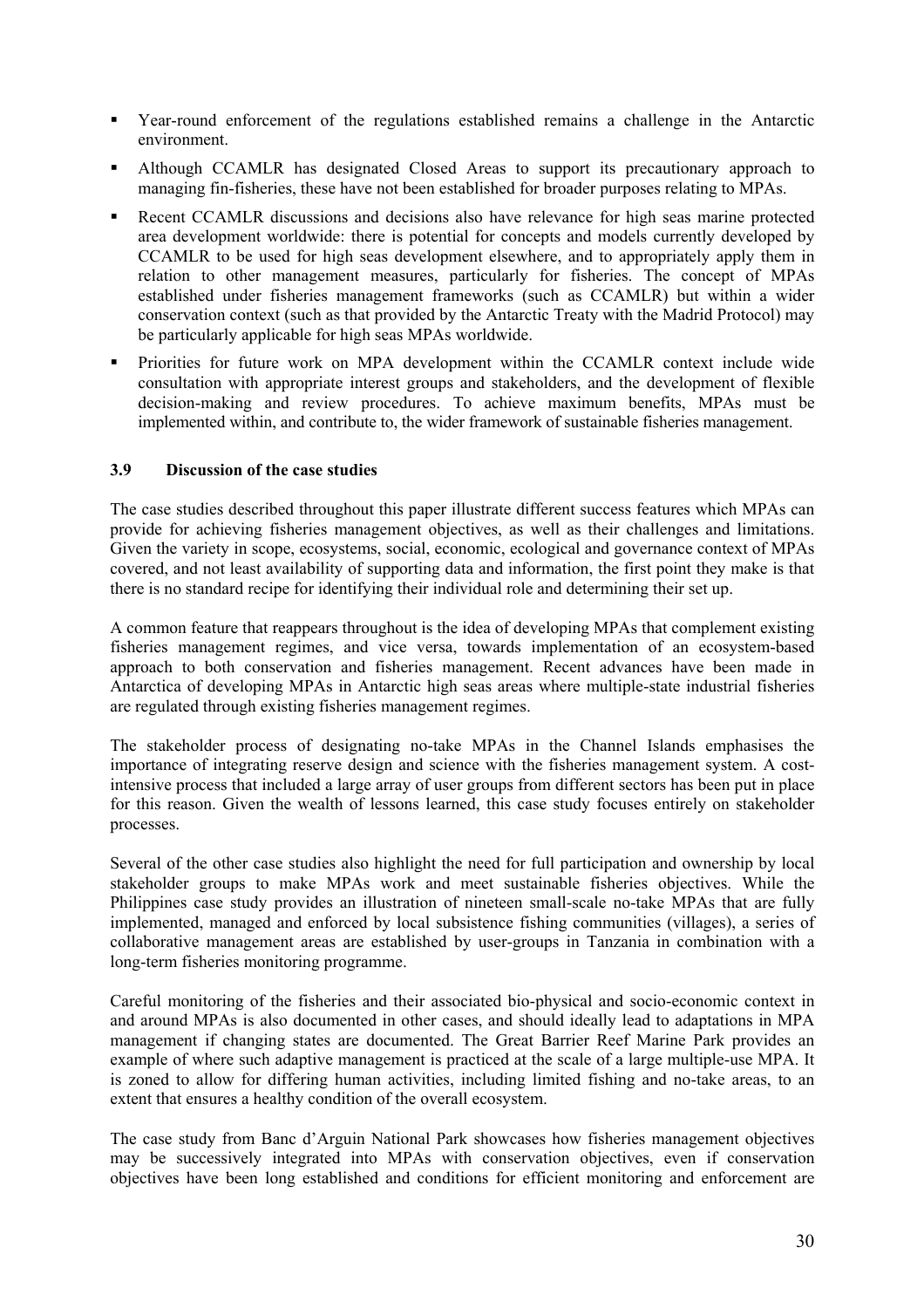difficult. Full integration the residential communities and their traditional resource use patterns inside an MPA is a key characteristic of this case, as is the role of the large-scale MPA for protecting critical life stages of commercially important fish species.

A crucial issue for all the case studies presented is that legal tools for MPA management be embedded within existing legal frameworks, and that new tools be also developed. Granting territorial use rights to local fisher communities in Chilean near shore zones has led to a rapidly increasing number of management areas for sustainable exploitation of benthic resources in Chile. A clear sense of local ownership could thus be established that led to overall improved conditions for fisheries management.

MPAs are emerging as a significant tool in the toolbox of fisheries management options. They can complement other fisheries management options and provide an additional safety net or insurance policy in case other options fail (Guénette *et al.* 1998; Russ 2002), or even an opportunity for other restrictions to be less severe.

The following section will present key elements, or 'messages', that have been extracted from the presented case studies for consideration and further discussion during this workshop.

### **4. RECOMMENDATIONS FOR TECHNICAL GUIDELINES AND FUTURE DIRECTIONS IN MPA RESEARCH**

### **4.1 Key elements for consideration and recommendations**

This section provides a set of recommendations and 'ingredients' for consideration when developing technical guidelines focused on MPAs as a tool for fisheries management. Given the wealth of lessons and recommendations resulting from MPA experiences globally, this listing does not seek to be complete. It rather provides a set of 'conventional' experiences that can be complemented with more innovative approaches (such as vertically zoned, migrating or rotating MPAs for example). It is recommended that the FAO consultative workshop improves, expands and agrees on this list on the basis of further information and reviews available (e.g. Defra 2006 for North Sea and Northeast Atlantic; Bernstein *et al*. 2004 for MPAs in United States waters; or e.g. Simard and Lundin 2005). Further research and testing is needed, and the paper concludes with a brief discussion of the most pressing needs.

### **4.2 The MPA planning and designation process**

### *4.2.1 Well defined goals and objectives*

MPA goals and objectives need to be clearly defined when the MPA is in the planning stage. The role of the MPA in fisheries management needs to be captured in these objectives. Many MPAs are established with biodiversity conservation objectives, but they can also have significant benefits to fisheries, which are often not recognized or articulated by the conservation community.

Fisheries as well as MPA managers should take advantage of such MPAs and strive to ensure that they do also capture defined fisheries management objectives in their plans and design. On the other hand, MPA management should be realistic and critical to what stock enhancement can be achieved by the MPA, and where other, complementary fisheries management measures are likely to be more effective. There is abundant evidence that area closures for fisheries can also benefit benthic biodiversity and enhance habitat complexity (e.g. Sweeting and Polunin 2005). An individually adapted combination of tools seems thus to be the most practical way to go.

MPAs that include fisheries management objectives in addition to conservation objectives can help to bridge the gap between MPAs and tools specifically designed for fisheries management. They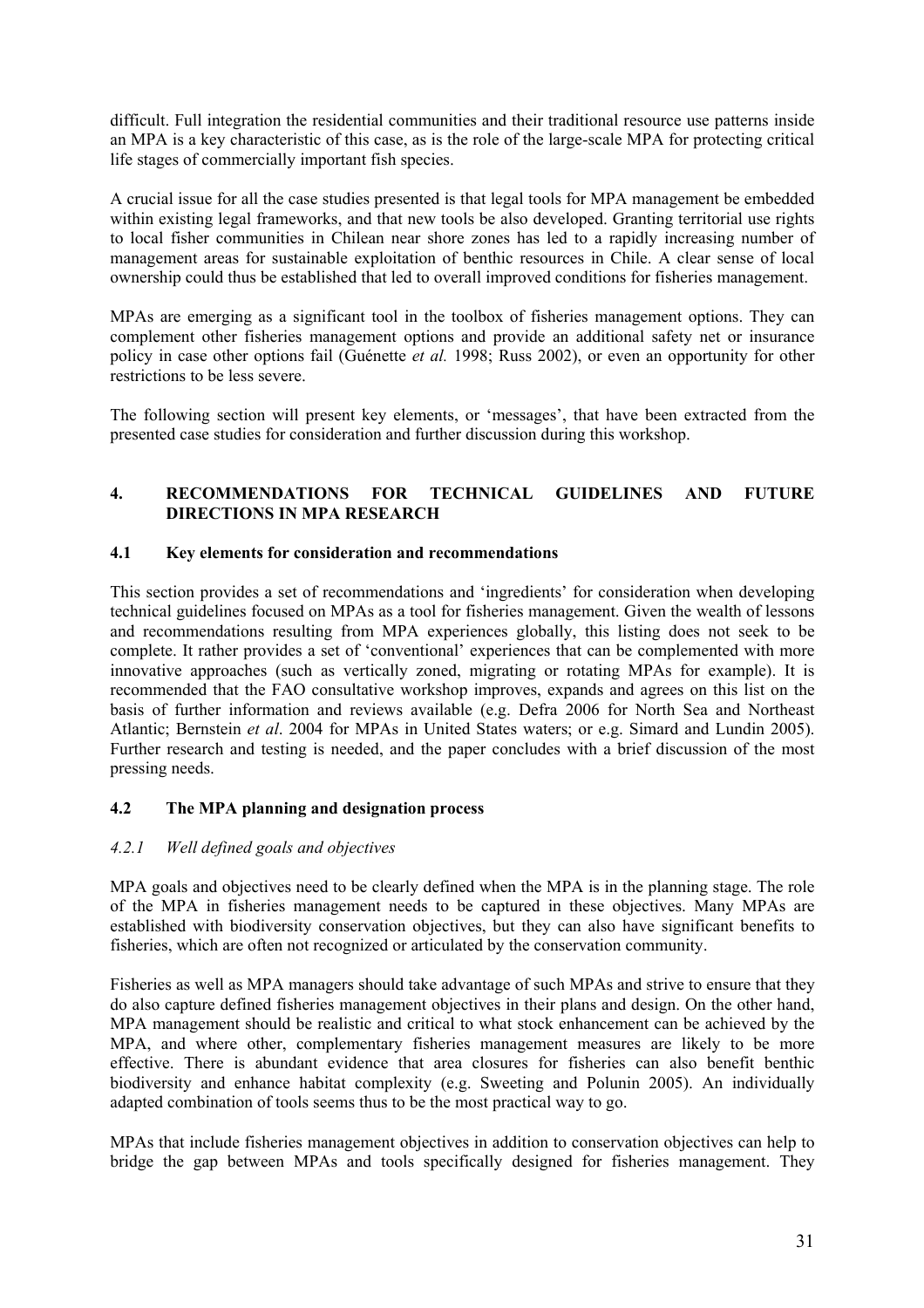therefore may create synergies between the practitioners and management authorities, which can also pool resources and synergize monitoring so that it is consistent and includes fish stocks/fisheries.

# *4.2.2 Full stakeholder involvement*

Stakeholder engagement in MPAs is critical to their success, whether in the developed or developing world. The engagement needs to start from the very beginning at the conceptual/design phase of the MPA and continue throughout the review, evaluation and adaptive management cycle.

Representatives from all stakeholder groups need to be involved regardless of who is the driving force behind the MPA, whether government, community group, or other, must consult all stakeholders likely to be affected at different scales, and bring them into the MPA planning, implementation, monitoring and assessment process. Mechanisms for doing this will vary greatly from one situation to another, but advisory committees or coordination committees are obvious mechanisms and can comprise representatives from as broad a base of stakeholders as is relevant. If this step is ignored, or only partially considered due to financial or management constraints, the chances of opposition and resistance are great. For an MPA to be successful local stakeholder support must be guaranteed (otherwise they are likely to undermine the whole process).

Direct interaction between scientists, managers and users is particularly important in the monitoring, evaluation and adaptive management cycle (see below), but also more broadly to ensure stakeholder relations are cordial and that trust is built and maintained. This takes time and effort, trial and error, but will be important to prevent a breakdown of relations between stakeholders which can undo all the management on the ground. It is of key importance that stakeholders both within and beyond MPA boundaries are included. A fully open debate on the appropriate application of MPAs is often necessary to avoid public distrust and political manipulation that has recently dogged fisheries scientists and managers (Kaiser 2004).

There is an evident lack of synergy between fisheries and environment legislation, which is often also reflected in lack of interaction between the managers of both sectors. A strong commitment from governments and their institutions, cohesion and working together needs to be fostered if all sectors, including the fishing industries, are to understand the potential of MPAs as part of a comprehensive ecosystem-based fisheries management scheme, in order to develop the most effective and efficient means of achieving responsible fisheries. An analytical and honest approach towards MPA potential and limitations for sustaining fisheries *vis-à-vis* other fisheries management tools, free of all uncritical advocacy from the sectors involved, can significantly strengthen these synergies.

### *4.2.3 Building capacity*

It is clear that the building of capacity in local communities as MPA managers, and in local government as MPA technical resource institutions, is vital for the long term sustainability of MPAs. Training programmes and long term funding support need to be generated so that capacity can continue to be built in an inter-disciplinary way. This would also include enhancing knowledge and understanding of fisheries measures and objectives by MPA managers and conservation and biodiversity considerations for fisheries officials. Technical training in monitoring, evaluation and adaptive management is particularly helpful to local resource users and managers in developing countries and needs to be done on a regular basis (e.g. yearly).

### **4.3 The legal and institutional frameworks**

### *4.3.1 Enforcement*

Illegal, unreported and unregulated (IUU) fishing creates significant challenges to fisheries managers. MPAs offer a (smaller scale) opportunity to address IUU through establishing a strong enforcement/compliance scheme, though this requires strong commitment and resources. Such a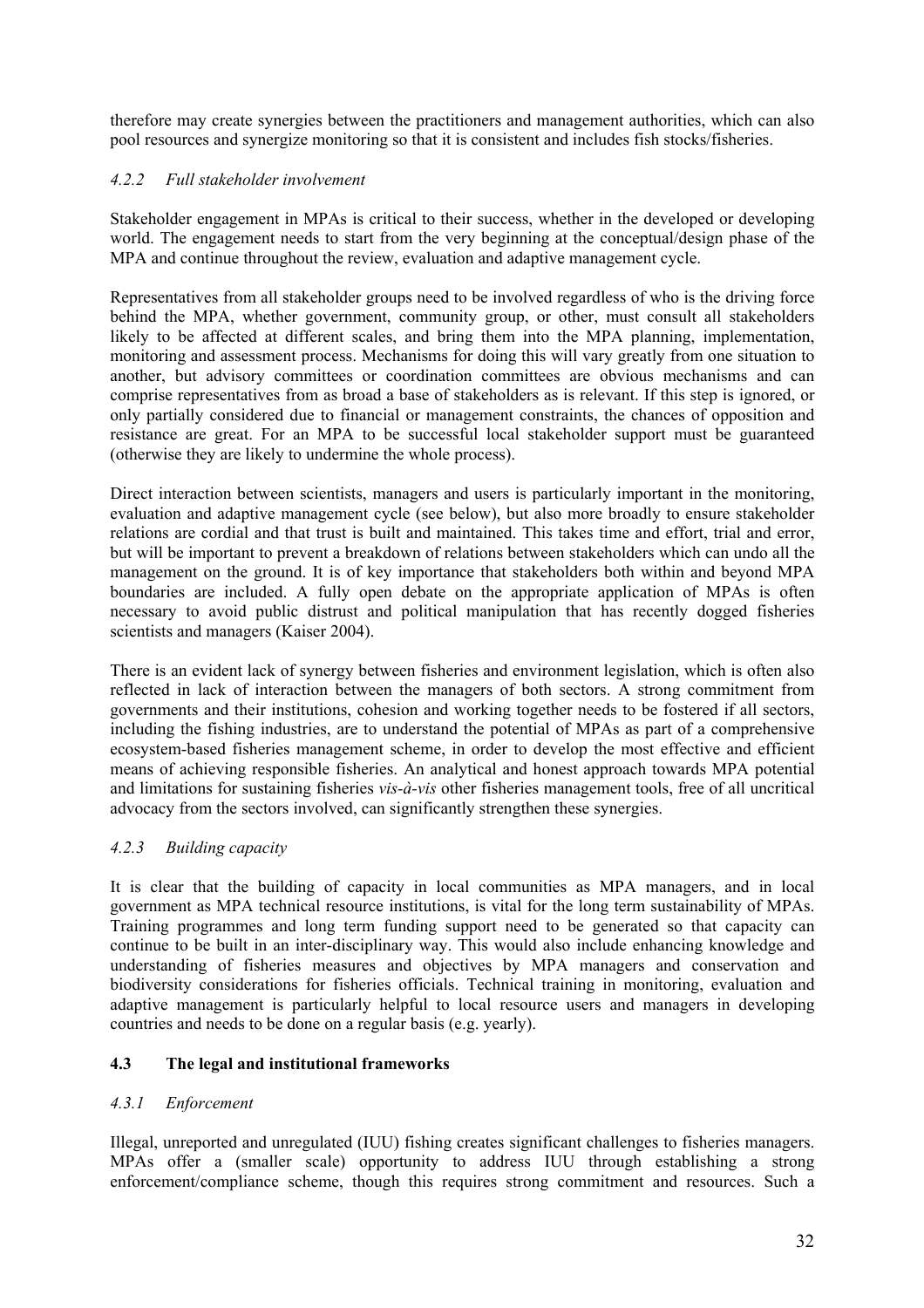scheme can provide an opportunity to enforce national/regional fisheries regulations (e.g. gear restrictions) that may otherwise not be enforced against both local and foreign fishers due to inadequate resources or poor commitment.

#### *4.3.2 Harmonizing MPAs with other fisheries management legislation and existing legal frameworks*

The MPA manager should incorporate existing fisheries legislation into the MPA management plans wherever possible. MPAs that manage to enforce previously un-enforced national fisheries legislation will enhance the sustainability of local fisheries (assuming national legislation is appropriately designed for this). This is particularly so in developing countries (see Mauritania, Tanzania and Philippines case studies). Conversely, in the absence of fisheries rules and regulations on national/regional levels, MPAs can provide an opportunity to apply an area-based, ecosystem-based approach which will protect sub-populations of certain stocks. This can create refuges of spawning stock biomass, as well as protect breeding and/or nursery grounds. It is thus crucially important that legal tools for MPA management be developed or embedded within existing legal frameworks. In this way governments are not overly challenged to incorporate them and community initiatives can be given legal support from a national level.

### *4.3.3 Institutional frameworks*

One of the challenges will be promoting and strengthening synergies between fishery legislation and environment/conservation legislation. In many countries fisheries management responsibility is within one Ministry (e.g. of Agriculture) whereas environmental management with a more conservation/protection focus comes under another Ministry (e.g. Environment), although institutional responsibilities vary.

Research that assesses the relative merits of different governance systems for MPAs in different cultural, political and socio-economic situations would be very useful for developing guidelines for legal frameworks for MPAs (on a regional scale, this could for example include examining the potential of inter-governmental commissions and similar governance units).

### **4.4 Sustaining MPA benefits**

### *4.4.1 Monitoring and evaluation*

Careful monitoring of the fisheries and their associated bio-physical and socio-economic context in and around the MPA must be put in place. This needs to be done before and after MPA establishment if MPA effects are to be assessed, and the predominating gap in before-and-after change impact analysis (BACI) needs to be addressed (see Sweeting and Polunin 2005). The importance of monitoring and assessment is generally well recognized, although MPA managers often fail to seek suitable advice and expertise to put the right monitoring programme in place. A number of factors must be considered including resources, technical capacity and the long term sustainability of the programme, since the latter is crucial. For example, an MPA might be established with financial support from a donor. However, donors rarely want to fund long term monitoring programmes. Therefore such programmes need to be considered during financial sustainability assessments and built into local MPA budgets (often government funds).

Choosing suitable indicators is integral to an effective monitoring programme. Indicators need to be specific to the objectives of the MPA, relevant to the resource managers, measurable (in terms of cost, logistics and replication), sensitive to change, and responsive within a reasonable time period (Pabari *et al.* 2005). Deciding on suitable indicators may require research (see Future Research section below), and certainly requires input from relevant experts.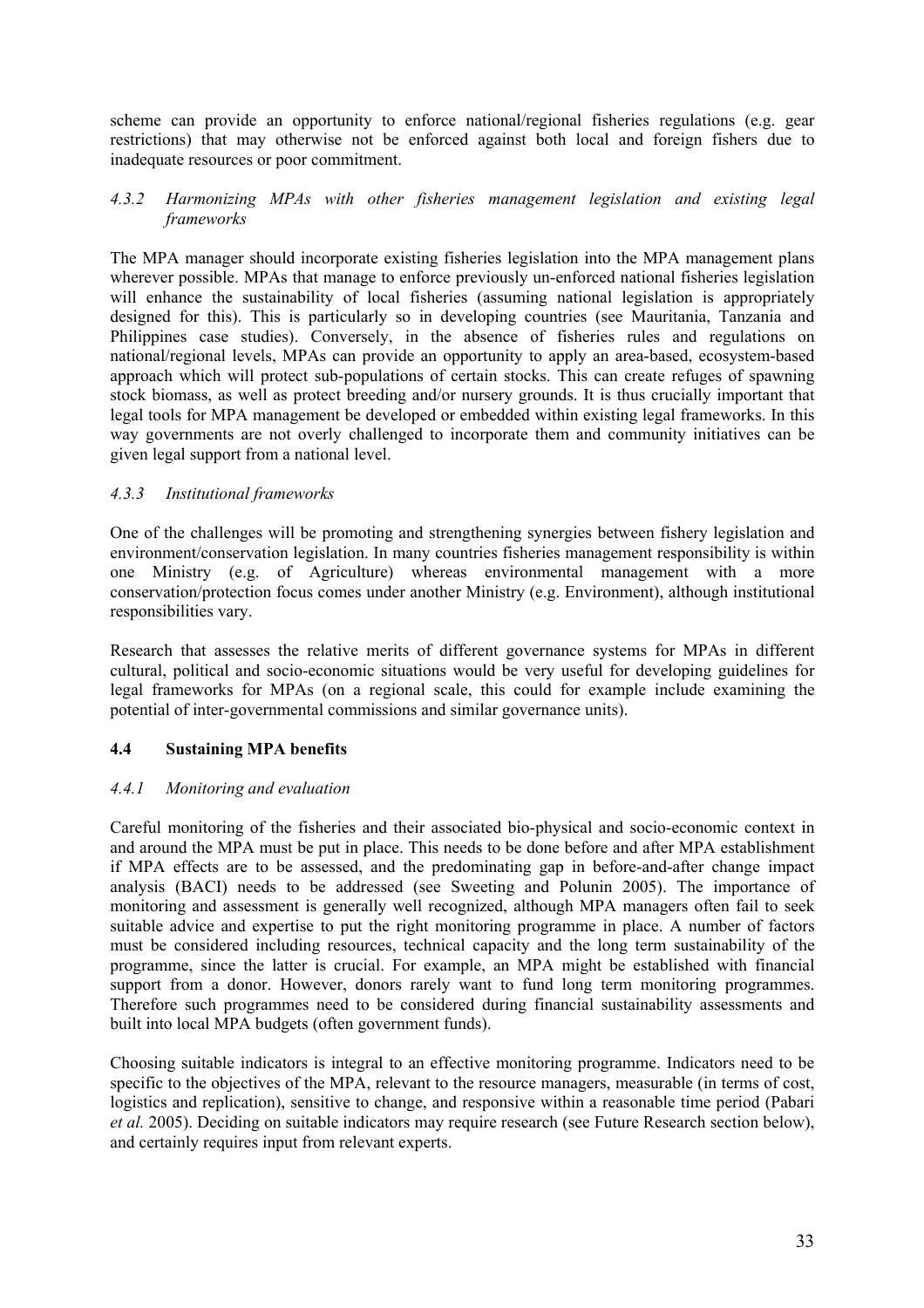#### *4.4.2. Adaptive management*

Although the concept of adaptive management is now well documented, it is regrettably still rare to find it being used properly. Adaptive management "*incorporates research into conservation action*. Specifically, *it is the integration of design, management, and monitoring to systematically test assumptions in order to adapt and learn"* (Salafsky *et al.* 2002).

Effective adaptive management requires managers to complete all steps in the cycle illustrated below (taken from Pabari *et al.* 2005):



This adaptive management cycle needs to be incorporated into the MPA management plan, supported by monitoring and data analysis. One of the steps that is often not given due consideration is critical reflection on the results of the data analysis. This should also involve consultation with stakeholders to verify interpretations of the results are plausible and practically applicable in the respective socioeconomic context. In this way recommendations for management changes, where needed, are based on critical assessment and collaboration. Options for management change need to be a formal part of the MPA's management plan – e.g. to be reviewed every three years.

This is even more important in the face of rapidly changing climate conditions that affect species compositions and habitats as well as fish stocks.

There is a need and demand for new innovative approaches to fisheries management and appropriate combinations of established tools and new approaches (FAO Code of Conduct 1995; FAO 2005). Continuously adaptive and participatory management processes with the broadest possible array of stakeholders will be needed to best assess and validate such approaches (Agardy *et al.* 2003; Carr and Raimondi 1999).

#### *4.4.3. Financial sustainability*

One of the major limitations in effective MPA implementation (usually within a biodiversity conservation context) is funding. Funding mechanisms need to be set in place early in the design of an MPA, with long term sustainability in mind. Often, MPA plans are over-ambitious and consequently not realized due to inadequate funding. Priorities, for example for enforcement and monitoring, need to be considered and a regular source of funds identified. If this is through local or national government, the merits of the MPA often need to be justified. Management of fisheries and the link with peoples' livelihoods may be a better message to send to the government than biodiversity conservation alone.

Revenue generation, e.g. from fishing levies, cost sharing among stakeholders and other fund generating ideas, needs to be put in place at the start of the MPA. A wide range of funding options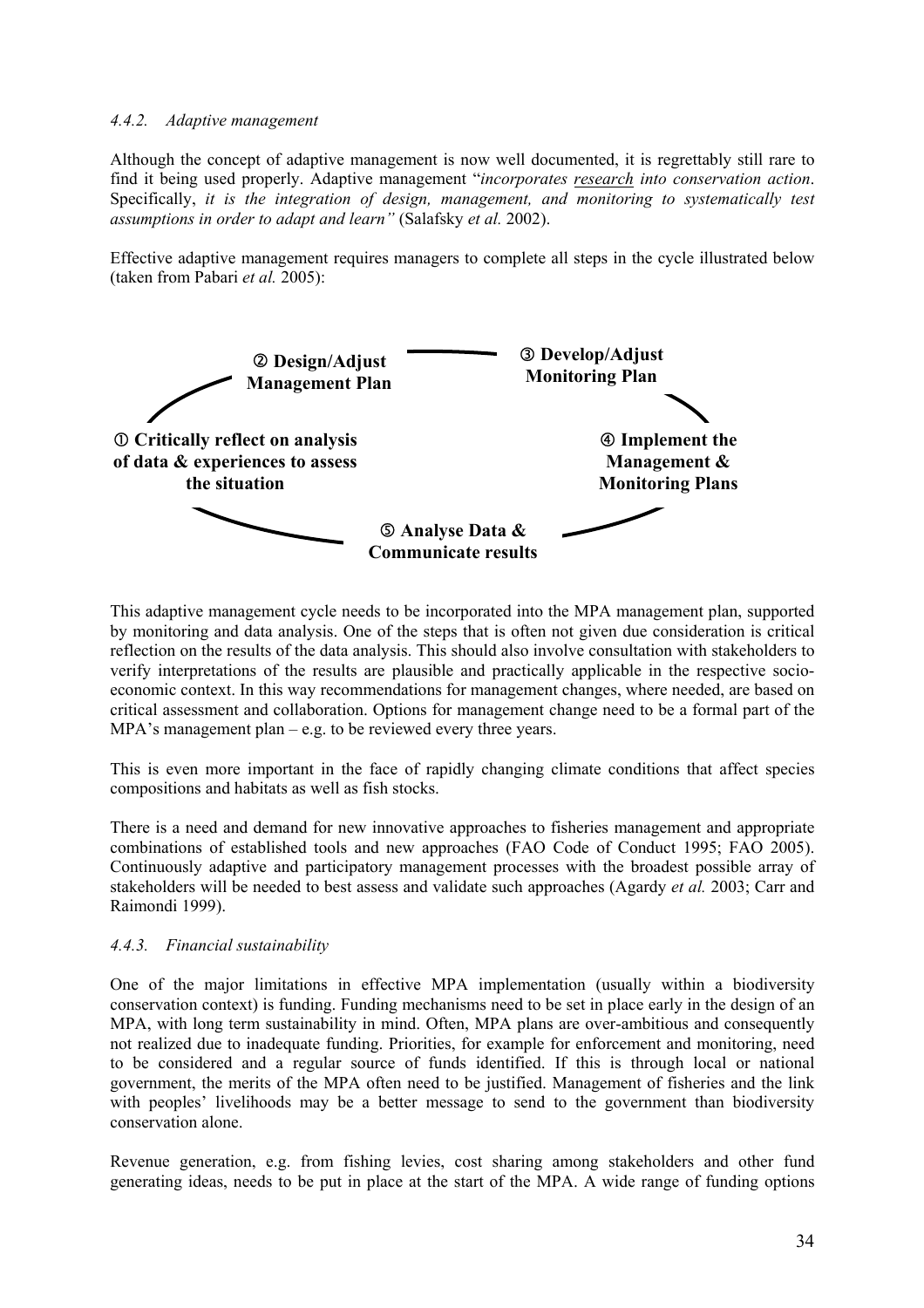exist, and they will vary widely from country to country and between fisheries. Generally, three sources of funding are available: government, donors, and self-generating activities. The following mechanisms for financial sustainability can be considered: (i) cost effective implementation; (ii) revenue collection from use of the MPA (may be fisheries, tourism, etc); (iii) equitable revenue sharing that reinforces local management efforts; (iv) precautionary instruments that provide safety nets; and (v) sharing of revenue between MPAs (Ruitenbeek *et al.* 2005).

### **4.4. Ecological considerations – some aspects**

#### *4.4.1 Habitat protection and restoration*

It is logically evident, but difficult to quantify the benefit that healthy (protected) habitats have for certain fisheries (Sweeting and Polunin 2005). MPAs which ban fishing gear with high impact on benthic features (such as towed gears) clearly protect seafloor habitats. A recent series of case study reviews from Northeast Atlantic temperate waters (Defra 2006) describe that area closures, if combined with effort removal, generally lead to increases in associated fauna, habitat complexity and increased survival in fish species. MPAs thus play a role in preventing damage from bottom contact gear especially to biogenic, slow growth-recovery habitats (as e.g. maerl beds, deepwater corals, sponge communities). In contrast, habitats subject to frequent natural disturbance are rather unlikely to benefit from MPAs.

### *4.4.2 Spawning and nursery site protection*

The situation is somewhat different as spawning and nursery sites are concerned. MPAs can provide protection to vital breeding and nursery areas of important fishery species, and although these species may range well beyond the MPA boundaries, these critical life history stages remain protected at a time when they are particularly vulnerable and easy to exploit. The Mauritania and Australia case studies illustrate these benefits. Other examples include the protection of spawning aggregation sites. Many species migrate predictably to certain sites to spawn in large numbers. Protection of these sites is vital, particularly if the species is subjected to heavy commercial fishing pressure (Sadovy and Domeier 2005). The Nassau grouper, *Epinephelus striatus,* in the Caribbean provides a clear example of this. The species was fished to the brink of extinction because spawning aggregations were specifically targeted by commercial fisheries (Sadovy 1993). Eventually several fisheries collapsed. Some have never recovered, such as those in Cuba and Bermuda, while others have only very recently been protected, such as in Belize. In the Cayman Islands, management has been in place for a number of years and the aggregations although reduced, still exist (Sadovy 1999). The existence of spawning aggregation sites needs to be determined early in the establishment of the MPA so that zoning of the MPA can take these sites into consideration.

**In summary**, it is recommended that these technical guidelines for using MPAs are combined with the information gained from tracking the benefits of MPAs for different fisheries (see below) into a Toolkit for using MPAs for fisheries management. Such a Toolkit would provide fisheries managers with a hands-on reference tool with clear steps, guidelines, reference sources and contacts. A similar Toolkit has been developed for MPA managers in the Western Indian Ocean (IUCN 2004), but this encompasses all aspects of MPAs. Having a Toolkit that addresses fisheries specifically could be a very useful tool.

#### **4.6 Future directions in MPA research**

#### *4.6.1 Indicators for MPA success*

It is critical that indicators for measuring the effectiveness of MPAs as a fishery management tool are developed, and these have to be based on empirical assessment. Criteria for selecting suitable indicators are discussed in the section above. All too frequently inappropriate indicators are selected and the opportunity to monitor MPA impacts will be lost. Small scale, multi-species fisheries with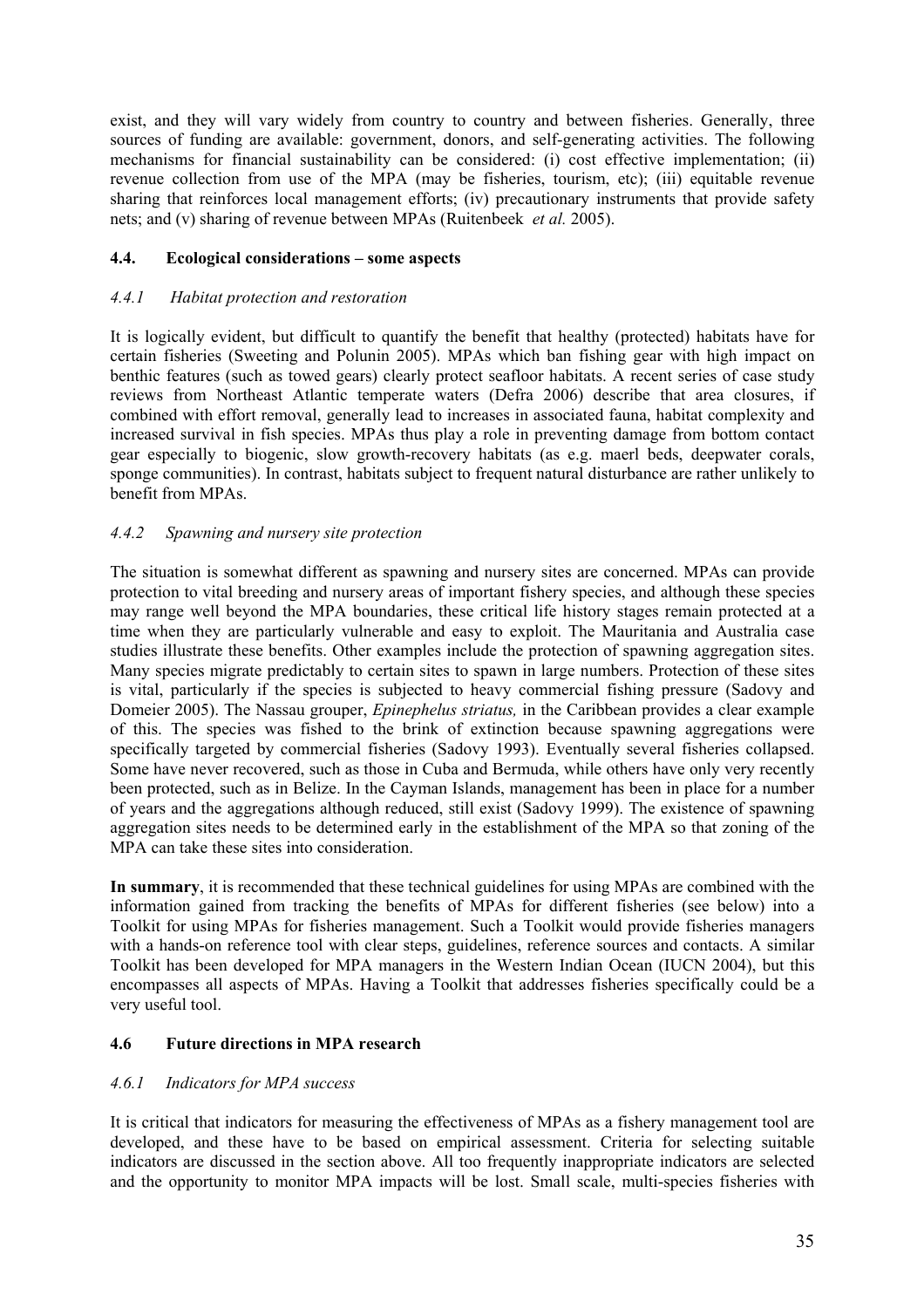multiple gear/vessel types and landing sites, typical of tropical coastal waters in developing countries (Munro and Williams 1985; Wright and Hill 1993), are particularly hard to measure precisely and therefore need to be very carefully tested to detect MPA effects for these types of fisheries. It is highly recommended as a first step that a global meta-analysis of datasets around the world on priority fisheries be conducted to determine suitable indicators. These can then be tested as new MPAs are established and trialed for particular fisheries.

In addition to developing suitable indicators based on sound science, monitoring design and data analysis protocols need to be defined for MPAs and associated fisheries. Often monitoring occurs, but data analysis is limited or absent. Analysis, evaluation and adaptive management cycles need to be put in place and this can be challenging where resources and capacity are limited (but see Pabari *et al.* 2005). Research that addresses these gaps would be extremely useful and the protocols developed could be incorporated in a Toolkit for MPA fisheries management (see section above on guidelines).

### *4.6.2 Track the benefits of MPAs for different species/fisheries worldwide*

It would be hugely beneficial if an organization such as FAO were to track and analyze fisheries management successes over a period of time, say for the next five years, and to record where MPAs have been used, and to what extent, in conjunction with other fisheries management tools. This could be assimilated into a database of information from which fishery or species specific recommendations could be derived. For example, if demersal coral reef fisheries around the world are seen to be more sustainable when MPAs are involved, then one can recommend MPAs as one key tool for the management of such fisheries. Where MPAs show no benefits to a specific fishery after thorough checking, emphasis needs to be put on more suitable fisheries management tools instead. The database would enable the relative merits of MPAs for managing pelagic fisheries to be assessed, and ultimately could determine criteria for fisheries that are best suited to be covered by area-based management.

## *4.6.3 Fisheries models*

Incorporating area-based input controls (MPAs) into fisheries models will give fisheries researchers the opportunity to assess the relative merits of MPAs among the suite of tools employed in managing a fishery. This approach has started (Cefas 2005; Guénette *et al.* 1998; Stefansson and Rosenberg 2005) but needs to expand to cover the wide range of fisheries being managed by MPAs. Such models can quantify the merits of different fishery management options and these can then be presented to fishers and the options discussed. For example, it may transpire that for a particular fishery, an area restriction or closure is in fact less restrictive to a fisher than an effort or gear control throughout the fisher's range of operation. Although either option may be sufficient for sound fishery management, the area restriction may suit the fisher better, and without the model such scenarios may not have been apparent.

Scientific uncertainty and a persisting lack of empirical data on larger, mobile marine organisms in the open ocean is another constraint. Some fish stocks may be too mobile for site-specific approaches (Kenchington *et al.* 2003). Yet the applicability of area-based ecosystem management in the open ocean context is beginning to take hold, particularly as scientists are learning more about the importance of ocean 'hotspots' such as convergence zones and above benthic features like seamounts. Norse *et al.* (2005) note that a modeling study of Mediterranean hake (*Merluccius merluccius*) led Apostolaki *et al.* (2002) to conclude that "yield and spawning stock biomass benefits can be obtained through the use of a marine reserve even for highly mobile fish and underexploited fisheries." Wherever the mobility of adults is high, reserves have often been discounted as an effective management tool in the past. But even for highly migratory species such as swordfish or tunas, MPAs that protect nursery areas or vulnerable population bottlenecks may be effective management tools (NRC 2001). Such modeling approaches need to be continued to assess the applicability of MPAs for highly mobile species.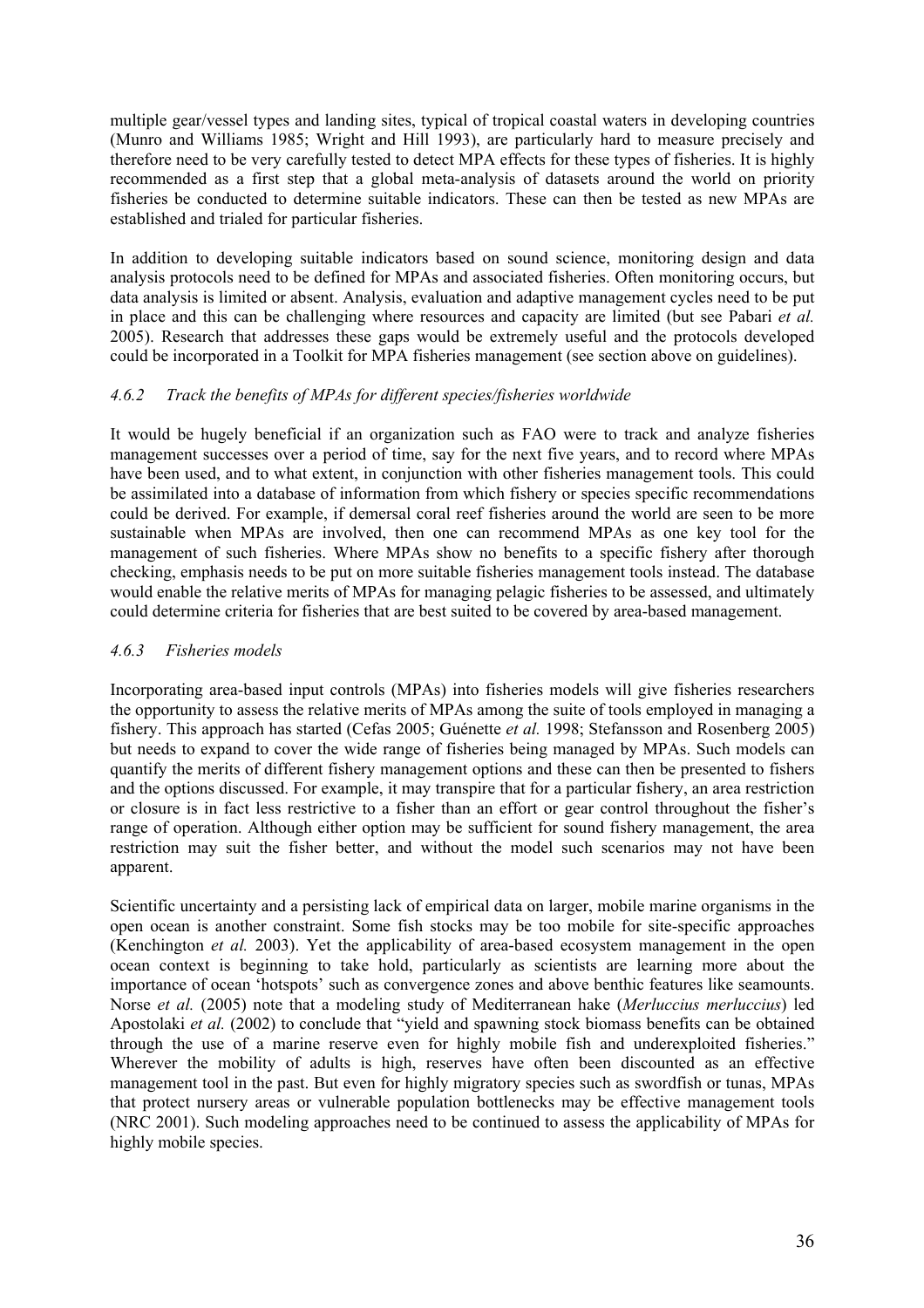Models can furthermore usefully assess the case-to-case applicability of new (and still rare) MPA approaches such as vertical zoning schemes of an MPA, and the benthic-pelagic coupling to determine the best-suitable form of the zoning. So far, there are MPAs which only cover the seabed (determined useful for e.g. hot vents and cold seeps), while other MPAs apply a vertical 'buffer zone' to include the above water column in the protection scheme. Designating vertical MPA categories, such as applied in Tasmanian seamount reserves (FIGURE 1; AXYS 2003 about Koslow *et al.* 1998), thus needs to consider not only the seamount habitat itself, but also some migratory pelagic species of commercial value that tend to congregate above them. Given the likeliness that more vertically zoned MPAs may be established within the coming years, it is thus necessary that the benthic-pelagic coupling of the specific feature is studied in detail and that the zoning structure be adapted to the results from these studies.

### *4.6.4 Assessing suitability of MPAs for different fisheries*

The effectiveness of MPAs for the large number of fisheries that have not yet employed area based controls such as various cold water/deep water demersal fisheries, open water pelagic fisheries, fisheries based on highly migratory species and others, needs to be properly assessed (FAO 2005; Hilborn *et al.* 2003; Kaiser 2004; McManus 2004; Agardy *et al.* 2003; Lubchenco *et al.* 2003; Jones 2002).

Research directed at assessing MPA effectiveness for fisheries management requires (i) suitable designs before and after MPA implementation; (ii) adequate replication and controls, (iii) suitably sensitive indicators defined and tested; (iv) criteria for MPA success defined; and (v) long-term evaluations and monitoring. Practically, such research tends to use a suite of fishery variables as the MPA is implemented, and through analysis suitable indicators among the variables become apparent. Such indicators may range from female spawning biomass, average fish size, egg production, yield per recruit, etc. Indicators can inform researchers and managers whether the MPA is equally effective, less effective, or more effective than other conventional management options, and analyses will quantify the relative merits of different management options. It is only through this sort of rigorous research and analysis that we will know how useful MPAs are across the broad spectrum of fisheries. Models are particularly useful for examining various scenarios, and varying the different management options including MPA type and size (e.g. Atlantic cod, Polachek 1990; prawns, Die and Watson 1992; reef fishes, DeMartini 1993; surf zone South African Fishes, Attwood and Bennett 1995).

For those fisheries that are relatively well understood in an MPA context, such as coral reef fisheries, there are still several gaps. The link between MPAs and improved livelihoods of coastal people dependent on marine resources is an area that requires quantification. Research is also needed to assess MPAs for tropical fisheries of other ecosystems such as seagrass beds and sand/mud substrates.

An ecosystem based research approach is also needed to understand the broader ecological impacts of fishing (see COMPASS 2004; Murawski 2000) in order to assess if and how various MPA types can be used to control negative habitat impacts from fishing. Another area that requires research is MPA size. Several modeling and fish movement studies have asked this question, though certainly not across the spectrum of fisheries, and the answers are likely to be fishery or species specific. This research should not only consider ecological factors but also social factors and the behaviour of fishers or the dynamics of the fleet.

#### *4.6.5 Legal frameworks*

It would be very useful to assess the relative merits of different governance systems for MPAs in different cultural, political and socio-economic situations. A global analysis might reveal interesting models from which guidelines for suitable, integrated legal frameworks for MPAs and fisheries management tools could be developed in particular contexts.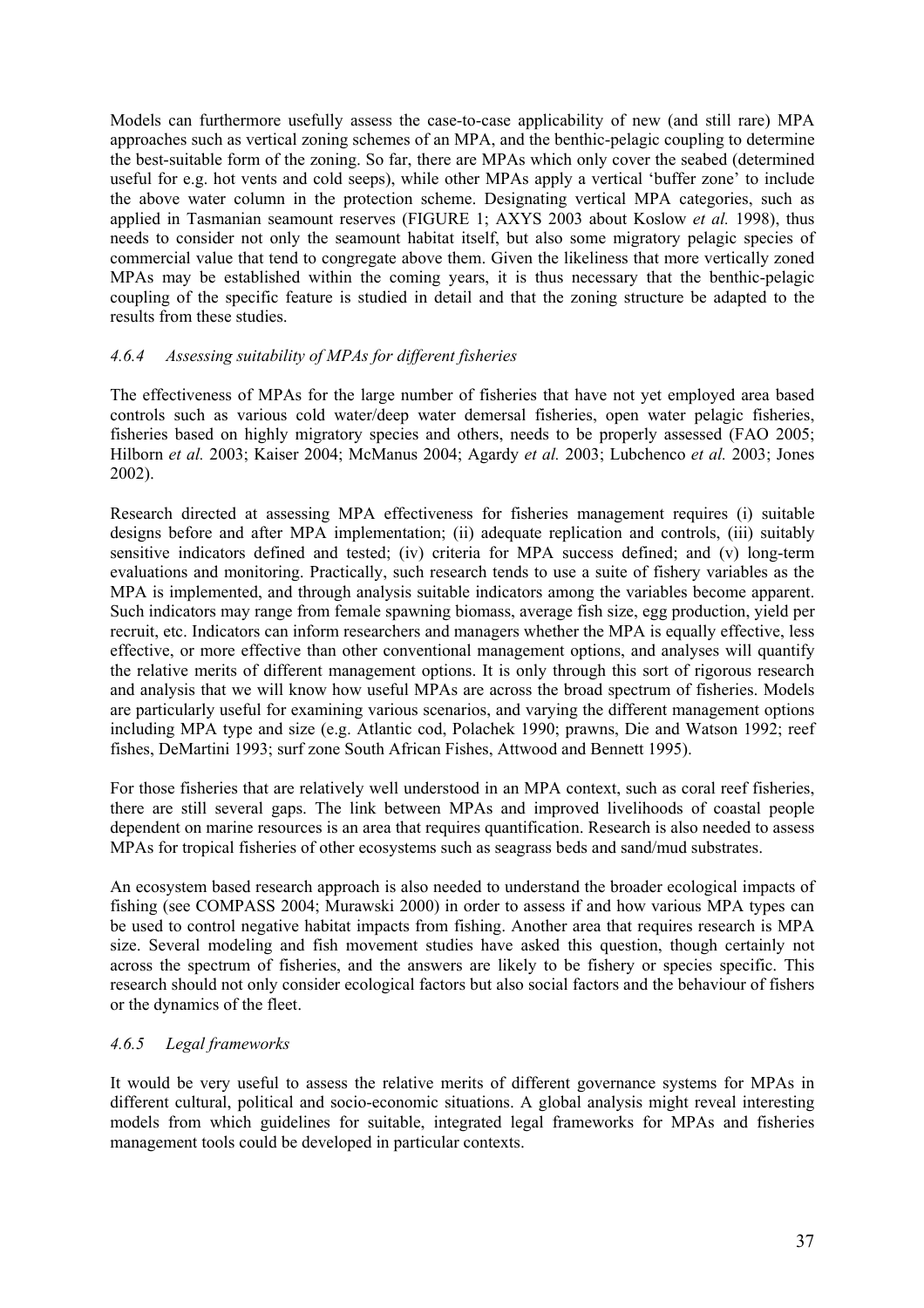#### *4.6.6 Addressing financial constraints*

Availability of financial resources also remains a constraint for inventorying, managing and monitoring the effectiveness of MPAs to meet fisheries objectives. Some argue that the amounts needed to achieve major marine conservation goals worldwide are less than what is spent on fishing subsidies and would have profitable returns (Balmford *et al.* 2004). Economic valuation of marine ecosystems to date has focused almost entirely on easily quantifiable terms such as commercial fisheries and tourism, it is increasingly recognized that additional aspects need to be considered, such as exploitation of corals, mangroves and shells, 'ecosystem services', possible future uses, and values irrespective of use (cultural, aesthetic, scientific, bequest and heritage significance) (Salm *et al.* 2000). Further research along these lines could support identification and definition of the role of MPAs, and in turn identify sources of funding for MPAs.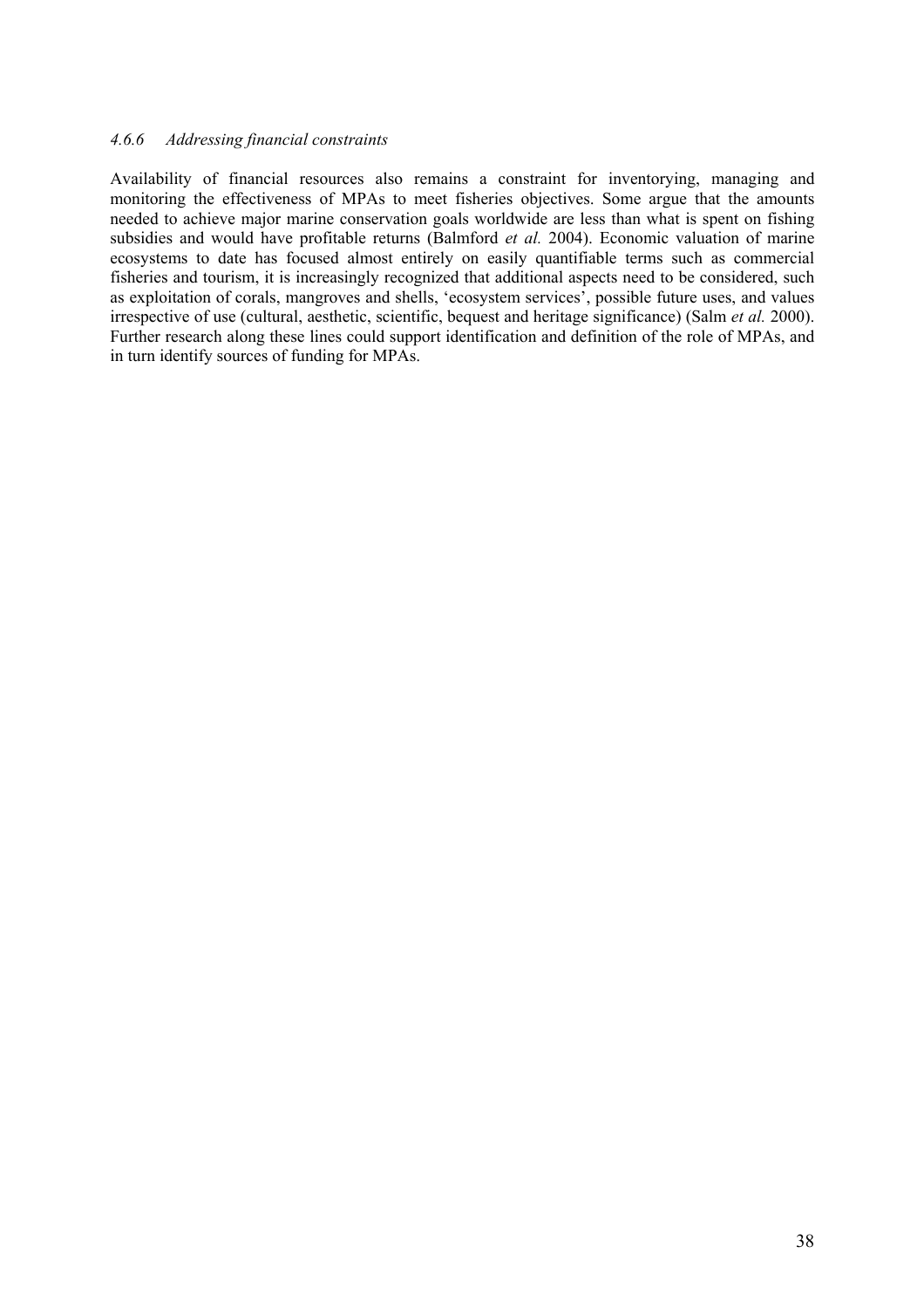#### **ACKNOWLEDGEMENTS**

A number of colleagues contributed information and ideas to this paper, to whom we are very grateful. For their valuable contributions we would like to thank Matthieu Bernardon, Amado Blanco, Alex Brown, Gustavo San Martín Catalan, Kevern Cochrane, Harlen Cohen, Kristina Gjerde, Susie Grant, Leanne Fernandes, Hassan Kalombo, Graeme Kelleher, Richard Kenchington, Brigid Kerrigan, Lee Kimball, Solomon Makoloweka, Imène Meliane, Jessica Sanders, François Simard, Keith Martin-Smith, Martin Russell, Philippe Tous, and Amanda Vincent.

Suggested citation:

Martin K, Samoilys M.A., Hurd A.K., and Lundin C.G. (2006) Experiences in the use of Marine Protected Areas with Fisheries Management objectives - a review of case studies. A report for the Food and Agricultural Organization of the United Nations. FAO, Rome, Italy. 56 pages.

#### **REFERENCES**

- Agardy, T.; Bridgewater, P.; Crosby, M.P.; Day, J.; Dayton, P.K.; Kenchington, R.; Laffoley, D.; McConney, P.; Murray, P.A.; Parks, J.E. & Peau, L. 2003. Dangerous targets? Unresolved issues and ideological clashes around marine protected areas. *Aquatic Conservation: Marine & Freshwater Ecosystems* 13, 353-367.
- Allison, G.W.; Lubchenco, J. & Carr, M.H. 1998. Marine reserves are necessary but not sufficient for marine conservation. *Ecological Applications* 8, S879-S892.
- Apostolaki, P.; Milner-Gulland, E.J.; McAllister, M.K. & Kirkwood, G.P. 2002. Modelling the effects of establishing a marine reserve for mobile fish species. *Canadian Journal of Fisheries & Aquatic Science* 59, 405-415.
- Attwood, C.G. & Bennett, B.A. 1995. Modelling the effect of marine reserves on the recreational shore-fishery of the south-western Cape, South Africa. *South African Journal of Marine Science* 16, 227-240.
- AXYS Environmental Consulting Ltd. 2003. *Management direction for the Bowie seamount MPA: links between conservation, research, and fishing*. Report prepared for WWF Canada, Pacific Region, 72 pages.
- Balmford, B.; Gravestock, P.; Hockley, N.; McClean, C. & Roberts, C.M. 2004. The worldwide costs of marine protected areas. *Proceedings of the National Academy of Sciences* 101, 9694-9697.
- Barros, R. & Aranguez, R. 1993. *La Experiencia de los Pescadores Artesanales de Caleta Quintay en el Manejo de Recurso Bentónicos*, in Escuela de Ciencias del Mar, Universidad Católica de Valparaíso y Servicio Nacional de Pesca (eds.) Taller Áreas de Manejo, Valparaíso, Chile.
- Bernstein, B.; Iudicello, S.; & Stringer, C. 2004. *Lessons learned from recent marine protected area designations in the United States.* A Report to the National Marine Protected Areas Center NOAA by the National Fisheries Conservation Center. XY pages.
- Bohnsack, J.A. 1998. Application of marine reserves to reef fisheries management. *Australian Journal of Ecology* 23, 298-304.
- Castilla, J.C. 1996. *The Chilean dived-invertebrate resources: Fishery, Collapses, Stock Rebuilding and the Role of Coastal Management Areas and National Parks*. Second World Fisheries Congress, 28 July-2 August, Brisbaine, Australia.
- Castilla, J.C. 1999. Coastal marine communities: trends and perspectives from human exclusion experiments, *Trends in Ecology and Evolution* 14: 280-28.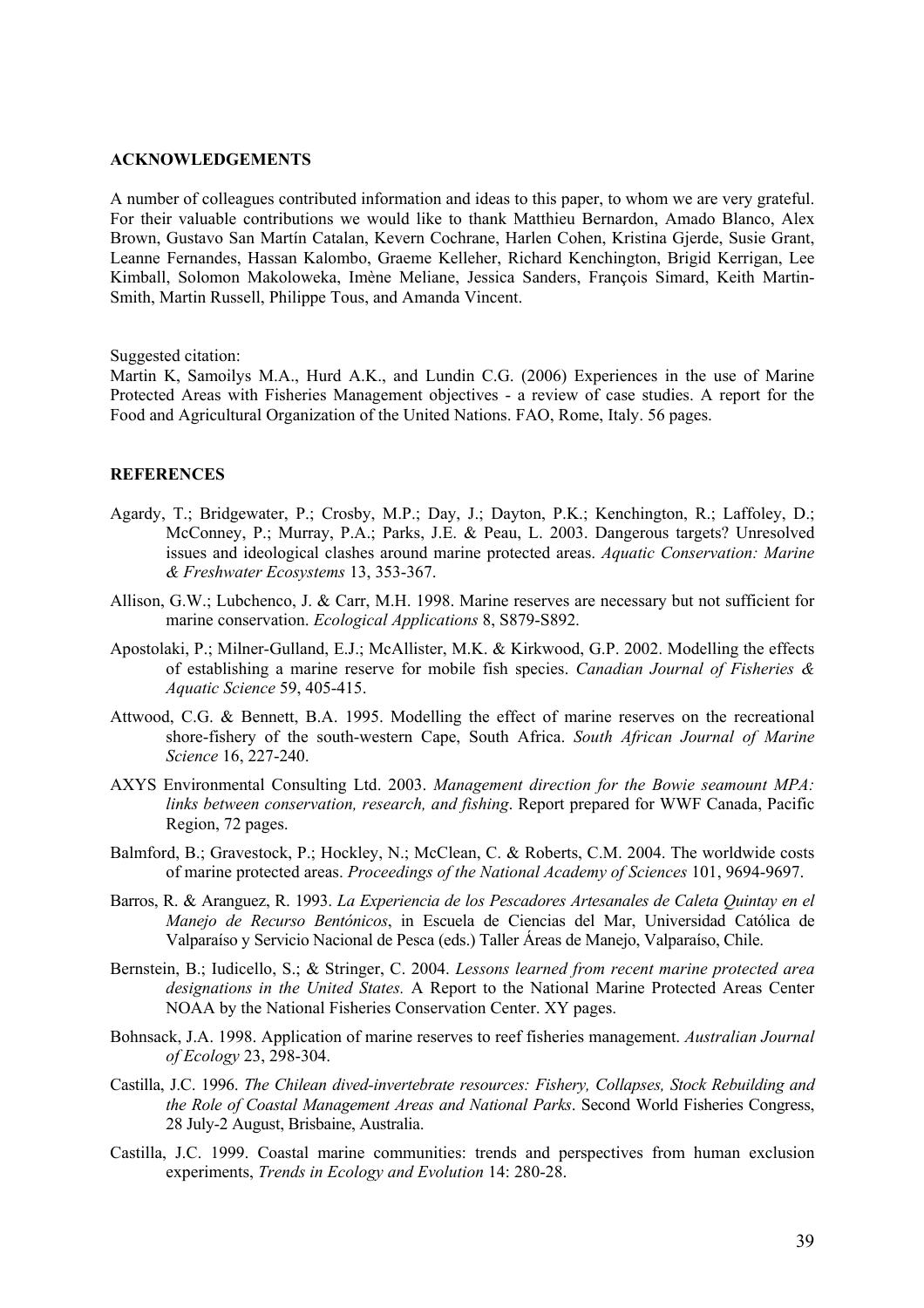- Castilla, J. C. & Fernández, M. 1999. *Coastal marine community-ecosystem approaches in invertebrate multispecies management: "take" and "no-take" areas network and territorial use rights in fisheries (TURFs).* In: Proceedings of the Norway/UN conference on the Ecosystem approach for sustainable use of biological diversity. Trondheim, Norway, 6-10 Sep. 1999. Pages 137-142.
- Carr, M.H. & Raimondi, P.T. 1999. Marine Protected Areas as a precautionary approach to management. *CalCOFI Report* 40, 71-76.
- Carr, M.H. 2000. MPAs: challenges and opportunities for understanding and conserving coastal marine ecosystems. *Environmental conservation* 27, 106-109.
- Centre for Environment, Fisheries & Aquaculture Science (CEFAS). 2005. *Investigations into closed area management of the North Sea cod*. Report for United Kingdom Department for Environment, Food and Rural Affairs SFCD15. 98 pages. Web-source: http://www.defra.gov.uk/fish/science/index.htm
- 7th Conference of Parties on the Convention of Biological Diversity (CBD COP 7). 2004. Thematic problems of work: Review, further elaboration and refinement of the elaborated programme of work on marine and coastal biodiversity. CBD COP 7: Kuala Lumpur (Malaysia), 44 pages..
- Convention for the Conservation of Antarctic Marine Living Resources (CCAMLR). 2004. SC-CAMLR-XXIII Report. CCAMLR: Hobart Australia, 680 pages.
- Communication Partnership for Science and Sea (COMPASS). 2004. Synthesis of marine reserve science as it relates to fisheries management. COMPASS: USA, 27 pages.
- Department for Environment Food and Rural Affairs (DEFRA). 2006. The potential role of Marine Protected Areas (MPAs) for fisheries management purposes: Fisheries Directorate's summary<br>of the main conclusions emerging from three desk studies. Web-source: of the main conclusions emerging from three desk studies. Web-source: http://www.defra.gov.uk/fish/science/index.htm
- DeMartini, E.E. 1993. Modeling the potential of fishery reserves for managing Pacific coral reef fishes. *Fisheries Bulletin* 91, 414-427.
- Die, D.J. & Watson, R.A. 1992. A per-recruit simulation model for evaluating spatial closures in an Australian penaeid fishery. *Aquatic Living Resources* 5, 145-153.
- Food & Agriculture Organization (FAO). 1995. Code of conduct for responsible fisheries. FAO Fisheries Department: Rome, Italy, 41 pages.
- Food & Agriculture Organization. 1997. FAO Technical guidelines for responsible fisheries. FAO: Rome, 82 pages.
- Food & Agriculture Organization. 2003. Fisheries Report No. 699. FAO: Rome, Italy, 27 pages.
- Food & Agriculture Organization (a) Committee on Fisheries (FAO COFI). 2005. Marine Protected Areas and Fisheries. FAO COFI: Rome, Italy, 4 pages.
- Fernandes, L.; Day, J.; Lewis, A.; Slegers, S.; Kerrigan, B.; Breen, D.; Cameron, D.; Jago, B.; Hall, J.; Lowe, D.; Innes, J.; Tanzer, J.; Chadwick, V.; Thompson, L.; Gorman, K.; Simmons, M.; Barnett, B.; Sampson, K.; De'ath, G.; Mapstone, B.; Marsh, H.; Possingham, H.; Ball, I.; Ward, T.; Dobbs, K.; Aumend, J.; Slater, D. & Stapleton, K. 2005. Establishing representative no-take areas in the Great Barrier Reef: large-scale implementation of theory on marine protected areas. *Conservation Biology* 1733–1744.
- Garcia, S.M. & Cochrane K.L. (2005) The ecosystem approach to fisheries management. In: World<br>Fisheries and Aquaculture Atlas. 3<sup>rd</sup> edition. FAO: Rome. Italy. 2005. Fisheries and Aquaculture Atlas,  $3<sup>rd</sup>$  edition. FAO: Rome, Italy, 2005. [Z:\html\govern\capture\ecosysmng\default.htm ]
- Garcia, S.M. & Grainger, R.J.R. 2005. Gloom and doom? The future of marine capture fisheries. *Philosophical Transactions of the Royal Society* 360, 21-46.
- Gell, F.R. & Roberts, C.M. 2003. The fishery effects of marine reserves and fishery closures. WWF: Washington DC, USA, 90 pages.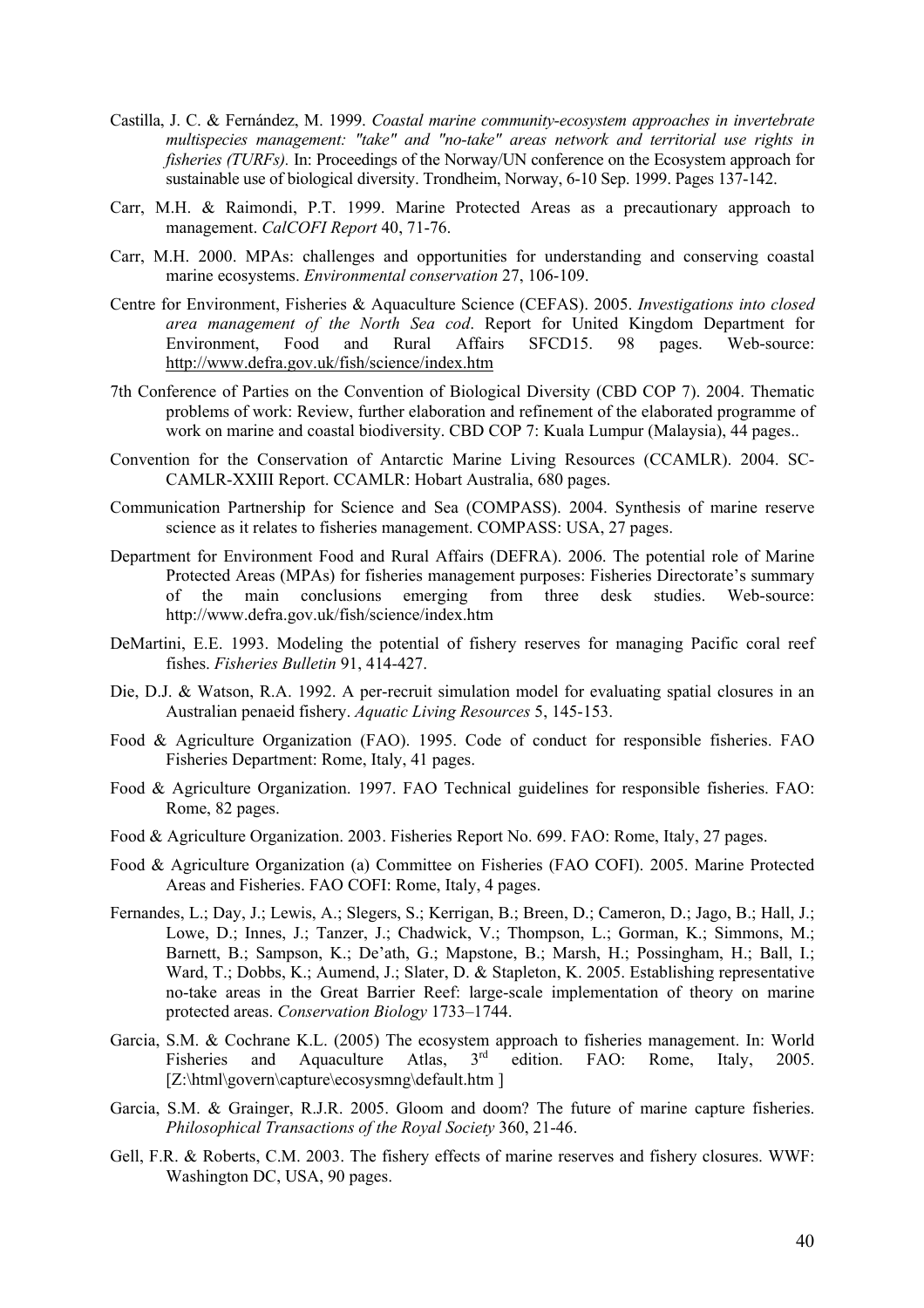- Gerber, L.R.; Botsford, L.W.; Hastings, A.; Possingham, H.P.; Gaines, S.D.; Palumbi, S.R. & Andelman, S. 2003. Population models for marine reserve design: A retrospective and prospective synthesis. *Ecological Applications* 13, S47-S64.
- Grant, S.M. (in press). Challenges of Marine Protected Area Development in Antarctica. In: *PARKS*, Issue 15.3: High Seas MPAs.
- Green, S.J.; Flores, J.O.; Dizon-Corrales, J.Q.; Martinez, R.T.; Nunal, D.R.M.; Armada, N.B. & White, A.T. 2004. The fisheries of Central Visayas, Philippines: Status and trends. Coastal Resource Management Project of the Department of Environment and Natural Resources and the Bureau of Fisheries and Aquatic Resources of the Department of Agriculture, Cebu City, Philippines, 159 pages.
- Guénette S.; Lauck, T. & Clark, C. 1998. Marine reserves: from Beverton and Holt to the present. *Reviews in Fish Biology and Fisheries* 8, 251-272.
- Halpern, B.S. 2002. The impact of marine reserves: Do reserves work and does reserve size matter? *Ecological Applications* 13, S117-S137.
- Halpern, B.S. & Warner, R.R. 2003. Marine reserves have rapid and lasting effects. *Ecology Letters* 5, 361-366.
- Hilborn, R.; Branch, TA.; Ernst, B.; Magnusson, A.; Minte-Vera, CV.; Scheuerell, MD. & Valero, JL. (2003) State of the world's fisheries. *Annual Review of Environmental Resources* 28, 359–399.
- Hilborn, R.; Stokes, K.; Maguire, J-J.; Smith, T.; Botsford, L.W.; Mangel, M.; Orensanz, J.; Parma, A.; Rice, J.; Bell, J.; Cochrane, K.L.; Garcia, S.; Hall, S.J.; Kirkwood, G.P.; Sainsbury, K.; Stefansson, G. & Walters, C. 2004. When can marine reserves improve fisheries management? *Ocean & Coastal Management* 47, 197-205.
- Hutchings, J.A. 2000. Collapse and recovery of marine fishes. *Nature* 406, 882-885.
- Hutchings, J.A. 2001. Influence of population decline, fishing and spawner variability on the recovery of marine fishes. *Journal of Fish Biology* 59, 306-322.
- Hyrenbach, K.D; Forney, K.A. & Dayton, P.K. 2000. Marine protected areas and ocean basin management. *Aquatic conservation: Marine and Freshwater Ecosystems*. 10: 437 – 458.
- International Council for the Exploration of the Seas (ICES). 2005. ICES Advisory Report 2005. Extract regarding NEAFC and OSPAR Request on Seamounts and Vulnerable Habitats. X Pages
- IUCN. 1994. *Guidelines for Protected Area Management Categories*. IUCN, Cambridge, UK and Gland, Switzerland. X pages.
- IUCN. 2004. *Managing marine protected areas: A Toolkit for the Western Indian Ocean*. IUCN Eastern African Regional Programme, Nairobi, Kenya. xii+172 pages.
- Jones, P.J.S. 2002. Marine protected area strategies: issues, divergences and the search for middle ground. *Reviews in Fish Biology & Fisheries* 11, 197-216.
- Kaiser, M.J. 2004. Marine Protected Areas: The importance of being earnest. *Aquatic Conservation: Marine & Freshwater Ecosystems* 14, 635-638.
- Kathiresan, K. & Rajendran, N. 2005. Coastal mangrove forests mitigated tsunami. *Estuarine Coastal and Shelf Science* 65, 601-606.
- Kelleher, G. 1999. *Guidelines for Marine Protected Areas*. IUCN: Gland (Switzerland), 107 pages.
- Kenchington, R.; Ward, T. & Hergerl, E. 2003. *The benefits of Marine Protected Areas*. Australian Government Department of Environment & Heritage: Australia, 20 pages.
- Kerr, A.M.; Baird, A.H.& Campbell, S.J. 2006. Comments on "Coastal mangrove forests mitigated" by K. Kathiresan and N. Rajendran [Estuar. Coast. Shelf Sci. 65 (2005) 601-606]. *Estuarine Coastal and Shelf Science* 67: 539-541.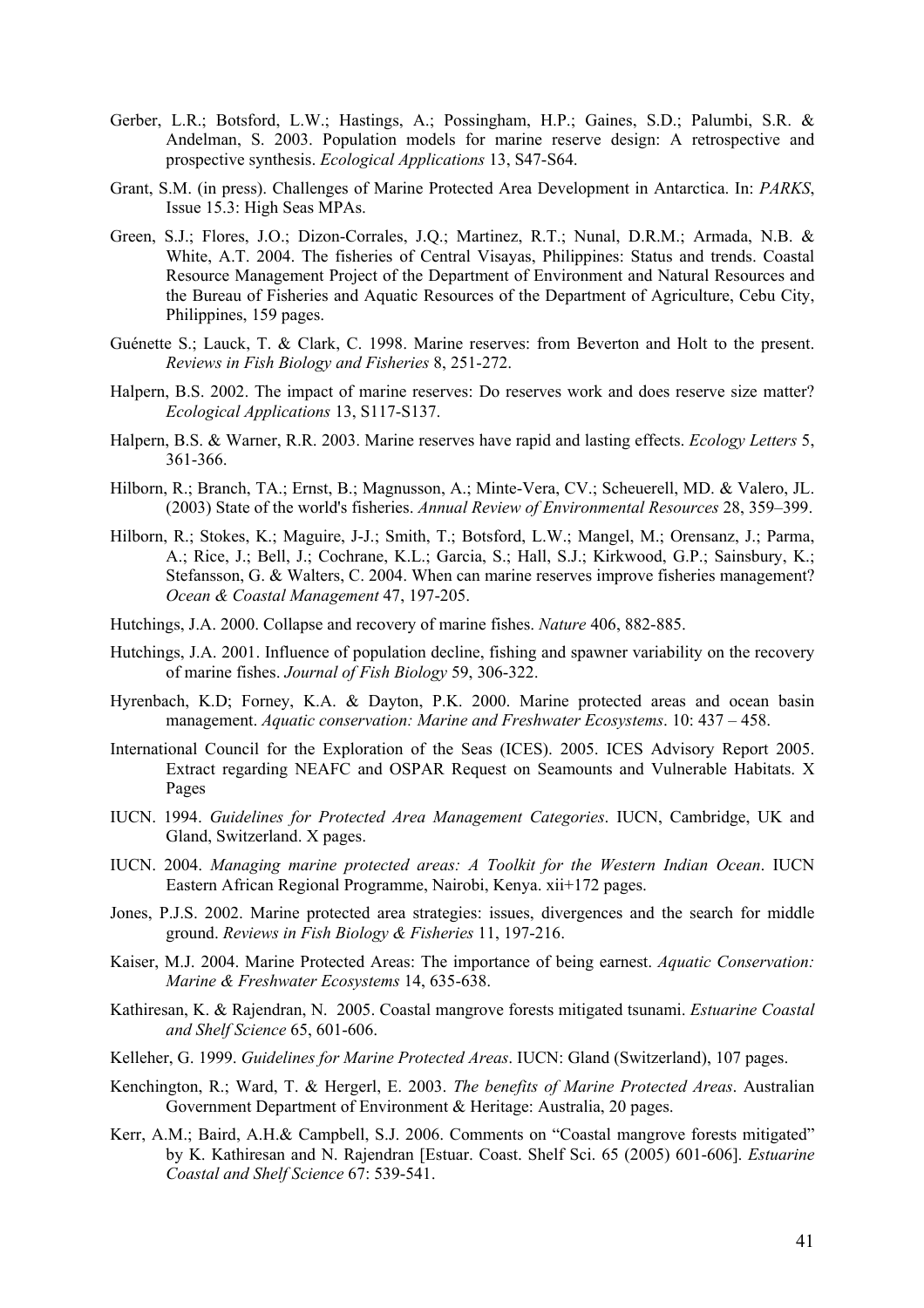- Lauck, T.; Clark, C.W.; Mangel, M. & Munro, G.R. 1998. Implementing the precautionary principle in fisheries management through marine reserves. *Ecological Applications* 8, S72-S78.
- Lawrence D., Woodley S. & R. Kenchington. 2002. *The Great Barrier Reef: finding the right balance*. Melbourne University Press in 2002.
- Lubchenco, J.; Palumbi, S.R.; Gaines, S.D. & Andelman, S. 2003. Plugging a hole in the ocean: The emerging science of marine reserves. *Ecological Applications* 13, S3-S7.
- Makoloweka, S. & Shurcliff, K. 1997. Coastal management in Tanga, Tanzania: a decentralized, community-based approach. *Ocean and Coastal Management* 37: 349-357.
- Mapstone, B.D.; Davies, C.R.; Little, L.R.; Punt, A.E.; Smith, A.D.M; Pantus, F.; Lou, D.C.; Williams, A.J.; Jones, A.; Ayling, A.M.; Russ, G.R. & McDonald, A.D. 2004. The Effects of Line Fishing on the Great Barrier Reef and Evaluations of Alternative Potential Management Strategies. *CRC Reef Research Centre, Technical Report No 52.* CRC Reef Research Centre, Townsville, Australia. Web-source: http://www.reef.crc.org.au/publications/techreport/techrept52.htm
- Marcus, J.E; Samoilys M.A.; Meeuwig, J.J.; Villongco, Z.A.D. & Vincent, A.C.J. (in press) Benthic status of near-shore fishing grounds in the central Philippines and associated seahorse densities. *Marine Pollution Bulletin*.
- Martin, K. 2005. MPAs and Fisheries: a situation synthesis from a literature review. IUCN working paper, Gland, Switzerland, 5 pages.
- Martin-Smith, K.M.; Samoilys, M.A.; Meeuwig, J.J. & Vincent, A.C.J. 2004. Collaborative development of management options for an artisanal fishery for seahorses in the central Philippines. *Ocean and Coastal Management*. 47:165-193.
- McClanahan, T.R. & Kaunda-Arara, B. 1996. Fishery recovery in a coral-reef marine park and its effect on the adjacent fishery. *Conservation Biology* 10:1187-1199.
- McClanahan, T. R. & Mangi, S. 2000. Spillover of exploitable fishes from a marine park and its effect on the adjacent fishery. *Ecological Applications* 10:1792-1805.
- McClanahan, T.R.; Verheij, E. & Maina, J. 2006. Comparing the management effectiveness of a marine park and a multiple use collaborative management area in East Africa. *Aquatic Conservation: Marine and Freshwater Ecosystems* 16: 147-165.
- McManus, R.E. 2004. Protecting some fish with no-take reserves is common sense. National Fisheries Conservation Center (NFCC): Ojai, USA, 1 page.
- Meeuwig, J.J.; Samoilys, M.A.; Erediano, J. & Hall, H. 2003. *Fishers' perceptions of the seahorse fishery in central Philippines: interactive approaches and an evaluation of results. In*: Proceedings of the Putting Fishers' Knowledge to Work Conference, Fisheries Center, University of British Columbia, August 2001.
- Munro, J.L. & Williams, D.M. 1985. *Assessment and management of coral reef fisheries: Biological, environmental and socio-economic aspects.* In: Proceedings of the 5th International Coral Reef Congress, C. Gabrie & B. Salvat (eds), 4: 545-578.
- Murawski, S.A. 2000. Definitions of overfishing from an ecosystem perspective. *ICES Journal of Marine Science* 57, 649-658.
- Murawski, S.; Rago, P. & Fogarty, M. 2004. Spillover Effects from Temperate Marine Protected Areas. In: Shipley, J. B. (ed) *Aquatic protected areas as fisheries management tools*. American Fisheries Society, 301 pages.
- Murray, S.N.; Ambrose, R.; Bohnsack, J.A.; Botsford, L.; Carr, M.; Davis, G.; Dayton, P.; Gotshall, D.; Gunderson, D.; Hixon, M.; Lubchenco, J.; Mangel, M.; MacCall, A.; McArdle, D.; Ogden, J.; Roughgarden, J.; Starr, R.; Tegner, M. & Yoklavich, M. 1999. No-take reserve networks: Sustaining fishery populations and marine ecosystems. *Fisheries* 24, 11-25.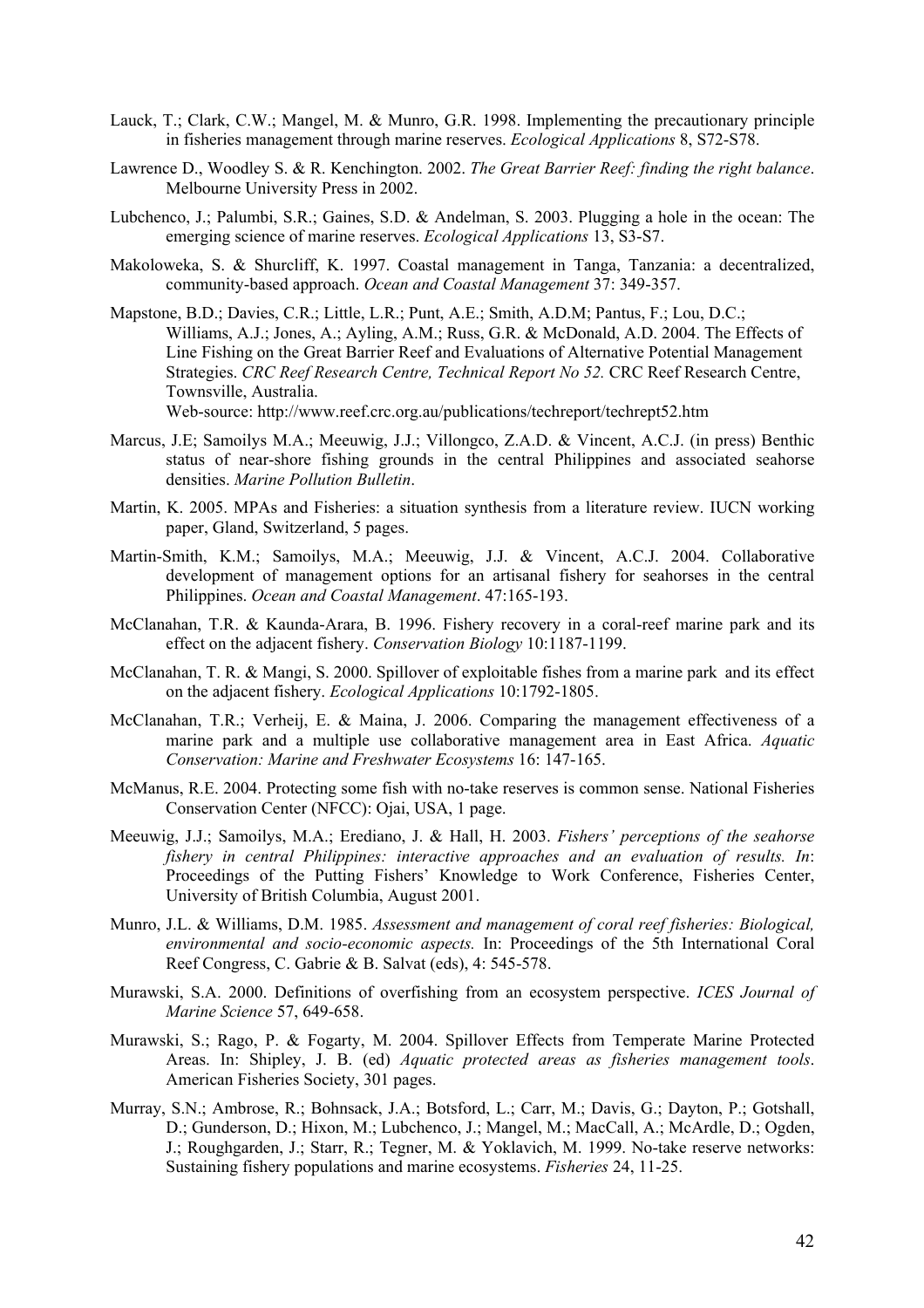- National Fisheries Conservation Centre (NFCC). 2004. Integrating marine reserve science and fisheries management: NFCC consensus conference. NFCC: Long Beach (USA), 33 pages.
- National Research Council Committee on Ecosystem Management for Sustainable Marine Fisheries (NRC). 1999. Sustaining marine fisheries. NRC: USA, 184 pages.
- National Research Council Committee on Ecosystem Management for Sustainable Marine Fisheries (NRC). 2001. Marine Protected Areas: Tool for sustaining ocean ecosystem. NRC: USA, 288 pages.
- Norse, E.A.; Crowder, L.B.; Gjerde, K.; Hyrenbach, D.; Roberts, C.; Safina, C. & Soulé, M.E. 2005. 'Place-based ecosystem management in the open ocean.' *In:* EA. Norse & LB. Crowder (eds.) *Marine Conservation Biology: The science of maintaining the sea's biodiversity*. Island Press: Washington, USA.
- Ogwang, V.; Medard, M. & Nyeko, J.I. 2004. Harmonised Beach Management Unit (BMU) Operational Guidelines for Fishing Communities of East African States. Lake Victoria Fisheries Organisation. Implementation of the Fisheries Management Plan for Lake Victoria.
- Orensanz, J.M.; Parma, A.M.; Jerez, G.; Barahona, N.; Montecinos, M. & Elías, I. (in press) What are the key elements for the sustainability of "S-fisheries"? Insights from South America. In N. Erhardt, ed., *Proceedings of the Conference on the Scientific Bases for the Sustainability of Fisheries*, Miami, November 26-30, 2001.
- Pabari, M.; Samoilys M.; Muniu, H.; Othina, A.; Thande, G.; Mijifha, P. & Matiru, V. 2005. Using Monitoring and Assessment for Adaptive Management: A Guide to the TCZCDP Information Management System. IUCN-EARO, Nairobi.
- Palma, M. & Chávez, C. 2004. *Normas y Cumplimiento en Áreas de Manejo de RecursosBentónicos: Estudio de Casos en la Región del Bío-Bío,* mimeo, Department of Economics, Concepcion University, Chile.
- Pascoe, S. & Mardle, S. 2006. *Economic impact of area closures and effort reduction measures in the North Sea*. CEMARE Report to the United Kingdom Department for Environment, Food and Rural Affairs. 38 pages. Web-source: http://www.defra.gov.uk/fish/science/index.htm
- PARKS. 1998. Marine Protected Areas. Vol 8. IUCN, Gland, Switzerland, 64 pages. Web-source: http://www.iucn.org/themes/wcpa/pubs/pdfs/PARKS/Parks\_Jun98.pdf
- PARKS (in print) High Seas Marine Protected Areas. Vol 15.3. IUCN, Gland, Switzerland.
- Pinnegar, J.K.; Polunin, N.V.C.; Francour, P.; Badalamenti, F.; Chemello, R.; Harmelin-Viviens, M-L.; Hereu, B.; Milazzo, M.; Zabala, M.; D'Anna, G. & Pipitone, C. 2000. Trophic cascades in benthic marine ecosystems: lessons for fisheries and protected-area management. *Environmental Conservation* 27, 179-200.
- Polacheck, T. 1990. Year around closed areas as a management tool. *Nat. Resour. Model*. 4, 327-354.
- République Islamique de Mauritanie, Secrétariat Général du Gouvernement. 2004. Document de synthèse du Plan d'Amenagement et de Gestion du Parc National du Banc d'Arguin. 2005- 2009. 52 pages.
- Robinson, M.; Miller, C.; Hoeflinger, C. & Walker, B. Problems and recommendations for using GIS to improve decision-making in California's Channel Islands marine reserves. *MPA News*,  $7(5):4-5.$
- Rowe, S. & Hutchings, J.A. 2003. Mating systems and the conservation of commercially exploited marine fish. *Trends in Ecology & Evolution* 18, 567-572.
- Ruitenbeek, J.; Hewawasam, I. & Ngoile, M. 2004. Blueprint 2050: Sustaining the Marine Environment in Mainland Tanzania and Zanzibar. The World Bank, Washington D.C., USA.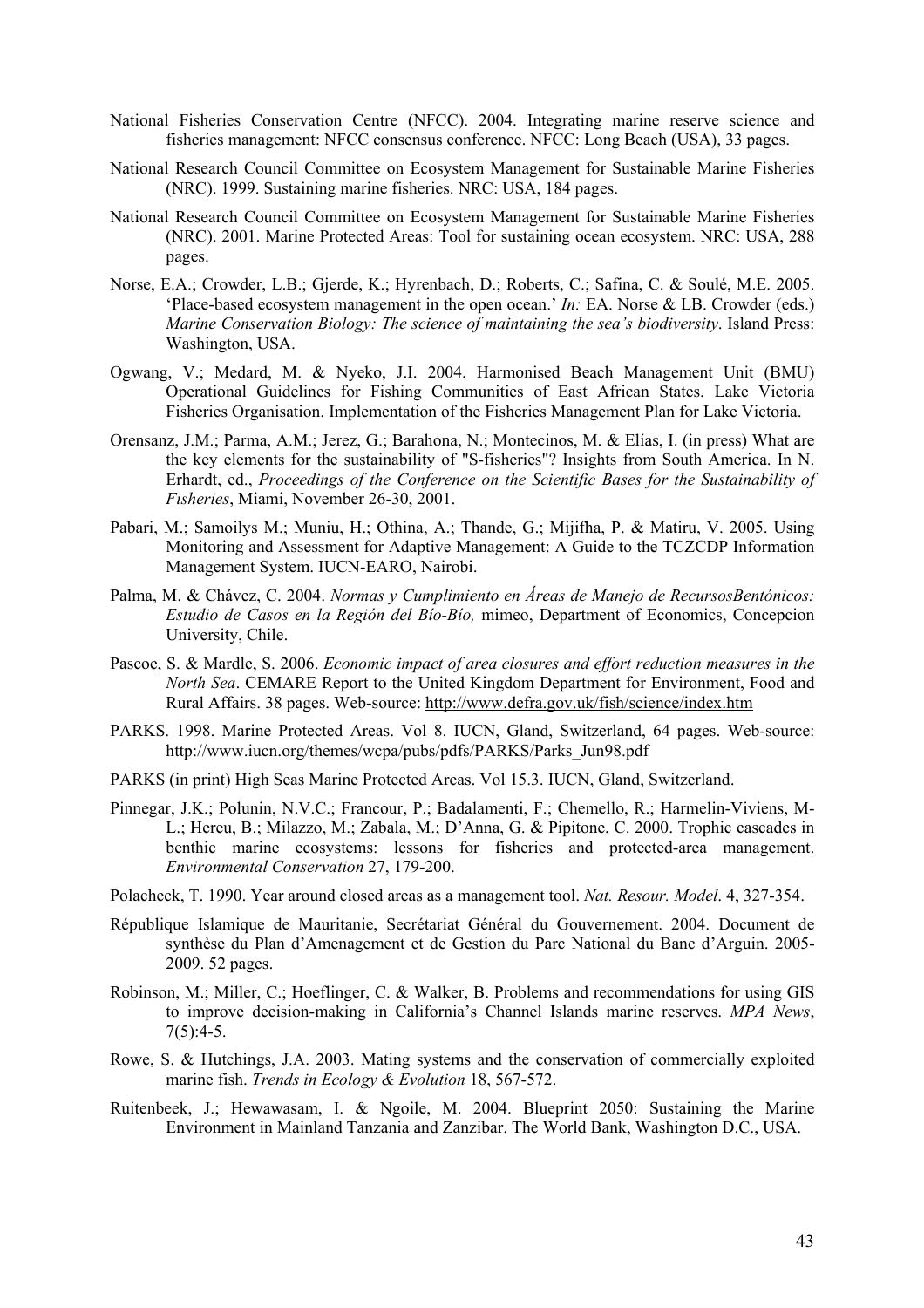- Russ, G.R. 2002. Yet another review of marine reserves as reef fishery management tools. *In:* Sale, P.F. (ed) *Coral reef fishes: dynamics and diversity in a complex ecosystem*. Academic Press, New York, p 421-444.
- Russ, G.R.; Alcala, A.C.; Maypa, A.P.; Calumpong, H.P. & White, A.T. 2004. Marine Reserve Benefits Local Fisheries. *Ecological Applications*. 14(2): 597-606.
- Sadovy, Y. 1993. The Nassau grouper, endangered or just unlucky? *Reef Encounter* 13: 10-12.
- Sadovy, Y. 1999. *The case of the disappearing grouper: Epinephelus striatus, the Nassau grouper, in the Caribbean and western Atlantic*. Proc. 45<sup>th</sup> Gulf. Carib. Fish. Inst. Mexico, November 1992. 22pp.
- Sadovy, Y.J. & Domeier, M.L. 2005. Are aggregation fisheries sustainable: reef fish fisheries as a case study? *Coral Reefs* 24, 254–262.
- Sainsbury, K. & Sumaila, U.R. 2003. 'Incorporating ecosystem objectives into management of sustainable marine fisheries, including "best practice" reference points and use of marine protected areas' in M. Sinclair & G. Valdimarsson (eds.) *Responsible fisheries in the marine ecosystem*. FAO: Rome (Italy), 343-361.
- Salafsky, N.; Margoluis, R. & Redford, K. 2002. *Adaptive Management: A Tool for Conservation Practitioners.* Washington, D.C.: Biodiversity Support Program.
- Sale, P.F.; Cowen, R.K.; Danilowicz, B.S.; Jones, G.P.; Kritzer, J.P.; Lindeman, K.C.; Planes, S.; Polunin, N.V.C.; Russ, G.R.; Sadovy, YJ. & Steneck, S. 2005 Critical science gaps impede use of no-take fishery reserves. *Trends in Ecology and Evolution* 20, 74-80.
- Salm, R.V., *et al.* 2000. Marine and Coastal Protected Areas: a Guide for Planners and Managers, IUCN, Gland.
- Samoilys, M.A.; Martin-Smith, K.M.; Giles, B.; Cabrera, B.; Anticamara, J.; Brunio, E.O. & Vincent, A.C.J. 2006. Fish responses over seven years in five coral reef sanctuaries in the central Philippines. Fisheries Centre Working Paper #2006-10. The University of British Columbia, Vancouver, Canada. [http://www.fisheries.ubc.ca/publications/working/series4.pdf].
- Simard, F. & Lundin, C.G. 2005. Japanese fishing rights and biodiversity conservation. Summary paper submitted to the First International Marine Protected Areas Congress, Geelong, Australia, October 2005. 5 pages.
- Stefansson, G. & Rosenberg, A.A. 2005. Combining control measures for managing fisheries under uncertainty: quotas, effort limitation and protected areas. *Proceedings of the Royal Society: B.* 360:133-146.
- Stotz, W. 1997. Las áreas de manejo en la ley de pesca y acuicultura: primeras experiencias y evaluación de la utilidad de esta herramienta para el recurso loco. *Estud. Oceanol.* 16: 67-86 1997.

Subsecretaria de Pesca. 2004. Análisis del desempeño económico de las áreas de manejo 2000 – 2002.

- Sweeting, C.J. & Polunin, N.V.C. 2005. Marine Protected Areas for management of temperate North Atlantic Fisheries – lessons learned in MPA use for sustainable fisheries exploitation and stock recovery. A report to Defra. 64 pages.
- Verheij, E.; Makoloweka, S. & Kalombo, H. 2004. Collaborative coastal management improves coral reefs and fisheries in Tanga, Tanzania. *Ocean and Coastal Management* 47: 309-320.
- Villena, M. G. & Chávez, C. A. 2005. On the enforcement of territorial use rights regulations: a game theoretic approach. *EconomiA*, Brasilia (DF), v.6, n.1, p.1–44, Jan/Jul 2005.
- Willis, T.J.; Millar, R.B.; Babcock, R.C. & Tolimieri, N. 2003. Burdens of evidence and the benefits of marine reserves: putting Descartes before des horse? *Environmental Conservation* 30, 97- 103.